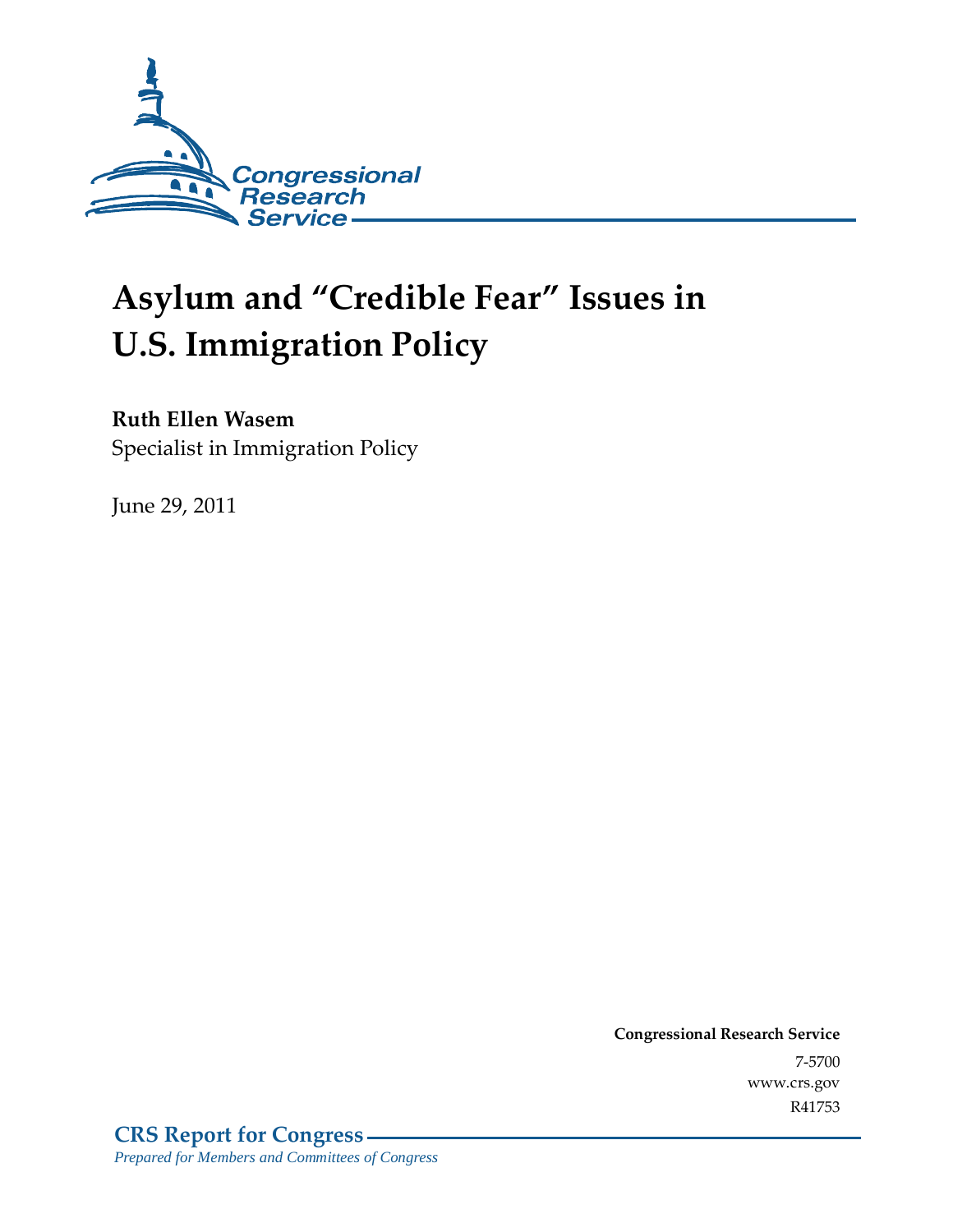# **Summary**

Foreign nationals seeking asylum must demonstrate a well-founded fear that if returned home, they will be persecuted based upon one of five characteristics: race, religion, nationality, membership in a particular social group, or political opinion. Foreign nationals arriving or present in the United States may apply for asylum affirmatively with the United States Citizenship and Immigration Services (USCIS) in the Department of Homeland Security after arrival into the country, or they may seek asylum defensively before a Department of Justice Executive Office for Immigration Review (EOIR) immigration judge during removal proceedings.

Asylum claims ebbed and flowed in the 1980s and peaked in FY1996. Since FY997, affirmative asylum cases decreased by 79% and defensive asylum claims dropped by 53% by FY2009. Asylum seekers from the People's Republic of China (PRC) dominated both the affirmative and defensive asylum caseload in FY2009. Five of the top 10 source countries of asylum seekers were Western Hemisphere nations in FY2009: Haiti, Mexico, Guatemala, El Salvador, and Colombia. Ethiopia was the only African nation that was a top source country for asylum seekers in FY2009. Despite the general decrease in asylum cases since the enactment of the Illegal Immigrant Reform and Immigrant Responsibility Act (IIRIRA ) in 1996, data analysis of six selected countries (the PRC, Colombia, El Salvador, Ethiopia, Haiti, and Mexico) suggests that conditions in the source countries are likely the driving force behind asylum seekers.

Roughly 30% of all asylum cases that worked through USCIS and EOIR in recent years have been approved. Affirmative asylum cases approved by USCIS more than doubled from 13,532 in FY1996 to 31,202 in FY2002, and then fell to the lowest point over the 14-year period—9,614 in FY2009. The number of defensive asylum cases that EOIR judges have approved has risen by 99% from FY1996 through FY2009. The PRC led in the number of asylum cases approved by USCIS and EOIR over the decade of FY2000-FY2009.

Despite national data trends that appeared to be consistent, approval rates for asylum seekers differ strikingly across regions and jurisdictions. For example, a study of 290 asylum officers who decided at least 100 cases from the PRC from FY1999 through FY2005 found that the approval rate of PRC claimants spanned from zero to over 90% during this period. In a separate study, the U.S. Government Accountability Office (GAO) analyzed asylum decisions from 19 immigration courts that handled almost 90% of the cases from October 1994 through April 2007 and found that "significant variation existed."

At the crux of the issue is the extent to which an asylum policy forged during the Cold War is adapting to the competing priorities and turbulence of the  $21<sup>st</sup>$  century. Some assert that asylum has become an alternative pathway for immigration rather than humanitarian protection. Others argue that—given the religious, ethnic, and political violence in various countries around the world—it has become more difficult to differentiate the *persecuted* from the *persecutors*. Some express concern that U.S. sympathies for the asylum seekers caught up in the democratic political uprisings in the Middle East, northern Africa, and south Asia could inadvertently facilitate the entry of terrorists. Others maintain that current law does not offer adequate protections for people fleeing human rights violations or gender-based abuses that occur around the world. Some cite the disparities in asylum approvals rates and urge broad-based administrative reforms. The Refugee Protection Act of 2011 (S. 1202/H.R. 2185) would make significant revisions to asylum policy.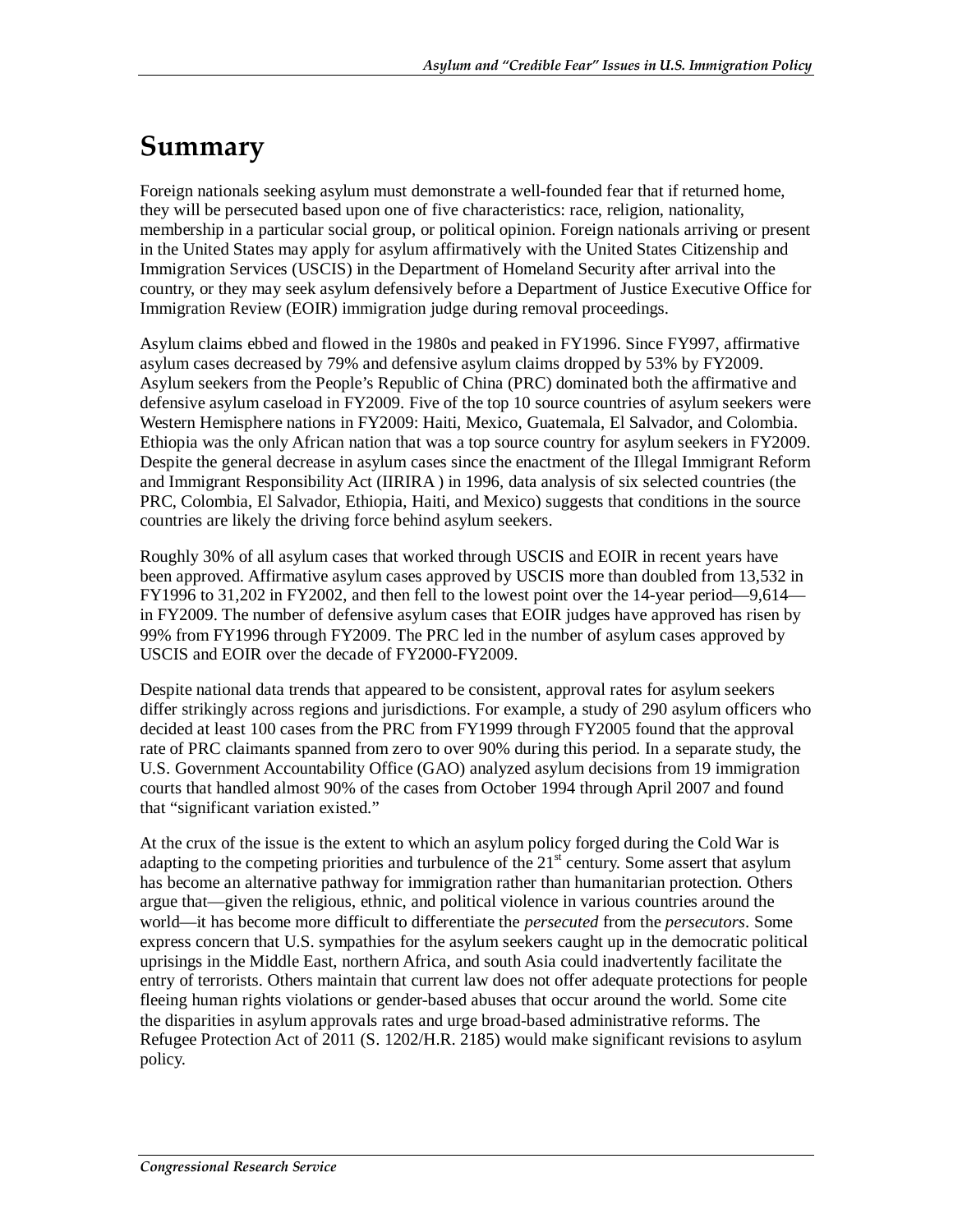# Contents

## Figures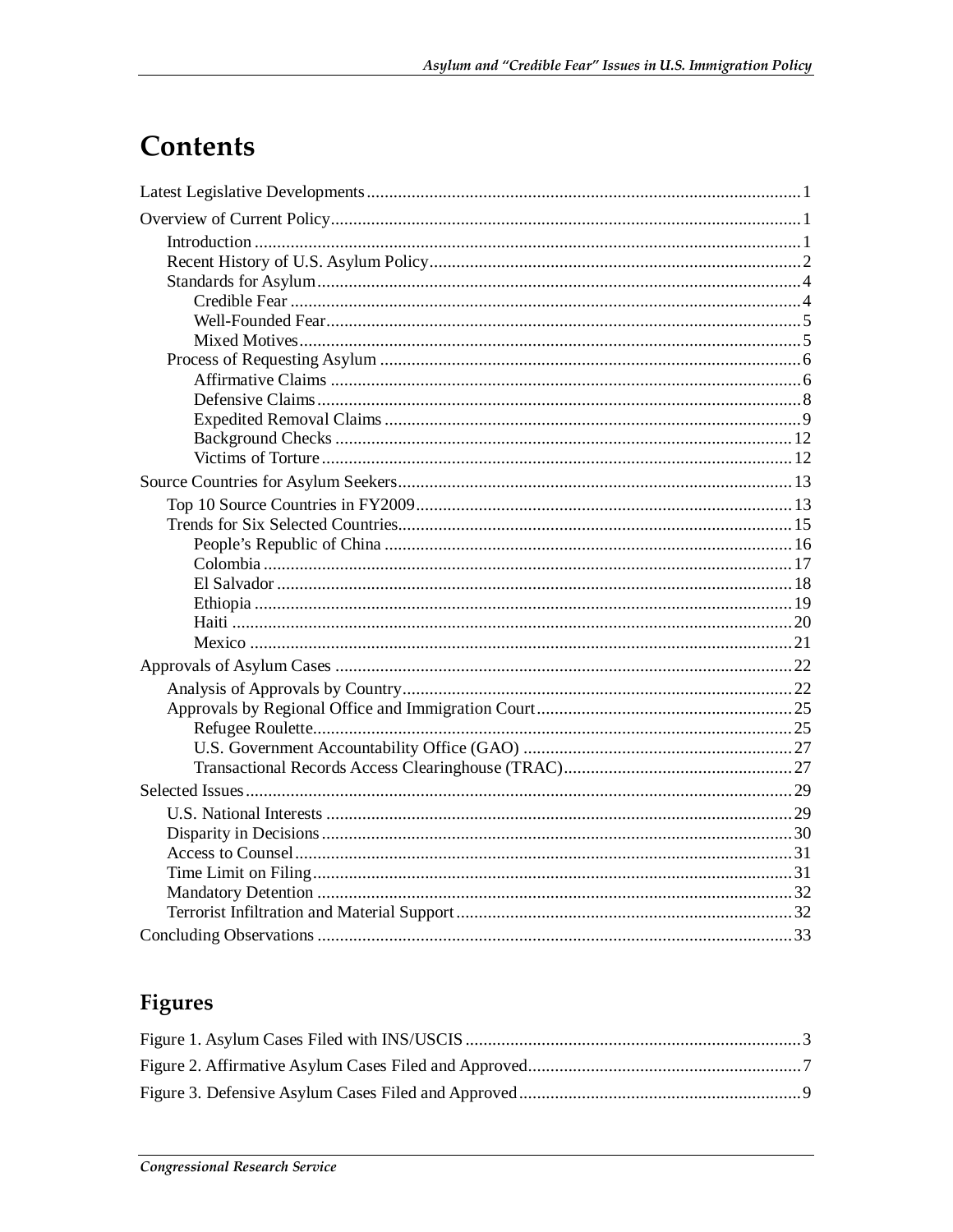| Figure 6. USCIS "Credible Fear" Claimants by Top 10 Countries of Origin 15      |  |
|---------------------------------------------------------------------------------|--|
|                                                                                 |  |
|                                                                                 |  |
|                                                                                 |  |
|                                                                                 |  |
|                                                                                 |  |
|                                                                                 |  |
| Figure 13. Top 10 Source Countries of Asylum Cases Approved by USCIS and EOIR23 |  |
| Figure 14. High and Low Average Grant Rates for Asylum Seekers in               |  |

## **Tables**

| Table A-1. Number of Approved Affirmative Asylum Cases for Top 20 Source Countries, |  |
|-------------------------------------------------------------------------------------|--|
| Table A-2. Number of Approved Defensive Asylum Cases for Top 20 Source Countries,   |  |

## **Appendixes**

## **Contacts**

|--|--|--|--|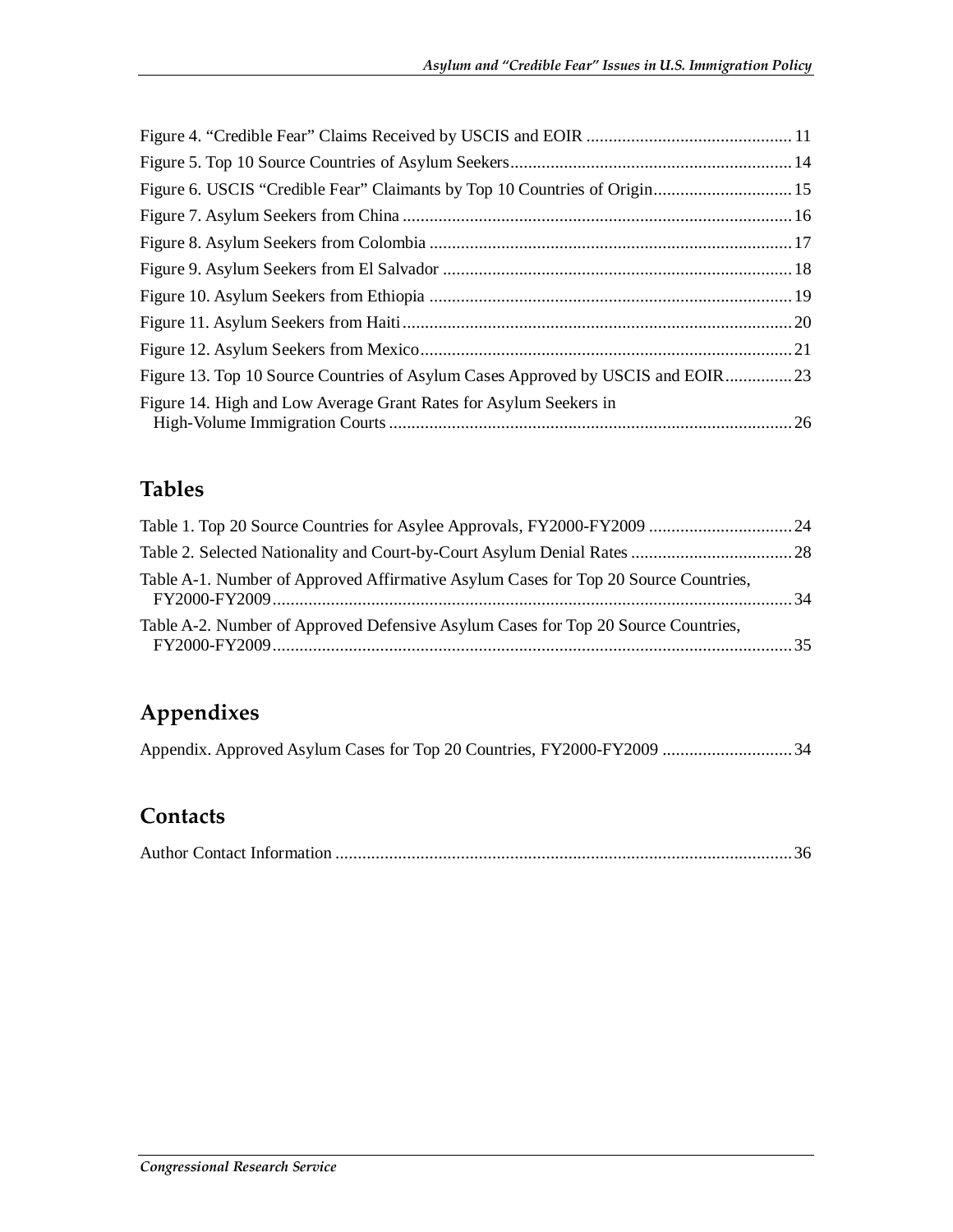# **Latest Legislative Developments**

Comprehensive refugee reform legislation, the Refugee Protection Act of 2011 (S. 1202/H.R. 2185), would make significant revisions to asylum policy. Senate Committee on the Judiciary Chairman Patrick Leahy and House Committee on the Judiciary Subcommittee on Immigration Policy and Enforcement Ranking Member Zoe Lofgren introduced the companion bills on June 15, 2011. Among the asylum revisions in S. 1202/H.R. 2185, the bill would eliminate the time limits on seeking asylum in cases of changed circumstances; proscribe conditions under which an asylum seeker who was a victim of terrorist coercion would not be excluded as a terrorist; provide alternatives to detention of asylum seekers; modify certain elements necessary for the asylum seeker to meet the conditions for the granting of asylum; and, allow aliens interdicted at sea the opportunity to have an asylum interview.

# **Overview of Current Policy**

## **Introduction**

The United States has long held to the principle that it will not return a foreign national to a country where his life or freedom would be threatened.<sup>1</sup> This principle is embodied in several provisions of the Immigration and Nationality Act (INA), most notably in provisions defining refugees and asylees.<sup>2</sup> Foreign nationals seeking asylum must demonstrate a well-founded fear that if returned home, they will be persecuted based upon one of five characteristics: race, religion, nationality, membership in a particular social group, or political opinion.<sup>3</sup>

Foreign nationals arriving or present in the United States may apply for asylum with the United States Citizenship and Immigration Services (USCIS) in the Department of Homeland Security (DHS) after arrival into the country, or they may seek asylum before a Department of Justice Executive Office for Immigration Review (EOIR) immigration judge during removal proceedings. Foreign nationals arriving at a U.S. port of entry who lack proper immigration documents or who engage in fraud or misrepresentation are placed in expedited removal; however, if they express a fear of persecution, they receive a "credible fear" hearing with a USCIS asylum officer and—if found credible—they are referred to an EOIR immigration judge for a hearing. $4$ 

The INA makes it clear that the Attorney General and Secretary of Homeland Security can exercise discretion in the granting of asylum. Foreign nationals who participated in the persecution of other people are excluded from receiving asylum. The law states other conditions

The term "foreign national" is synonymous with "alien," which is the term the Immigration and Nationality Act §101(a)(3) defines as a person who is not a citizen or national of the United States.

 $2$  Refugees are aliens displaced abroad and their cases are considered overseas. For a full discussion of U.S. refugee admissions and policy, see CRS Report RL31269, *Refugee Admissions and Resettlement Policy*, by Andorra Bruno.

<sup>3</sup> INA §208; 8 U.S.C. §1158.

<sup>&</sup>lt;sup>4</sup> Distinct from asylum law and policy, aliens claiming relief from removal due to torture may be treated separately under regulations implementing the United Nations Convention Against Torture. For a full legal analysis of this convention, see CRS Report RL32276, *The U.N. Convention Against Torture: Overview of U.S. Implementation Policy Concerning the Removal of Aliens*, by Michael John Garcia.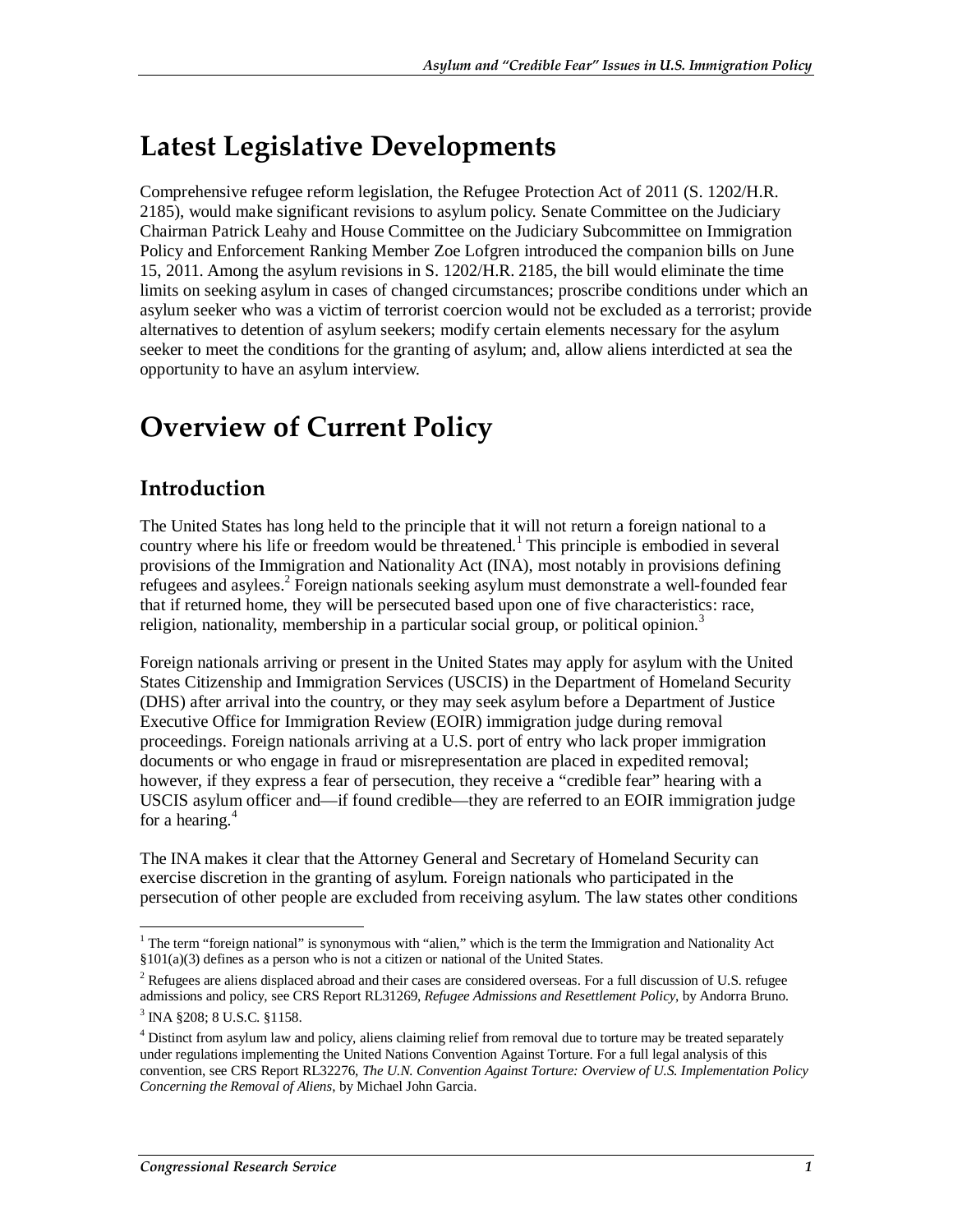for mandatory denials of asylum claims, including when the alien has been convicted of a serious crime and is a danger to the community; the alien has been firmly resettled in another country; or there are reasonable grounds for regarding the alien as a danger to national security.<sup>5</sup> The INA, moreover, has specific grounds for exclusion of all aliens that include criminal and terrorist grounds.<sup>6</sup>

This report opens with an overview of current policy, discussing the threshold of what constitutes asylum and the procedures for obtaining it. The second portion of the report identifies the top sending countries and includes a time series analysis of six selected source countries for asylum seekers.<sup>7</sup> The third section of the report analyzes asylum approvals by country of origin. The report rounds out with a discussion of selected legislative policy issues.

## **Recent History of U.S. Asylum Policy**

In 1968, the United States became party to the 1967 United Nations Protocol Relating to the Status of Refugees (hereafter referred to as the U.N. Refugee Protocol), agreeing to the principle of *nonrefoulement*. *Nonrefoulement* means that an alien will not be returned to a country where his life or freedom would be threatened, and it is embodied in several provisions of U.S. immigration law.<sup>8</sup> The U.N. Refugee Protocol does not require that a signatory accept refugees, but it does ensure that signatory nations afford certain rights and protections to aliens who meet the definition of refugee. At the time the United States signed the U.N. Refugee Protocol, Congress and the Administration thought that there was no need to amend the INA, assuming that the provisions to withhold deportation<sup> $\overline{9}$ </sup> would be adequate. In 1974, the former Immigration and Naturalization Service  $(INS)^{10}$  issued its first asylum regulations.<sup>11</sup> The Refugee Act of 1980 codified the U.N. Refugee Protocol's definition of a refugee in the INA and included provisions for asylum in INA  $\S 208$ . The law defined asylees as aliens in the United States or at a port of entry who meet the definition of a refugee.

As **Figure 1** illustrates, asylum claims spiked immediately after passage of the Refugee Act in 1980, when over 120,000 Cubans and about 25,000 Haitians set sail for Florida. Known as the Mariel Boatlift, this mass exodus of asylum seekers put the new law to the test.<sup>12</sup> In the 1980s,

 $11$  CFR 8, §108

 $\overline{a}$  $<sup>5</sup>$  INA §208(b)(2); 8 U.S.C. §1158.</sup>

<sup>6</sup> CRS Report RL32480, *Immigration Consequences of Criminal Activity*, by Michael John Garcia; and CRS Report RL32564, *Immigration: Terrorist Grounds for Exclusion and Removal of Aliens*, by Michael John Garcia and Ruth Ellen Wasem.

 $7$  Each of the six selected countries were among the major source countries of asylum seekers from FY1997 through FY2009.

 $8 \text{ $8208$ of INA (8 U.S.C. $1158); $241(b)(3) of INA (8 U.S.C. $1231); and $101(a) of INA (8 U.S.C. $1101(a)(42)).}$ 

<sup>&</sup>lt;sup>9</sup> Now known as withholding of removal, it prohibits an alien's removal to the country where his or her life or freedom would be threatened, but it allows removal to a third country where his or her life or freedom would not be threatened. The law states that aliens must establish that it is more likely than not that their life or freedom would be threatened on account of race, religion, nationality, membership in a particular social group, or political opinion in the proposed country of removal. INA §241(b)(3).

<sup>&</sup>lt;sup>10</sup> Prior to the enactment of the Homeland Security Act of 2002 (P.L. 107-296), most federal responsibilities and functions pertaining to immigration were handled by the Immigration and Naturalization Service (INS) in the U.S. Department of Justice. P.L. 107-296 abolished the INS and transferred its various immigration components to several new agencies within the newly created Department of Homeland Security.

<sup>&</sup>lt;sup>12</sup> In 1981, then-Attorney General William French Smith opined that most Cuban asylum seekers were permitted to (continued...)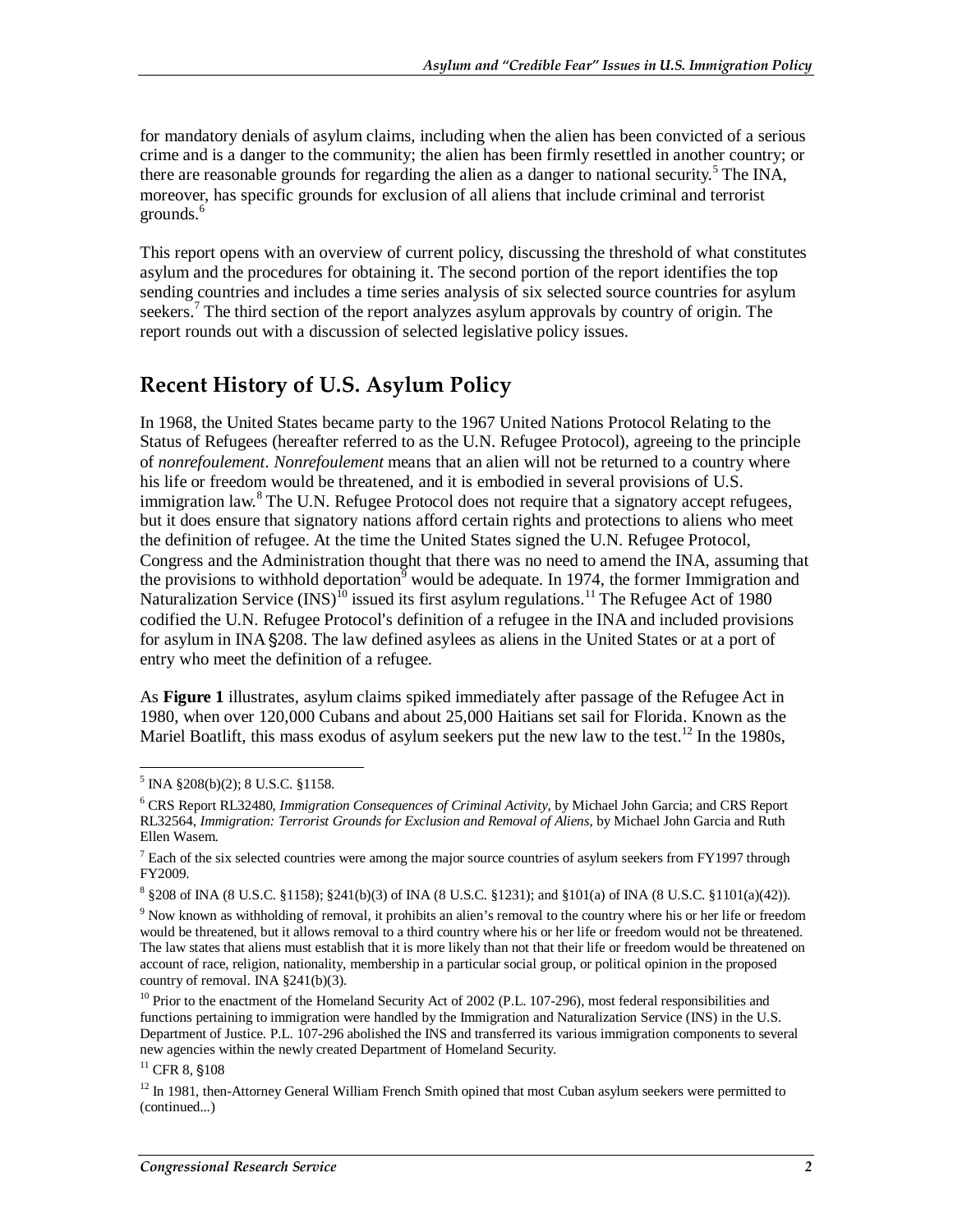political violence and civil wars in Central America prompted mass migration of asylum seekers from El Salvador, Guatemala, and Nicaragua. Asylum cases filed with the INS surpassed 100,000 for the first time in 1988. The Tiananmen Square massacre of Chinese protesters in 1989 symbolized events that triggered asylum seekers from China, who contributed, along with conditions in Central America, to the second spike depicted in **Figure 1**.





**Source:** CRS presentation of data from the DHS Office of Immigration Statistics.

The December 1991 military coup d'etat deposing Haiti's first democratically elected president, Jean Bertrand Aristide, led thousands of Haitians to flee by boat to the United States in FY1992. The following year, 285 Chinese came ashore in New York on the "Golden Venture" and a total of 683 Chinese came ashore in three different ocean-going vessels along the coast of California in the summer of 1993.13 Asylum claims with the INS peaked at 149,566 in FY1995 (**Figure 1**). Almost half of those cases, however, resulted from the 1990 settlement of the American Baptist Church (ABC) case that allowed Salvadorans and Guatemalans living in the United States who

1

<sup>(...</sup>continued)

forego the asylum process because of the Cuban Adjustment Act of 1966, and this legal analysis has stood. For further background on Cuban asylees and refugees, see CRS Report R40566, *Cuban Migration to the United States: Policy and Trends*, by Ruth Ellen Wasem.

<sup>&</sup>lt;sup>13</sup> CRS Report 93-727, *Chinese Migration to the United States: Trends and Issues*, by Ruth Ellen Wasem. (Archived, available upon request)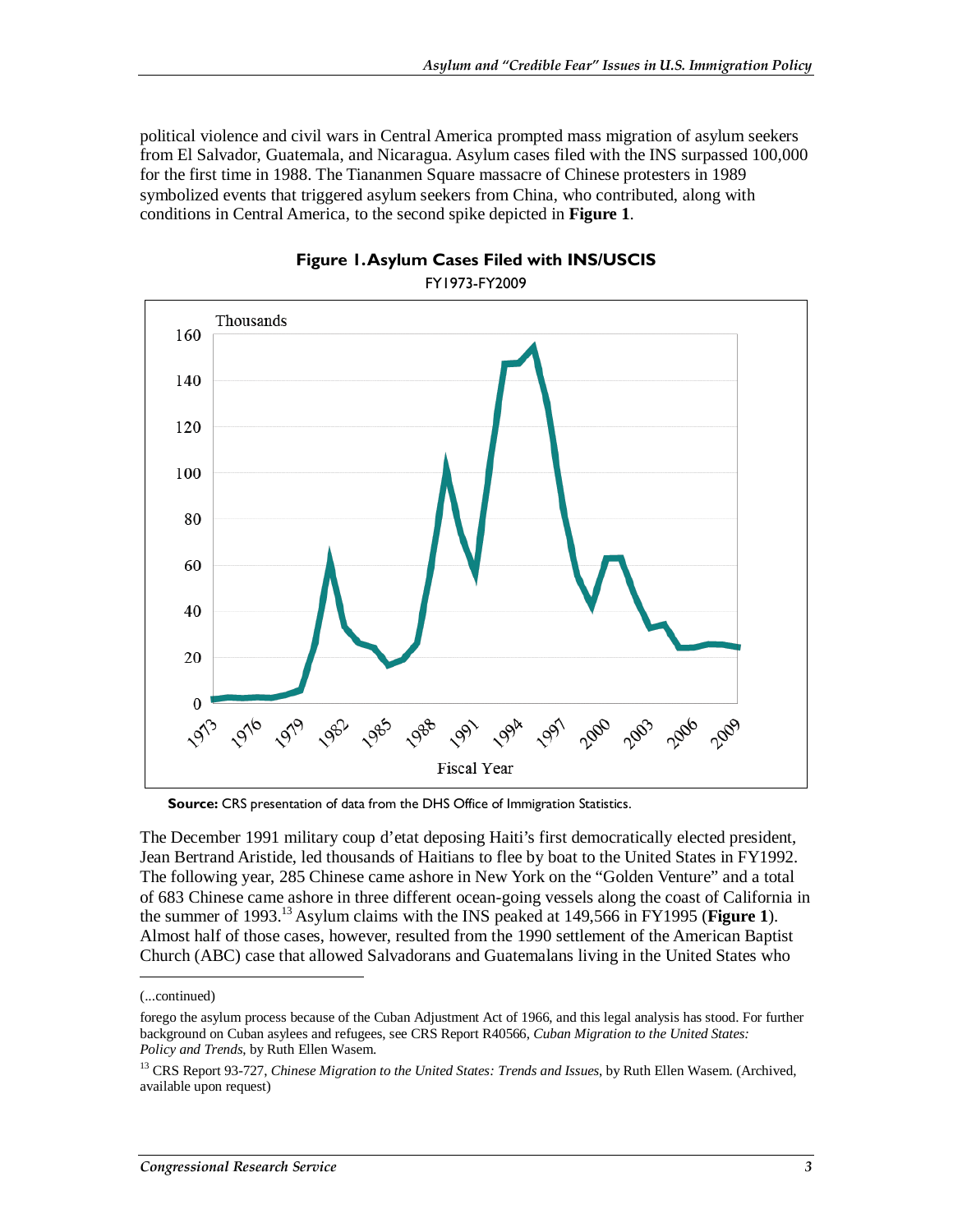had not obtained asylum in the past to apply for asylum.<sup>14</sup> By the end of FY1995, there were 457,670 asylum cases in the backlog, as the INS asylum corps was unable to keep pace.

The Illegal Immigrant Reform and Immigrant Responsibility Act (IIRIRA, P.L. 104-208) of 1996 made substantial changes to the asylum process, most notably by establishing summary exclusion provisions (now known as expedited removal), adding time limits on filing claims, and limiting judicial review in certain circumstances. IIRIRA also added a provision enabling refugees or asylees to request asylum on the basis of persecution resulting from resistance to coercive population control policies.<sup>15</sup> Asylum claims with the INS dropped in the years following the passage of IIRIRA, as **Figure 1** depicts. It remains difficult to assess the extent to which the IIRIRA revisions to asylum policy affected this decline.

The Real ID Act of 2005 (P.L. 109-13) further revised asylum law. Foremost, it established expressed standards of proof for asylum seekers, including that the applicant's race, religion, nationality, social group, or political opinion was or will be one of the central motives for his or her persecution. It also required that the asylum seeker provide evidence which corroborates otherwise credible testimony; such evidence must be provided unless the applicant cannot reasonably obtain it.<sup>16</sup>

### **Standards for Asylum**

Because "fear" is a subjective state of mind, assessing the merits of an asylum case rests in large part on the credibility of the claim and the likelihood that persecution would occur if the alien is returned home. These two distinct concepts—the credibility of the claim, or "credible fear," and the likelihood that persecution would occur, or "well-founded fear"—are fundamental to establishing the standards for asylum. A third dimension that overlays these concepts is the matter of "mixed motives" for persecuting the alien. Each of these standards are discussed below.

#### **Credible Fear**

The INA states that "the term credible fear of persecution means that there is a *significant possibility*, taking into account the credibility of the statements made by the alien in support of the alien's claim and such other facts as are known to the officer, that the alien could establish eligibility for asylum under  $\S 208$ ."<sup>17</sup> Integral to expedited removal, which is discussed below, the credible fear concept also functions as a pre-screening standard that is broader—and the burden

<sup>&</sup>lt;u>.</u> <sup>14</sup> For a full discussion, see CRS Report 97-810, Central American Asylum Seekers: Impact Of 1996 Immigration Law, by Ruth Ellen Wasem. (Archived, available upon request)

<sup>&</sup>lt;sup>15</sup> This coercive family planning provision was added by §601. It states

For purposes of determinations under this Act, a person who has been forced to abort a pregnancy or to undergo involuntary sterilization, or who has been persecuted for failure or refusal to undergo such a procedure or for other resistance to a coercive population control program, shall be deemed to have been persecuted on account of political opinion, and a person who has a well founded fear that he or she will be forced to undergo such a procedure or subject to persecution for such failure, refusal, or resistance shall be deemed to have a well founded fear of persecution on account of

political opinion. 16 CRS Report RL32621, *U.S. Immigration Policy on Asylum Seekers*, by Ruth Ellen Wasem.

 $17$  INA §235(b)(1)(B)(y); 8 U.S.C. §1225.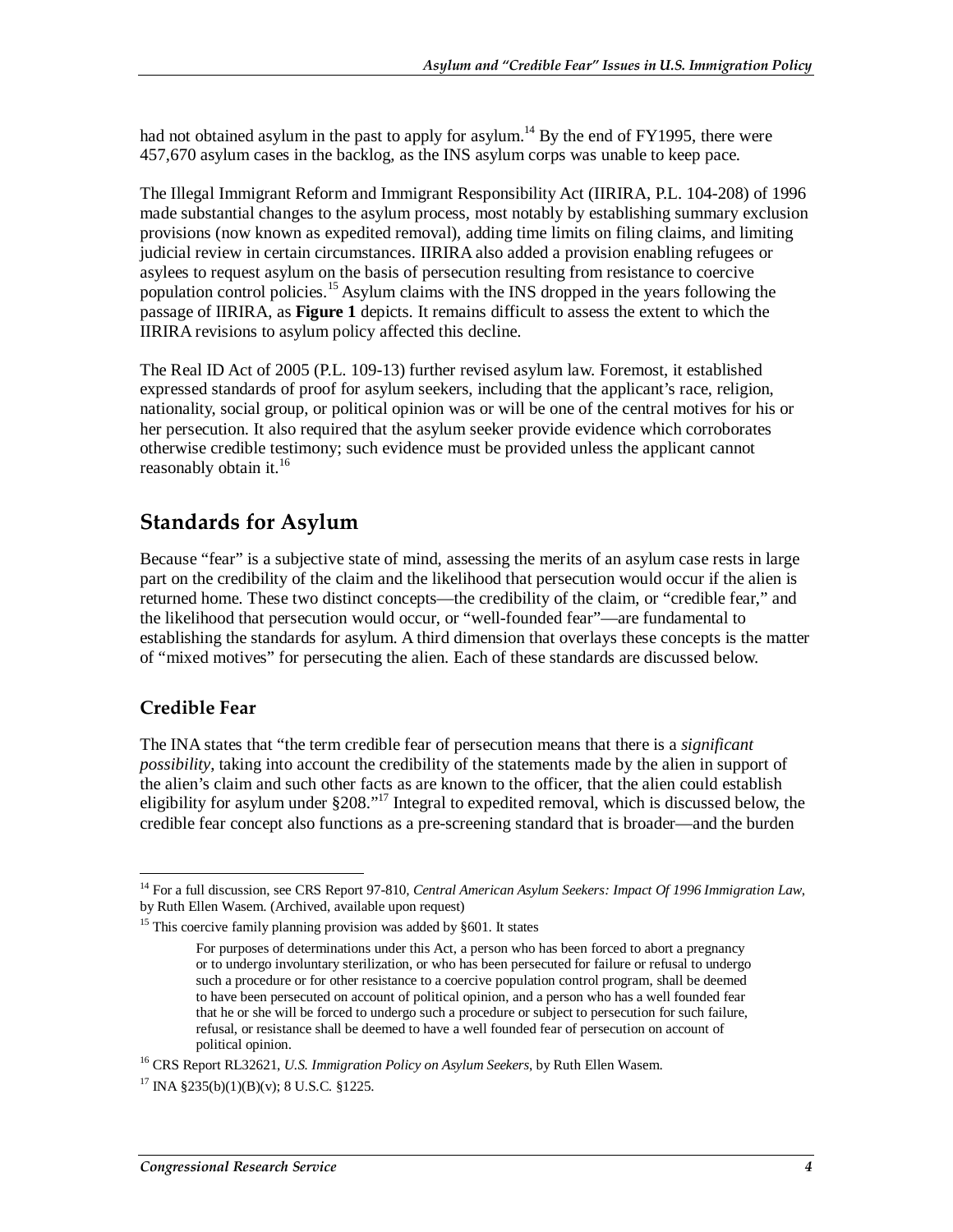of proof easier to meet—than the well-founded fear of persecution standard required to obtain asylum.

#### **Well-Founded Fear**

The standards for "well-founded fear" have evolved over the years and been guided significantly by judicial decisions, including a notable U.S. Supreme Court case.<sup>18</sup> The regulations specify that an asylum seeker has a well-founded fear of persecution if

(A) The applicant has a fear of persecution in his or her country of nationality or, if stateless, in his or her country of last habitual residence, on account of race, religion, nationality, membership in a particular social group, or political opinion;

(B) There is a reasonable possibility of suffering such persecution if he or she were to return to that country; and

(C) He or she is unable or unwilling to return to, or avail himself or herself of the protection of, that country because of such fear.<sup>19</sup>

The regulations also state that an asylum seeker "does not have a well-founded fear of persecution if the applicant could avoid persecution by relocating to another part of the applicant's country.... "<sup>20</sup>

In evaluating whether the asylum seeker has sustained the burden of proving that he or she has a well-founded fear of persecution, the regulations state that the asylum officer or immigration judge shall not require the alien to provide evidence that there is a reasonable possibility he or she would be individually singled out for persecution if

(A) The applicant establishes that there is a pattern or practice in his or her country of nationality or, if stateless, in his or her country of last habitual residence, of persecution of a group of persons similarly situated to the applicant on account of race, religion, nationality, membership in a particular social group, or political opinion; and

(B) The applicant establishes his or her own inclusion in, and identification with, such group of persons such that his or her fear of persecution upon return is reasonable.<sup>21</sup>

#### **Mixed Motives**

The intent of the persecutor is subjective and may stem from mixed or multiple motives. The courts have ruled that the persecution may have more than one motive, and so long as one motive is one of the statutorily enumerated grounds, the requirements have been satisfied.<sup>22</sup> A 1997

<sup>-</sup><sup>18</sup> *INS v. Cardoza-Fonseca*, 480 U.S.C. 421 (No. 85-782, March 9, 1987).

 $19$  8 C.F.R. §208.13(b)(2).

 $20$  Ibid.

 $218$  C.F.R.  $$208.13(b)(2)$ .

 $22$  For example, the Indian police's desire to obtain information regarding terrorist activities in the Sikh cases was seen as the main motive for torturing a Sikh named Surinder Pal Singh when he was initially denied asylum. The court did not dispute the facts: "The Indian police learned of the apparent support of the Singh family for the separatists and arrested Singh on June 15, 1989. Despite Singh's assurances that he did not support the separatists, the police (continued...)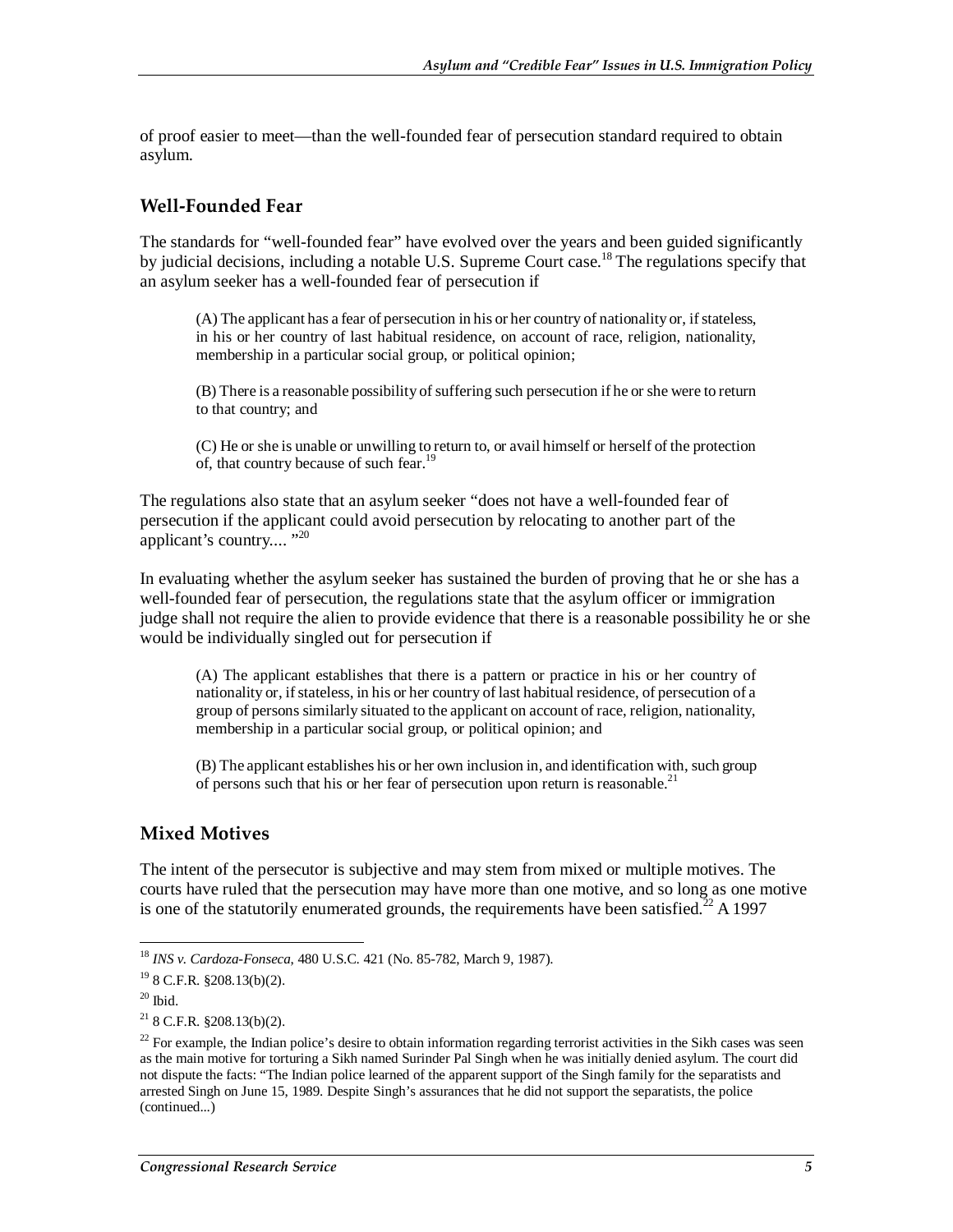Board of Immigration Appeals (BIA) decision concluded "an applicant for asylum need not show conclusively why persecution occurred in the past or is likely to occur in the future, [but must] produce evidence from which it is reasonable to believe that the harm was motivated, at least in part, by an actual or imputed protected ground."<sup>23</sup> Generally, the asylum seeker must demonstrate in mixed motive cases that even though his/her persecutors were motivated for a non-cognizable reason, one of the persecutor's central motives was the asylum seeker's race, religion, nationality, social group, or political opinion. $^{24}$ 

## **Process of Requesting Asylum**

An applicant for asylum begins the process either in the United States, if he or she is already present, or at a port of entry while seeking admission. This process differs from a potential refugee who begins a separate process wholly outside of the United States.<sup>25</sup> Depending on whether or not the applicant is currently in removal proceedings, two avenues exist to seek asylum: "affirmative applications" and "defensive applications." The affirmative and defensive applications follow different procedural paths but draw on the same legal standards. In both processes, the burden of proof is on the asylum seeker to establish that he or she meets the refugee definition specified in the INA.

#### **Affirmative Claims**

An asylum seeker who is in the United States and not involved in any removal proceedings files an I-589, the asylum application form, with the USCIS. The USCIS schedules a non-adversarial interview with a member of the Asylum Officer Corps. There are eight asylum offices located throughout the country. The asylum officers either grant asylum to successful applicants or refer to the immigration judges those applicants who fail to meet the definition. The asylum officers make their determinations regarding the affirmative applications based upon the application form, the information received during the interview, and other information related to the specific case (e.g., information about country conditions). If the asylum officer approves the application and the alien passes the identification and background checks, then the foreign national is granted asylum status.

1

<sup>(...</sup>continued)

interrogated and beat Singh for two-and-a-half hours, until he lost consciousness. The police then revived him with water and resumed the beatings. They kept Singh detained for two days." The court ruled Singh had shown past persecution. *Harpinder Singh v. Ilchert*, 63 F.3d 1501 (9<sup>th</sup> Cir. 1995).

<sup>23</sup> Matter of T-M-B-, 21 I. & N. Dec. 775, 777 (B.I.A. 1997).

<sup>&</sup>lt;sup>24</sup> Acts directed at women such as female genital mutilation (FMG), rape by military or police forces, "honor killings," or domestic violence are especially problematic, because the woman must demonstrate that the abuse was based on race, religion, nationality, membership in a particular social group, or political opinion. Although the Guatemalan woman who fled to the United States because of repeated abuse by her husband (*Matter of R-A-, Int*. Dec. 3403, BIA 1999, A.G. 2001) was ultimately granted asylum in 2009, her case did not necessarily set a precedent for other women seeking asylum from domestic violence. For legal brief, see Joe D. Whitley, U.S. Department of Homeland Security General Counsel, Victor Cerda, DHS Customs and Immigration Enforcement Acting Principal Legal Advisor, and Dea Carpenter, DHS Citizenship and Immigration Services Acting Principal Legal Advisor, to U.S. Attorney General, February 19, 2004, http://cgrs.uchastings.edu/documents/legal/dhs\_brief\_ra.pdf.

<sup>25</sup> For a full discussion of U.S. refugee admissions and policy, see CRS Report RL31269, *Refugee Admissions and Resettlement Policy*, by Andorra Bruno.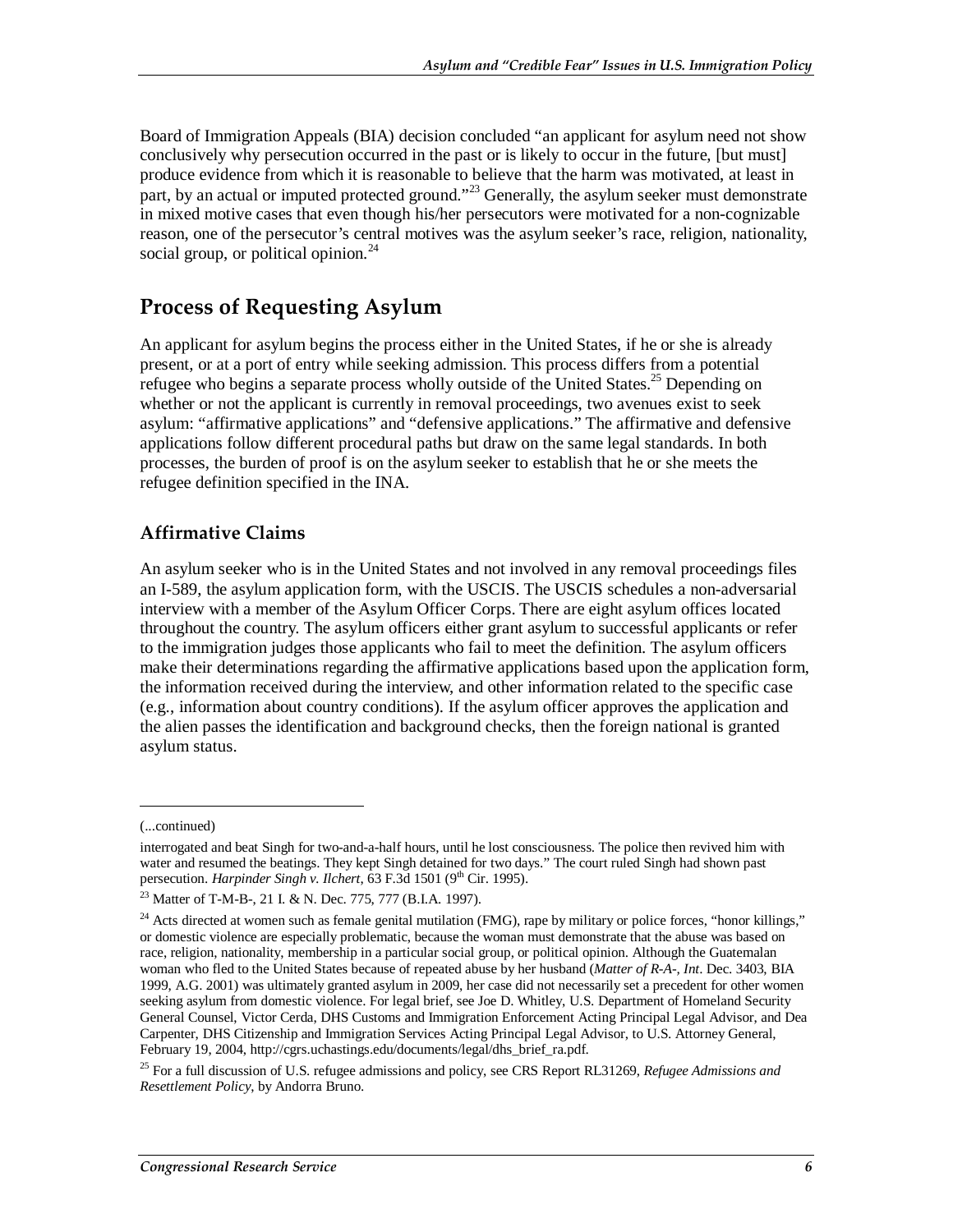There has been a 79% decrease in affirmative asylum cases filed since the enactment of IIRIRA in 1996, falling from 116,877 in FY1996 to 24,550 in FY2009, with a modest rebound in FY2000 and FY2001. As **Figure 2** depicts, the number of asylum cases approved more than doubled from 13,532 in FY1996 to 31,202 in FY2002, and then fell to the lowest point over the 14-year period—9,614—in FY2009. This decline in cases approved represents a 29% change over the period.



**Figure 2. Affirmative Asylum Cases Filed and Approved**  FY1996-FY2009

**Notes:** Data represent cases not individuals.

The asylum officer does not technically deny asylum claims; rather, the asylum applications of aliens who are not granted asylum by asylum officers are referred to EOIR immigration judges for formal proceedings. In some respects, these applicants/aliens are allowed a "second bite at the apple."<sup>26</sup> Asylum applicants in the affirmative process are not subject to the mandatory detention

-

**Source:** CRS presentation of data from the USCIS Directorate of Refugee, Asylum, and International Operations.

 $26$  This expression is sometimes used in the context of asylum law. For example, see "Judge Denies Class Certification for PRC Nationals Denied Asylum," *Interpreter Releases*, vol. 71, no. 4 (January 24, 1994).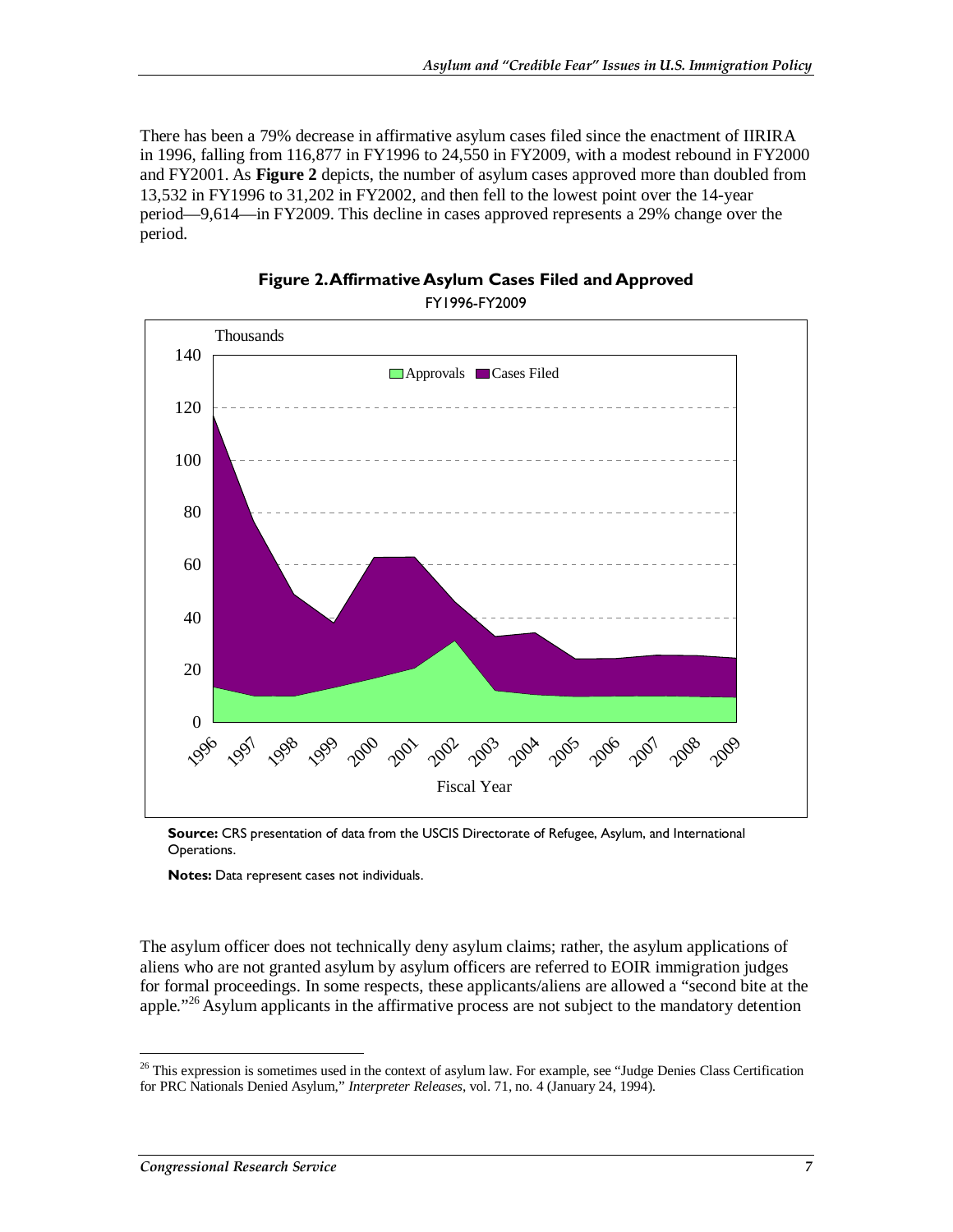requirements while their applications are being adjudicated, though there is broader authority under the INA to detain aliens for other grounds.<sup>27</sup>

#### **Defensive Claims**

Defensive applications for asylum are raised when a foreign national is in removal proceedings and asserts claim for asylum as a defense to his/her removal. EOIR's immigration judges and the BIA, entities in DOJ separate from the USCIS, have exclusive control over such claims and are under the authority of the Attorney General.<sup>28</sup> Generally, the alien raises the issue of asylum during the beginning of the removal process. The matter is then litigated in immigration court, using formal procedures such as the presentation of evidence and direct and cross examination. If the alien fails to raise the issue at the beginning of the process, the claim for asylum may be raised only after a successful motion to reopen is filed with the court. The immigration judge's ultimate decision regarding both the applicant's/alien's removal and asylum application is appealable to the BIA. Applicants/aliens seeking asylum via the defensive application method may be detained until an immigration judge rules on their application. The applicant/alien is not detained due to their asylum claim, but rather because of the broader authority in the INA to detain aliens.<sup>29</sup>

<sup>-</sup> $27$  INA §287(a).

<sup>28</sup> For background on the role and structure of EOIR and BIA, see CRS Report RL33410, *Immigration Litigation Reform*, by Margaret Mikyung Lee.

 $^{29}$  INA §287(a).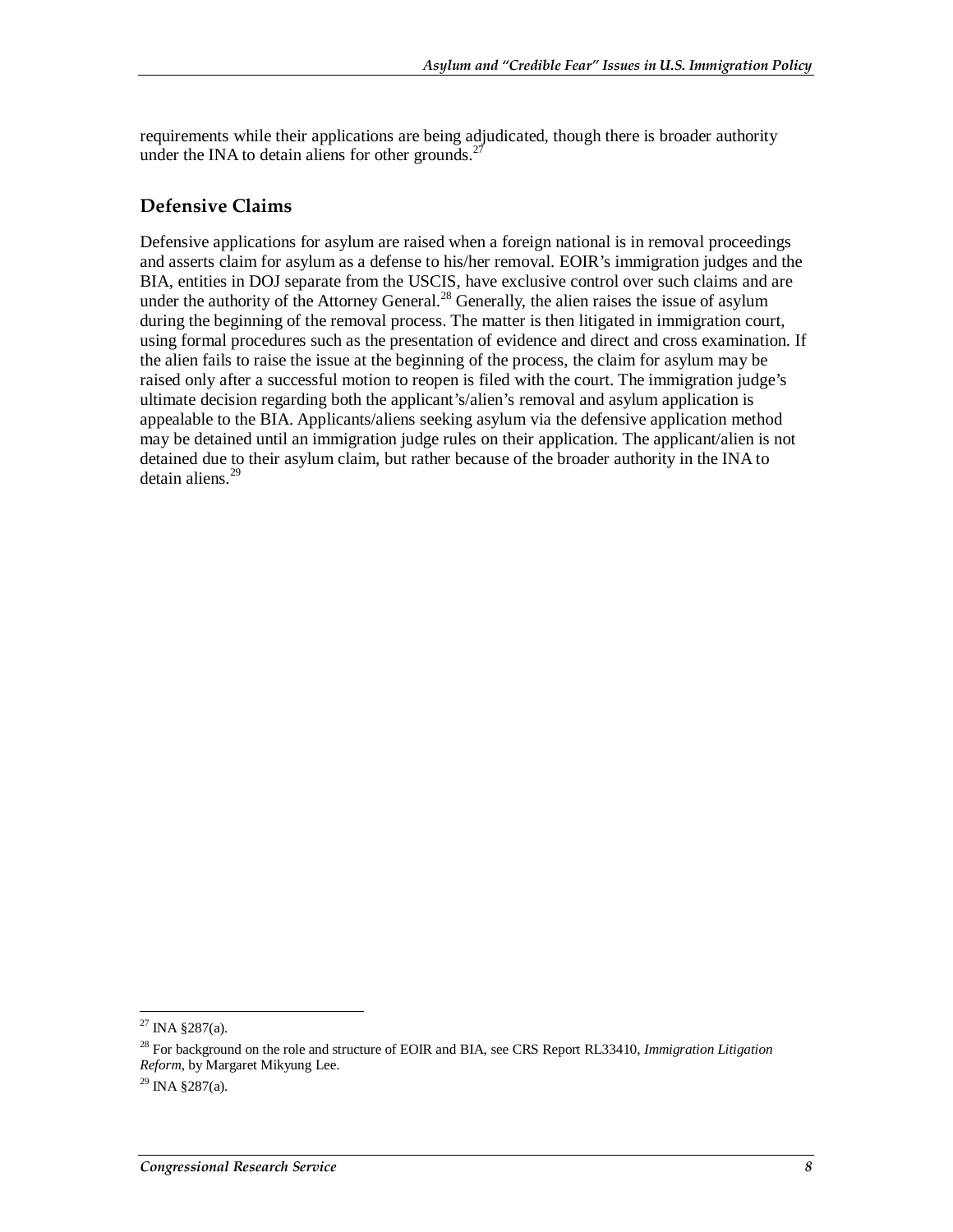

**Figure 3. Defensive Asylum Cases Filed and Approved**  FY1996-FY2009

**Source:** CRS presentation of data from the Office of Planning, Analysis and Technology in the Executive Office for Immigration Review.

**Notes:** Data represent cases not individuals.

Defensive asylum claims made during EOIR proceedings started at a lower level in FY1996 (84,293) than affirmative USCIS claims (116,877). Since that time, defensive asylum claims have dropped by 53%, to 39,279 in FY2009. The number of asylum cases that EOIR judges have approved, however, has risen by 99% over this 14-year period. EOIR approved 5,131 in FY1996 and 10,186 in FY2009, as shown in **Figure 3**.

#### **Expedited Removal Claims**

DHS' Customs and Border Protection (CBP) officer must summarily exclude a foreign national arriving without proper documentation, unless the alien expresses a fear of persecution if repatriated. Absent a stated fear, the CBP officer is allowed to exclude aliens without proper documentation from the United States without placing them in removal proceedings.<sup>30</sup> This procedure is known as expedited removal.<sup>31</sup> According to DHS immigration policy and

-

<sup>&</sup>lt;sup>30</sup> Executive Office for Immigration Review, *Asylum and Withholding of Removal Relief*, U.S. Department of Justice, Fact Sheet, January 15, 2009, http://www.justice.gov/eoir/press/09/AsylumWithholdingCATProtections.pdf.

<sup>31</sup> CRS Report RL33109, *Immigration Policy on Expedited Removal of Aliens*, by Alison Siskin and Ruth Ellen (continued...)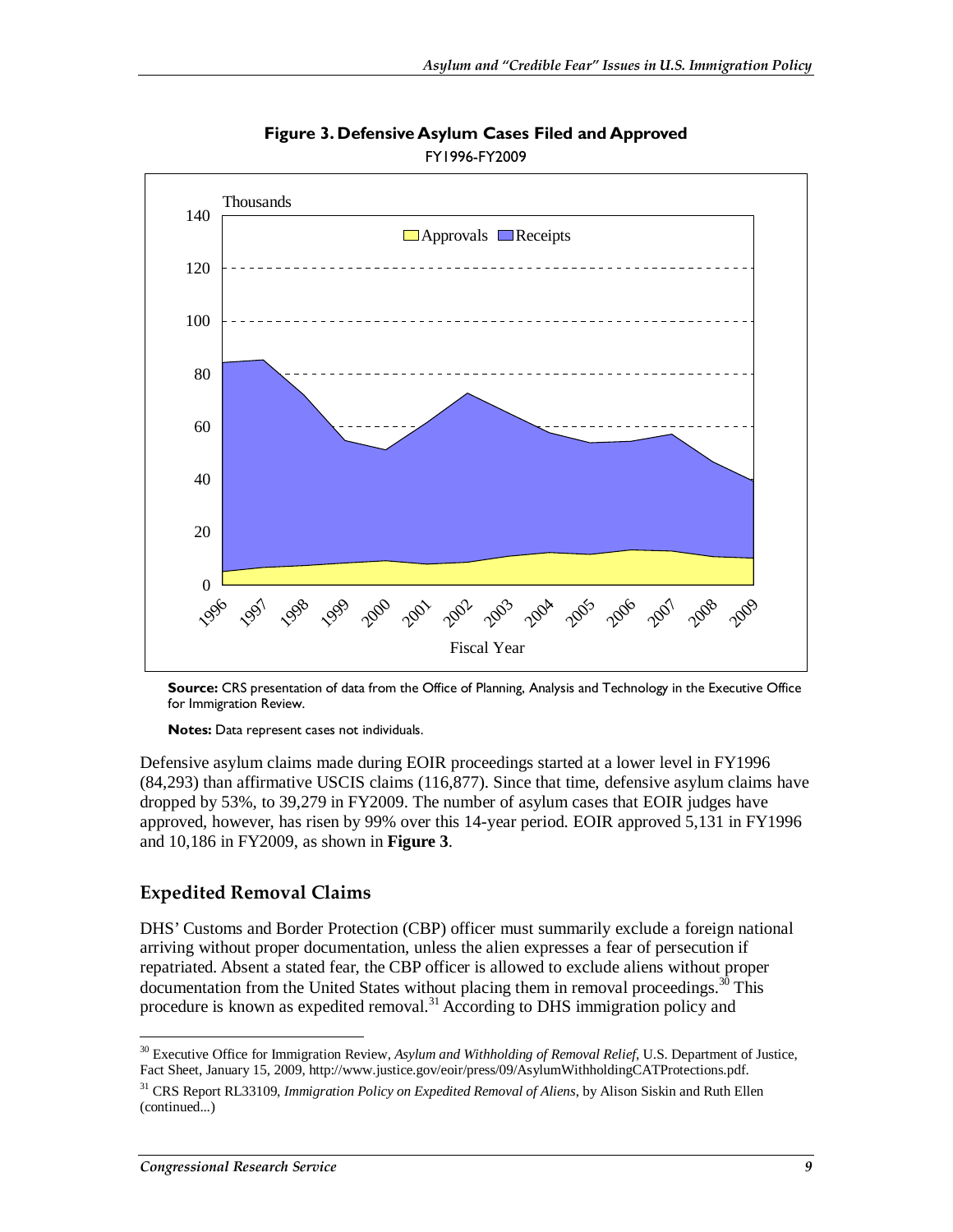procedures, CBP inspectors, as well as other DHS immigration officers, are required to ask each individual who may be subject to expedited removal the following series of "protection questions" to identify anyone who is afraid of return:

- Why did you leave your home country or country of last residence?
- Do you have any fear or concern about being returned to your home country or being removed from the United States?
- Would you be harmed if you were returned to your home country or country of last residence?
- Do you have any questions or is there anything else you would like to add?

If the foreign national expresses a fear of return, the alien is supposed to be detained by Immigration and Customs Enforcement (ICE) and interviewed by a USCIS asylum officer. The asylum officer then makes the "credible fear" determination of the alien's claim. Those found to have a "credible fear" are referred to an EOIR immigration judge, which places the asylum seeker on the defensive path to asylum. If the USCIS asylum officer finds that an alien does not have a credible fear, the alien may request that an EOIR immigration judge review that finding.<sup>32</sup>

1

<sup>(...</sup>continued)

Wasem.

 $32$  The immigration judge's credible fear review must be done within 24 hours whenever possible, but no later than seven days after the initial determination by an asylum officer, and is limited strictly to whether an alien has a credible fear of persecution or torture. Executive Office for Immigration Review, *Asylum and Withholding of Removal Relief*, U.S. Department of Justice, Fact Sheet, January 15, 2009.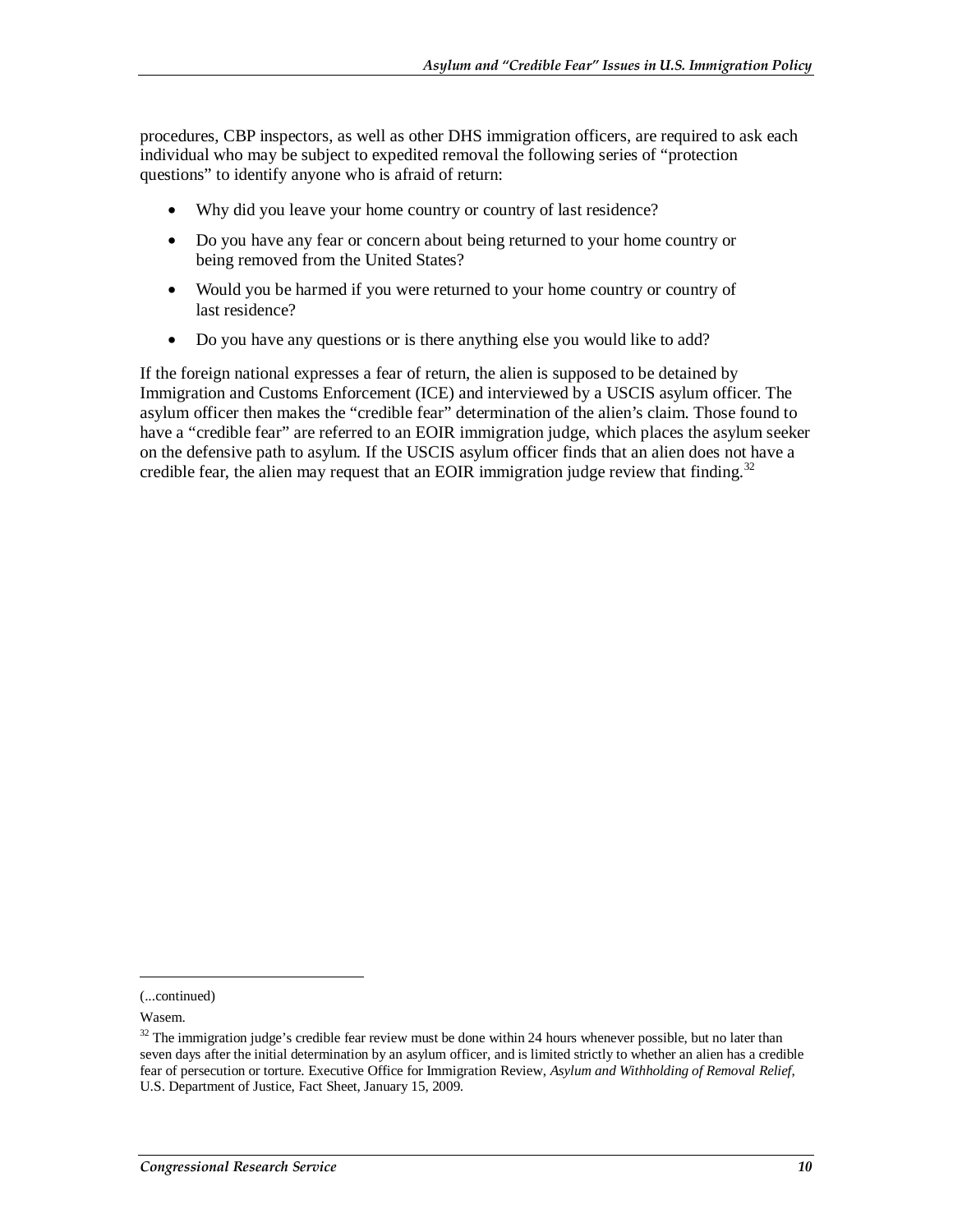

**Figure 4. "Credible Fear" Claims Received by USCIS and EOIR**  FY2005-FY2009

**Source:** CRS presentation of USCIS Refugees, Asylum and Parole System data.

**Notes:** Data represent cases not individuals.

The number of "credible fear" claims that USCIS has considered has steadily increased from 4,712 in FY2005 to 5,454 in FY2009—a 16% increase. The number of "credible fear" reviews by EOIR is much lower overall than it is for USCIS, as one would expect. Nonetheless, EOIR numbers have seen a notable rise from 114 in FY2005 to 887 in FY2009. Consistent time series data on "credible fear" claims are not available before FY2005.

#### *Aliens Arriving by Sea*

On November 13, 2002, the former INS published a notice clarifying that certain aliens arriving by sea who are not admitted or paroled into the United States are to be placed in expedited removal proceedings and detained (subject to humanitarian parole).<sup>33</sup> This notice concluded that illegal mass migration by sea threatened national security because it diverts the U.S. Coast Guard and other resources from their homeland security duties.<sup>34</sup> The Attorney General expanded on this

<sup>-</sup><sup>33</sup> "Parole" is a term in immigration law which means that the alien has been granted temporary permission to be present in the United States. Parole does not constitute formal admission to the United States and parolees are required to leave when the terms of their parole expire, or, if otherwise eligible, to be admitted in a lawful status.

<sup>34 67</sup> *Federal Register* 68923-68926, November 13, 2002.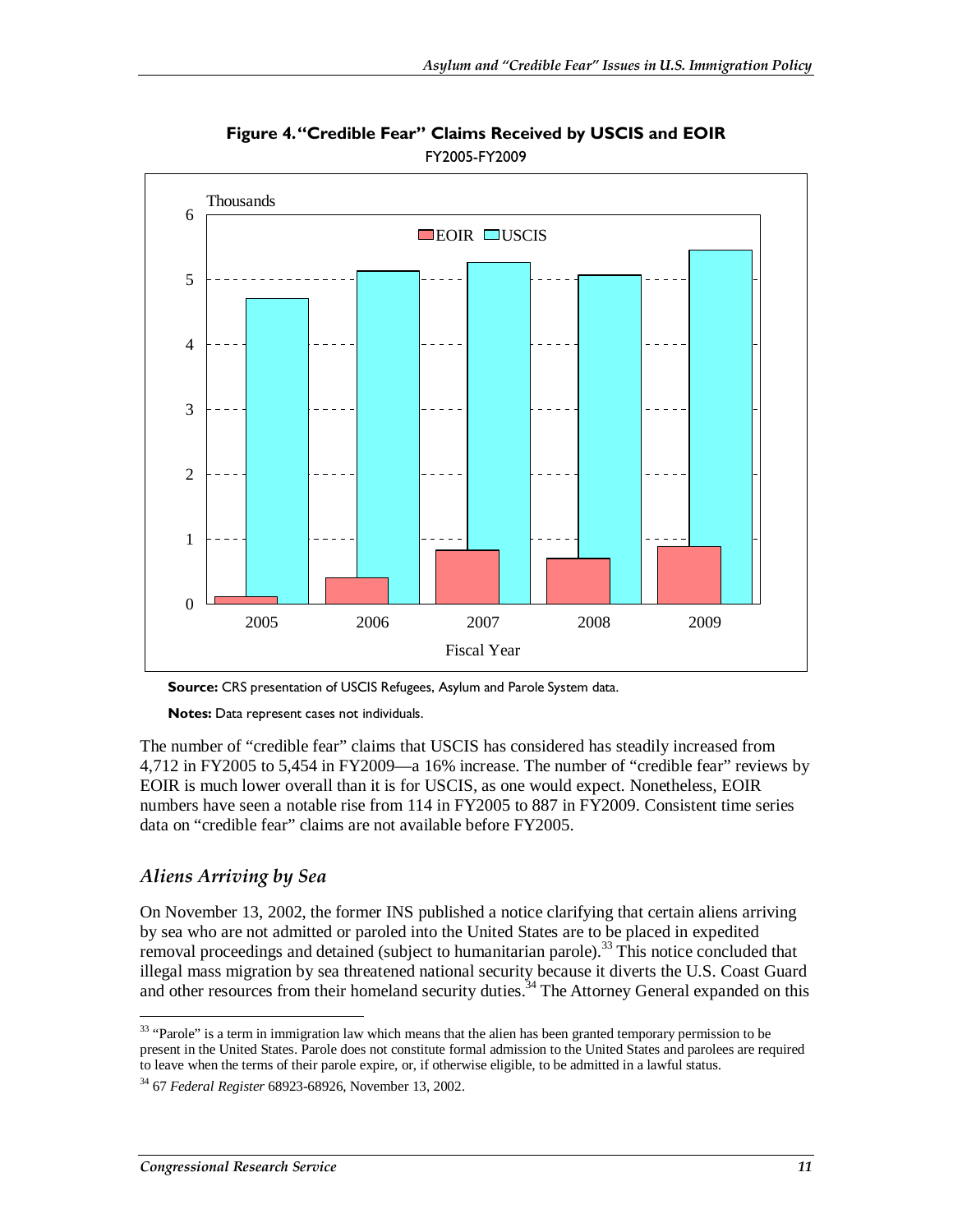rationale in his April 17, 2003, ruling that instructs EOIR immigration judges to consider "national security interests implicated by the encouragement of further unlawful mass migrations ..." in making bond determinations regarding release from detention of unauthorized migrants who arrive in "the United States by sea seeking to evade inspection."<sup>35</sup> The case involved a Haitian who had come ashore in Biscayne Bay, FL, on October 29, 2002, and had been released on bond by an immigration judge. The BIA had upheld his release, but the Attorney General vacated the BIA decision.<sup>36</sup>

#### **Background Checks**

All foreign nationals seeking asylum are subject to multiple background checks in the terrorist, immigration, and law enforcement databases. Those who enter the country legally on nonimmigrant visas are screened by the consular officers at the Department of State when they apply for a visa, and all foreign nationals are inspected by CBP officers at ports of entry.<sup>37</sup> Those who enter the country illegally are screened by the U.S. Border Patrol or the ICE agents when they are apprehended.<sup>38</sup> When aliens formally request asylum, they are sent to the nearest USCISauthorized fingerprint site. They have all 10 fingers scanned and are subject to a full background check by the Federal Bureau of Investigation (FBI).<sup>39</sup>

#### **Victims of Torture**

Distinct from asylum law and policy, aliens claiming relief from removal due to torture may be treated separately under regulations implementing the United Nations Convention Against Torture and Other Cruel, Inhuman or Degrading Treatment or Punishment (hereafter, Torture Convention). Article 3 of the Torture Convention prohibits the return of any person to a country where there are "substantial grounds" for believing that he or she would be in danger of being tortured. The alien must meet the three elements necessary to establish torture:

- 1. the torture must involve the infliction of severe pain or suffering, either physical or mental;
- 2. the torture must be intentionally inflicted; and
- 3. the torture must be committed by or at the acquiescence of a public official or person acting in an official capacity.

Generally, an applicant for non-removal under Article 3 has the burden of proving that it is more likely than not that he would be tortured if removed to the proposed country. If credible, the applicant's testimony may be sufficient to sustain this burden without additional corroboration.<sup>40</sup>

<sup>-</sup>35 23 I&N Dec. 572 (A.G. 2003).

<sup>36</sup> CRS Report RS21349, *U.S. Immigration Policy on Haitian Migrants*, by Ruth Ellen Wasem.

<sup>&</sup>lt;sup>37</sup> For more information and analysis of alien screening and background checks, see CRS Report RL32564, *Immigration: Terrorist Grounds for Exclusion and Removal of Aliens*, by Michael John Garcia and Ruth Ellen Wasem; and CRS Report R41104, *Immigration Visa Issuances and Grounds for Exclusion: Policy and Trends*, by Ruth Ellen Wasem.

<sup>38</sup> CRS Report RL32562, *Border Security: The Role of the U.S. Border Patrol*, by Chad C. Haddal.

<sup>39</sup> For more information, see U.S. Citizenship and Immigration Services, *Affirmative Asylum Procedures Manual*, February 2003, pp. 93-144.

 $^{40}$  8 C.F.R. §208.16(c)(2).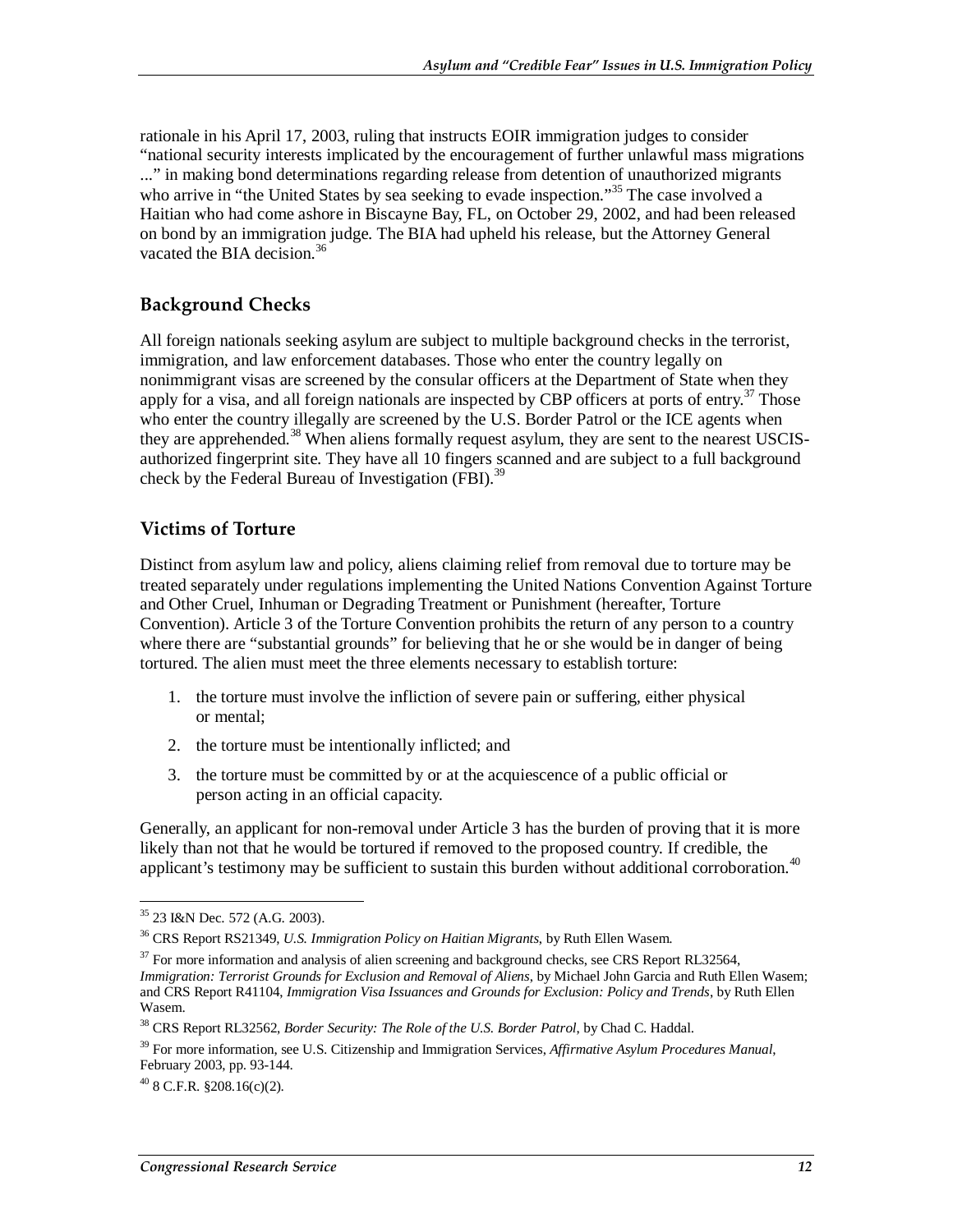In assessing whether it is "more likely than not" that an applicant would be tortured if removed to the proposed country, all evidence relevant to the possibility of future torture is required to be considered. However, if a diplomatic assurance (deemed sufficiently reliable by the Attorney General or Secretary of State) that the alien will not be tortured is obtained from the government of the country to which the alien would be repatriated, the alien's claim for protection will not be considered further and the alien may be removed. $41$ 

## **Source Countries for Asylum Seekers**

For many years, most foreign nationals who sought asylum in the United States were from the Western Hemisphere, notably Central America and the Caribbean. From October 1981 through March 1991, for example, Salvadoran and Nicaraguan asylum applicants totaled over 252,000 and made up half of all foreign nationals who applied for asylum with the INS.<sup>42</sup> In FY1995, more than three-fourths of asylum cases filed annually came from the Western Hemisphere.<sup>43</sup>

In FY1999, the People's Republic of China (PRC) moved to the top of the source countries for affirmative asylum claims, with 4,209 new cases. Somalia followed as a leading source country with 3,125 cases in FY1999. As the overall number of asylum seekers fell in the late 1990s, the shrinking numbers from Central America contributed to the decline. Simultaneously, the number of asylum seekers from the PRC began rising and reached 10,522 affirmative cases in FY2002. The PRC remained the leading source country throughout the 2000s.

### **Top 10 Source Countries in FY2009**

Asylum seekers from the PRC dominated both the affirmative and defensive asylum caseloads in FY2009, as **Figure 5** shows. They comprised 36% of the 24,550 affirmative cases filed with USCIS and 24% of the 39,279 defensive cases filed with EOIR. Five of the top 10 source countries of asylum seekers were Western Hemisphere nations in FY2009. The five were Haiti, Mexico, Guatemala, El Salvador, and Colombia. Ethiopia was the only African nation that was a top 10 source country for asylum seekers in FY2009.

<sup>-</sup>41 8 C.F.R. §208.18(c) and §1208(c). For a full legal analysis of the Torture Convention, see CRS Report RL32276, *The U.N. Convention Against Torture: Overview of U.S. Implementation Policy Concerning the Removal of Aliens*, by Michael John Garcia.

<sup>42</sup> CRS Report 93-233, *Asylum Seekers: Haitians In Comparative Context*, by Ruth Ellen Wasem, (Archived, available on request).

<sup>43</sup> CRS Report 94-314, *Asylum Facts And Issues*, by Ruth Ellen Wasem, (Archived, available on request).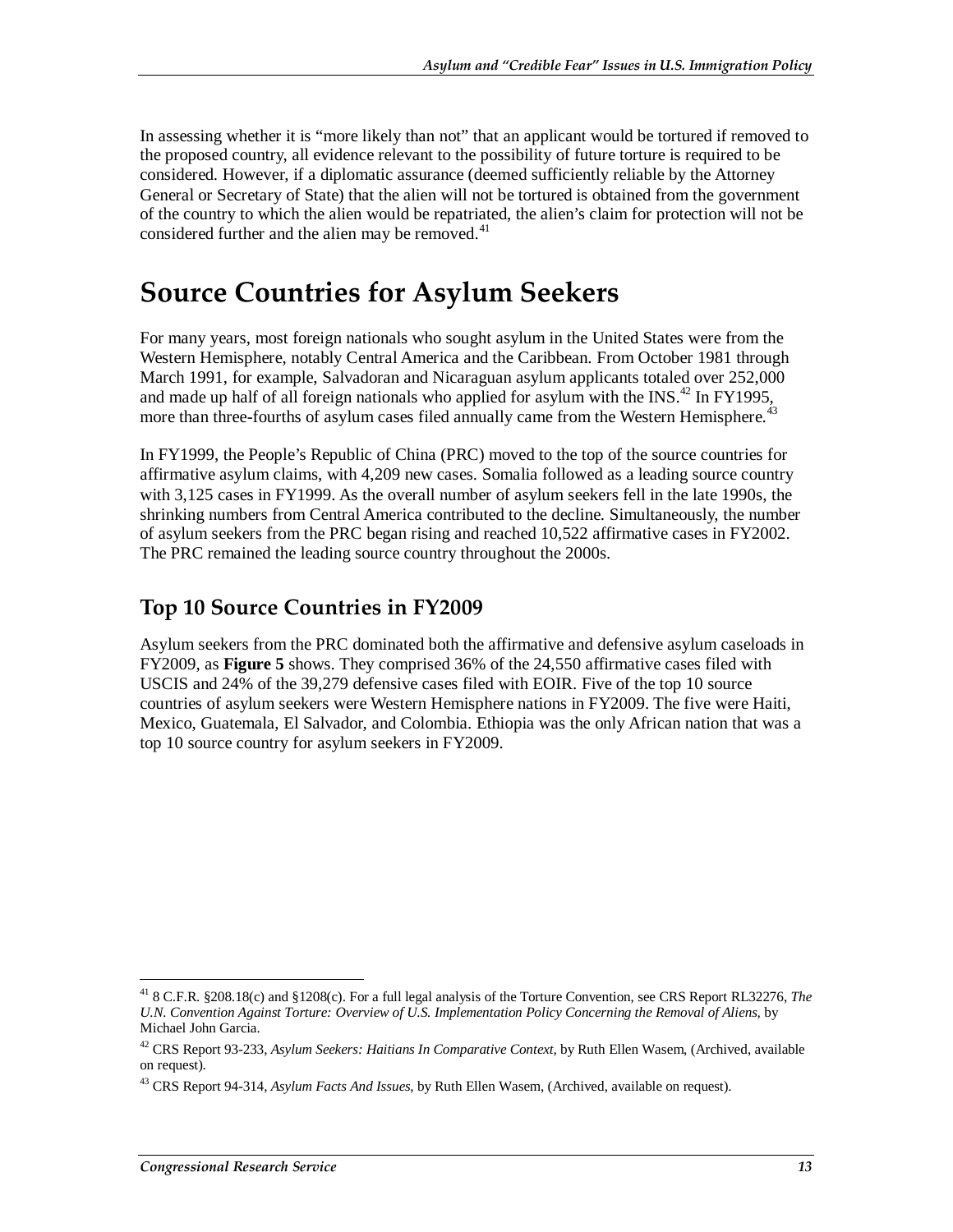

**Figure 5. Top 10 Source Countries of Asylum Seekers**  FY2009

**Source:** CRS presentation of data from the USCIS Directorate of Refugee, Asylum, and International Operations and the Office of Planning, Analysis and Technology in the Executive Office for Immigration Review.

**Notes:** Data represent cases not individuals.

As evident in **Figure 6**, "credible fear" claims are much smaller in overall numbers—5,454 in FY2009—than the affirmative and defensive asylum caseloads, and the top 10 source countries exhibit a somewhat different pattern as well. The PRC (18%) was still the leading source country, but El Salvador (17%) sent a comparable number of "credible fear" claimants in FY2009, as **Figure 6** illustrates. Indeed, more Western Hemisphere nations are among the top 10 source countries for "credible fear" claimants than among the EOIR and USCIS asylum caseloads. As discussed above, "credible fear" typically comes up when an alien arrives without proper documentation and is put into expedited removal proceedings. Those deemed to have a credible fear proceed to a defensive asylum hearing with EOIR.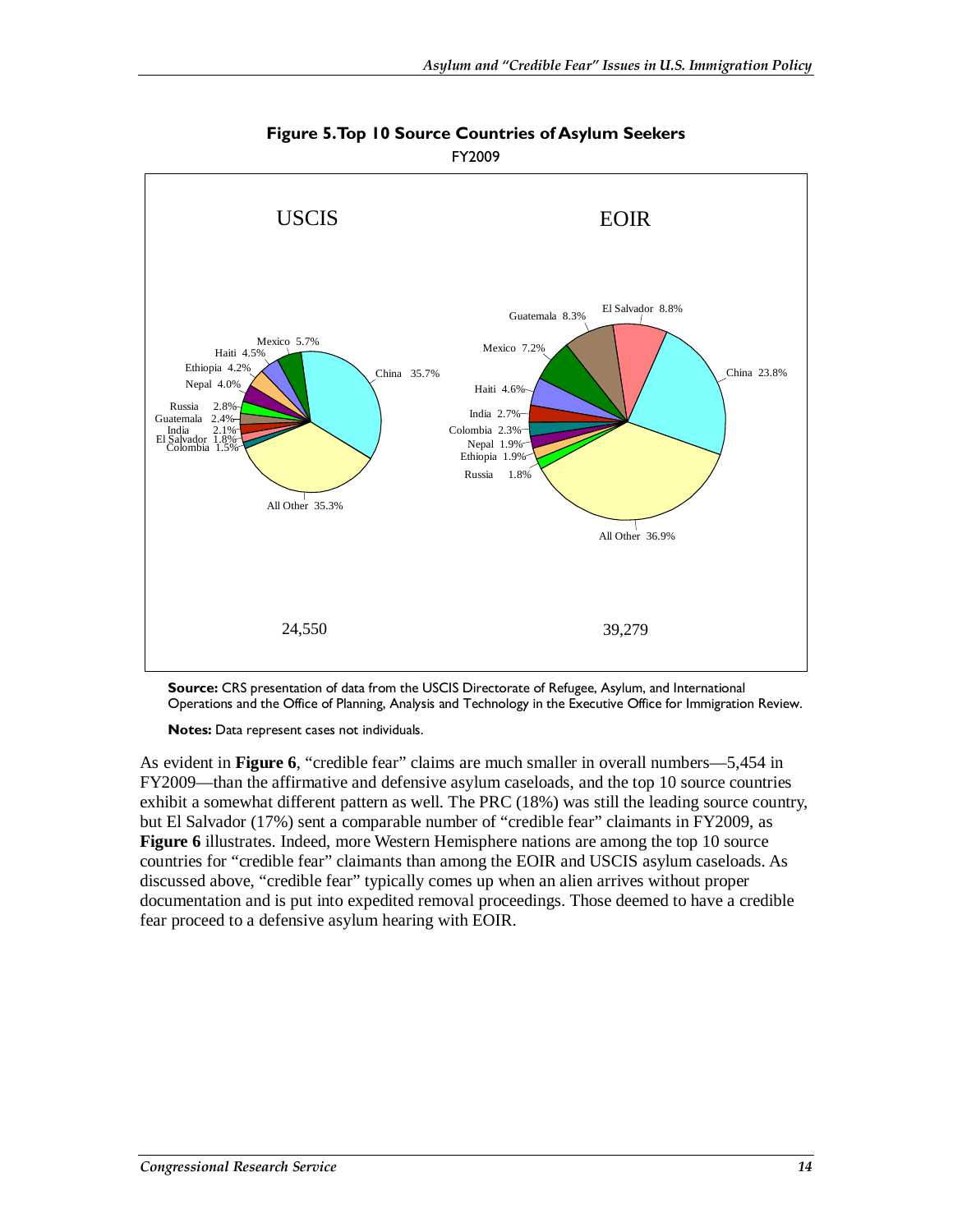

**Figure 6. USCIS "Credible Fear" Claimants by Top 10 Countries of Origin**  FY2009

**Source:** CRS presentation of USCIS Refugees, Asylum and Parole System data.

**Notes:** Data represent cases not individuals.

### **Trends for Six Selected Countries**

Given the ebbs and flows of asylum seekers over time that **Figure 1**, **Figure 2**, and **Figure 3**  depict, the representativeness for policy analysis of FY2009 data—or any single year's data comes into question. One approach that refines the policy study is the analysis of a subset of source countries' trends in asylum seekers. This section of the report focuses on six major source countries: the PRC, Colombia, El Salvador, Ethiopia, Haiti, and Mexico. Each of the six selected countries were among the major source countries of asylum seekers from FY1997 through FY2009.

The analysis presents data on the three asylum gateways of affirmative, defensive, and "credible fear" claims for each of these source countries from FY1997 through FY2009. As noted above, time series data on "credible fear" claims were available only since FY2005. Bear in mind that EOIR defensive cases included many asylum claimants that first appeared as "credible fear" or affirmative cases with USCIS. As a consequence, defensive claims display an echo effect of the spikes and valleys in "credible fear" and affirmative cases.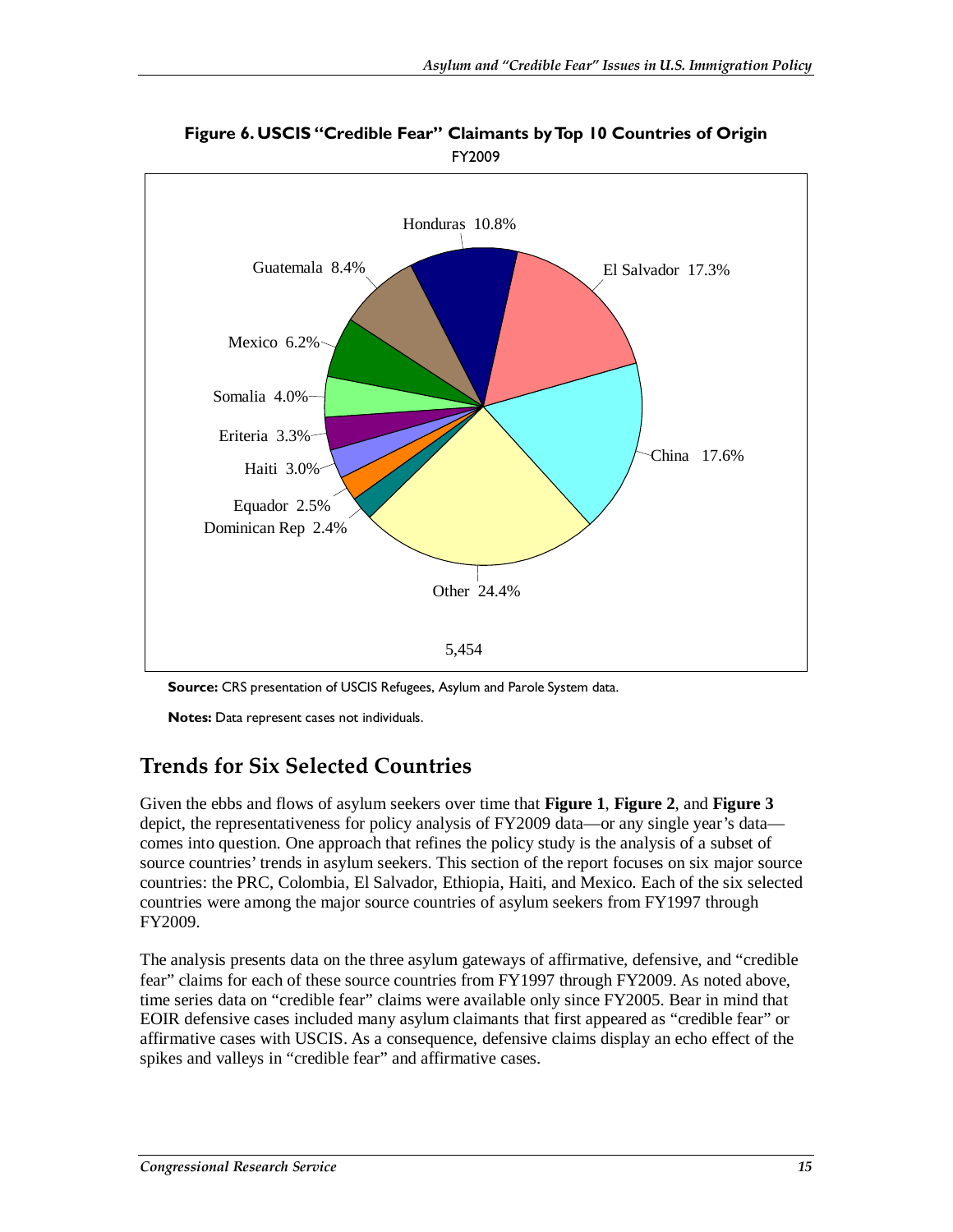#### **People's Republic of China44**

PRC asylum cases peaked in FY2002 for both affirmative and defensive claims—10,522 and 11,499, respectively (**Figure 7**). The ebbs and flows of PRC asylum seekers over the 13-year period, however, exhibit different patterns depending on the asylum gateway. Affirmative claims rose by 268.4%, from 2,377 cases in FY1997 to 8,758 cases in FY2009. The 13-year average for affirmative claims was 5,607. In contrast, defensive claims increased by only 11.4%, from 8,381 cases in FY1997 to 9,336 cases in FY2009. However, the year-to-year fluctuations in defensive claims were substantial, going from a low of 4,913 in FY1998 to a high of 11,499 in FY2002. The 13-year average for defensive claims (8,581) was higher than the average for the affirmative claims. The "credible fear" claims dropped from a high of 1,711 in FY2005 to 602 in FY2008, and then rose to 962 in FY2009.





**Source:** CRS presentation of data from the USCIS Directorate of Refugee, Asylum, and International Operations and the Office of Planning, Analysis and Technology in the Executive Office for Immigration Review.

**Notes:** Data represent cases not individuals.

-

<sup>44</sup> For background on country conditions, see CRS Report RL34729, *Human Rights in China: Trends and Policy Implications*, by Thomas Lum and Hannah Fischer.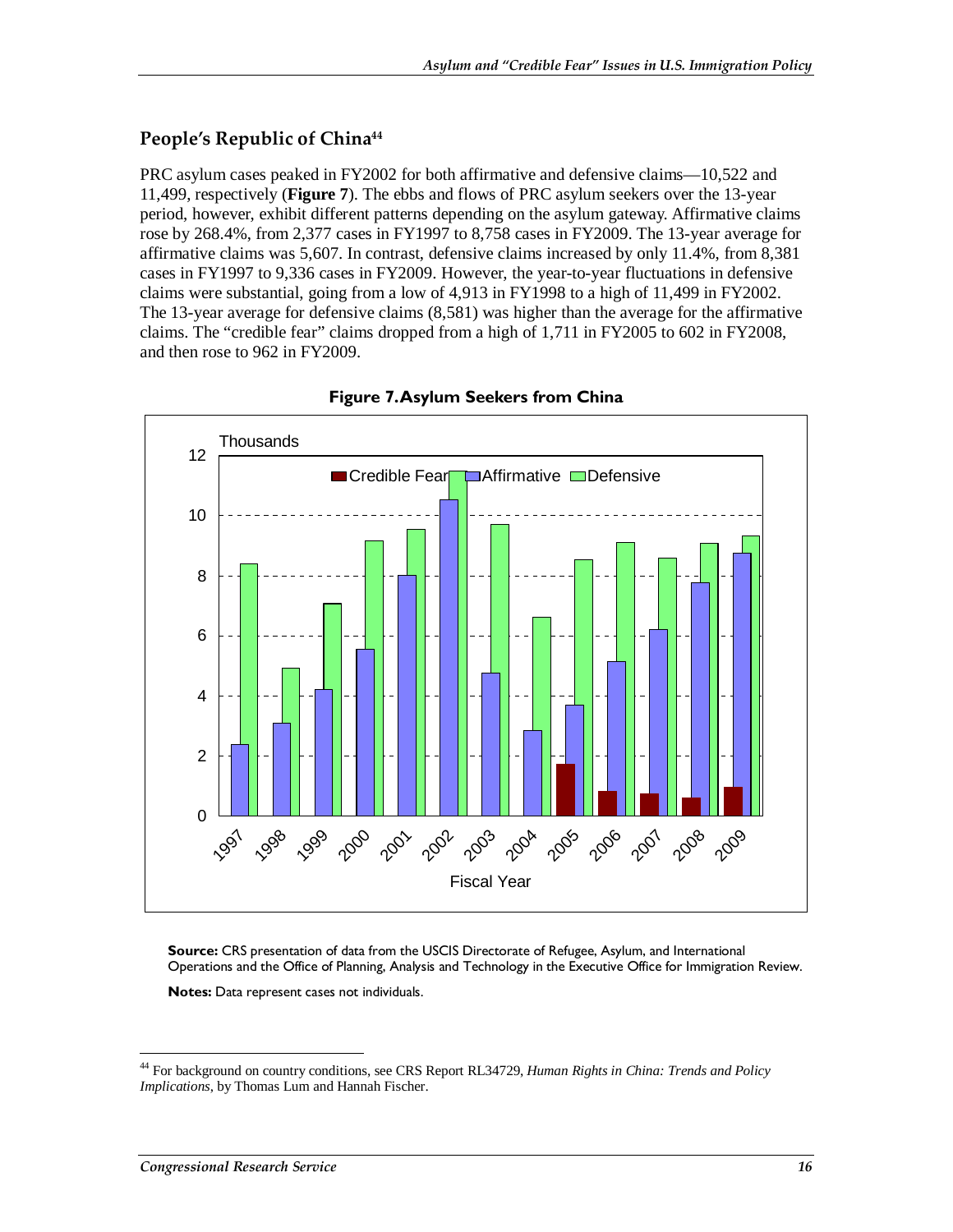#### **Colombia45**

Colombian asylum cases exhibit a classic bell curve in **Figure 8**, peaking in FY2002 at 7,967 (affirmative) and 9,526 (defensive). Although both gateways of affirmative and defensive claims have decreased since FY2002, the overall trends of Colombian asylum seekers from FY1997 through FY2009 are up by 48.2% and 53.6%, respectively. The 13-year average for affirmative claims was 2,351, and for defensive claims it was 3,072. The "credible fear" claims have dipped by 54.6%, from 185 in FY2005 to 84 in FY2009.





**Source:** CRS presentation of data from the USCIS Directorate of Refugee, Asylum, and International Operations and the Office of Planning, Analysis and Technology in the Executive Office for Immigration Review.

**Notes:** Data represent cases not individuals.

<sup>-</sup>45 For background on country conditions, see CRS Report RL32250, *Colombia: Issues for Congress*, by June S. Beittel.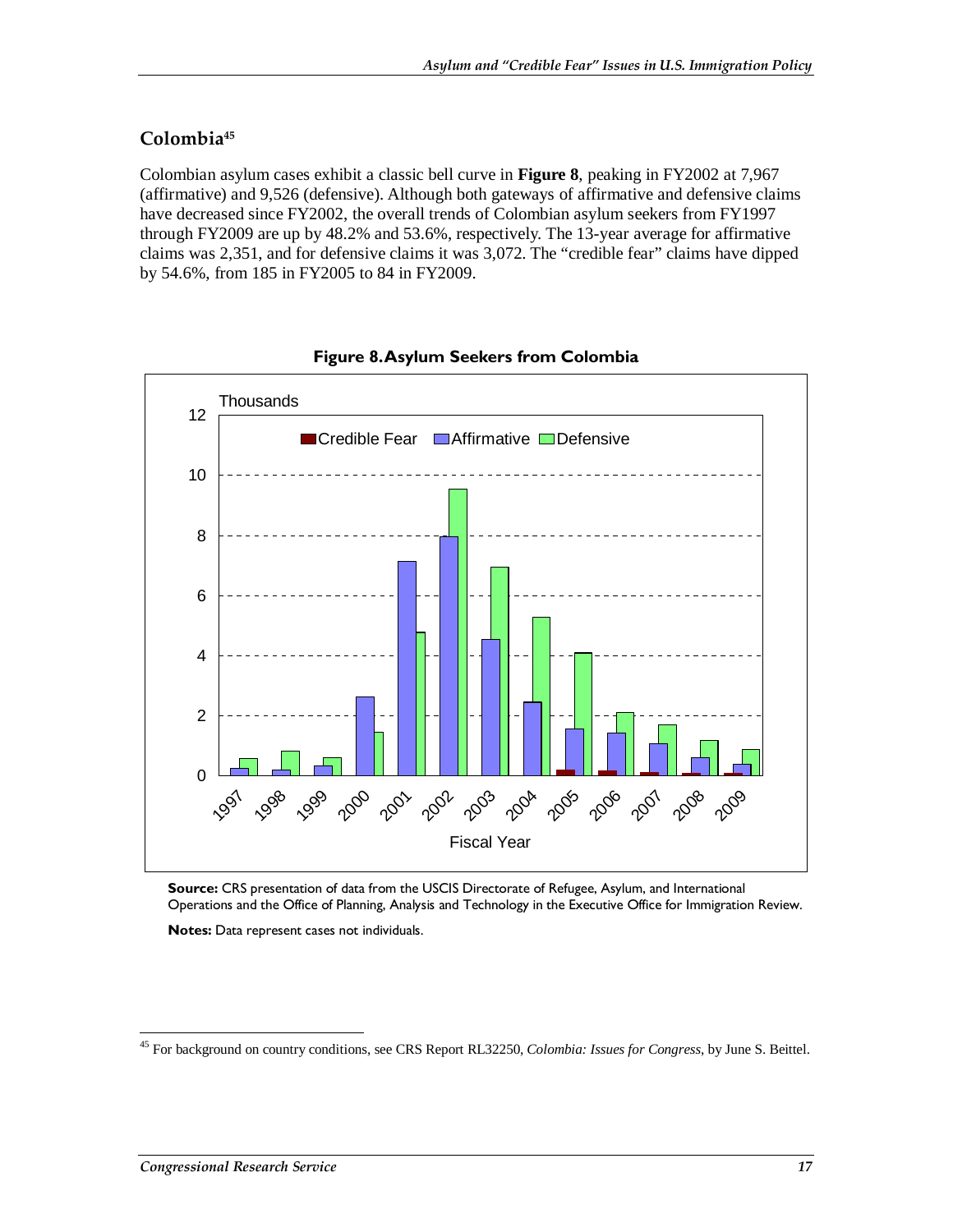#### **El Salvador46**

Affirmative asylum claims from El Salvador have steadily declined by 90.4%, from a high of 4,706 in FY1997 to 453 in FY2009. The 13-year average of affirmative claims is 1,289. Salvadoran defensive claims exhibit more of a u-shaped distribution in **Figure 9**, with spikes of 8,126 in FY1998 and 9,955 in FY2007. The 13-year average of defensive claims is 4,908. Overall, defensive asylum claims are down by 53.2% for Salvadorans, despite peaking at 9,955 in FY2007. Furthermore, the number of "credible fear" claims during expedited removal has risen sharply from 73 in FY2005 to 945 in FY2009, and the number of these "credible fear" claims have surpassed the number of affirmative cases for FY2007 through FY2009.





**Source:** CRS presentation of data from the USCIS Directorate of Refugee, Asylum, and International Operations and the Office of Planning, Analysis and Technology in the Executive Office for Immigration Review.

**Notes:** Data represent cases not individuals.

-

<sup>46</sup> For background on country conditions, see CRS Report RS21655, *El Salvador: Political, Economic, and Social Conditions and U.S. Relations*, by Clare Ribando Seelke.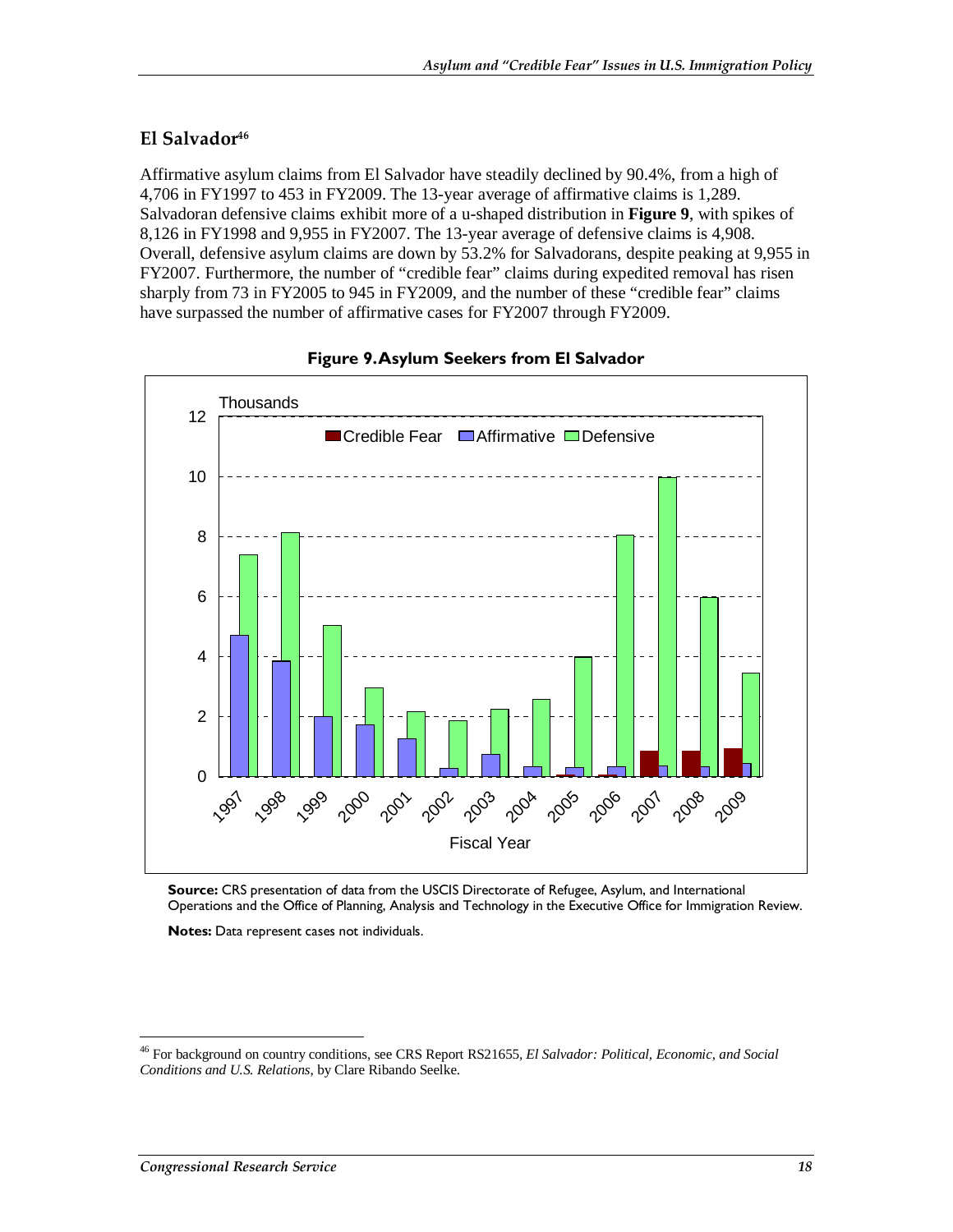#### **Ethiopia47**

Asylum seekers from Ethiopia comprise the smallest number of cases among the six source countries studied. The 13-year average was 972 for affirmative claims and 689 for defensive claims, with only modest variations from year to year. Ethiopian asylum seekers were also noteworthy among the six source countries because each year from FY1997 through FY2009 they filed more affirmative cases than defensive cases (**Figure 10**). Although small, the number of Ethiopian "credible fear" claims during expedited removal has risen markedly from 13 in FY2005 to 107 in FY2009.



#### **Figure 10. Asylum Seekers from Ethiopia**

**Source:** CRS presentation of data from the USCIS Directorate of Refugee, Asylum, and International Operations and the Office of Planning, Analysis and Technology in the Executive Office for Immigration Review.

**Notes:** Data represent cases not individuals.

-

<sup>47</sup> For background on country conditions, see Bureau of African Affairs, *Background Note: Ethiopia*, U.S. Department of State, November 2010, http://www.state.gov/r/pa/ei/bgn/2859.htm.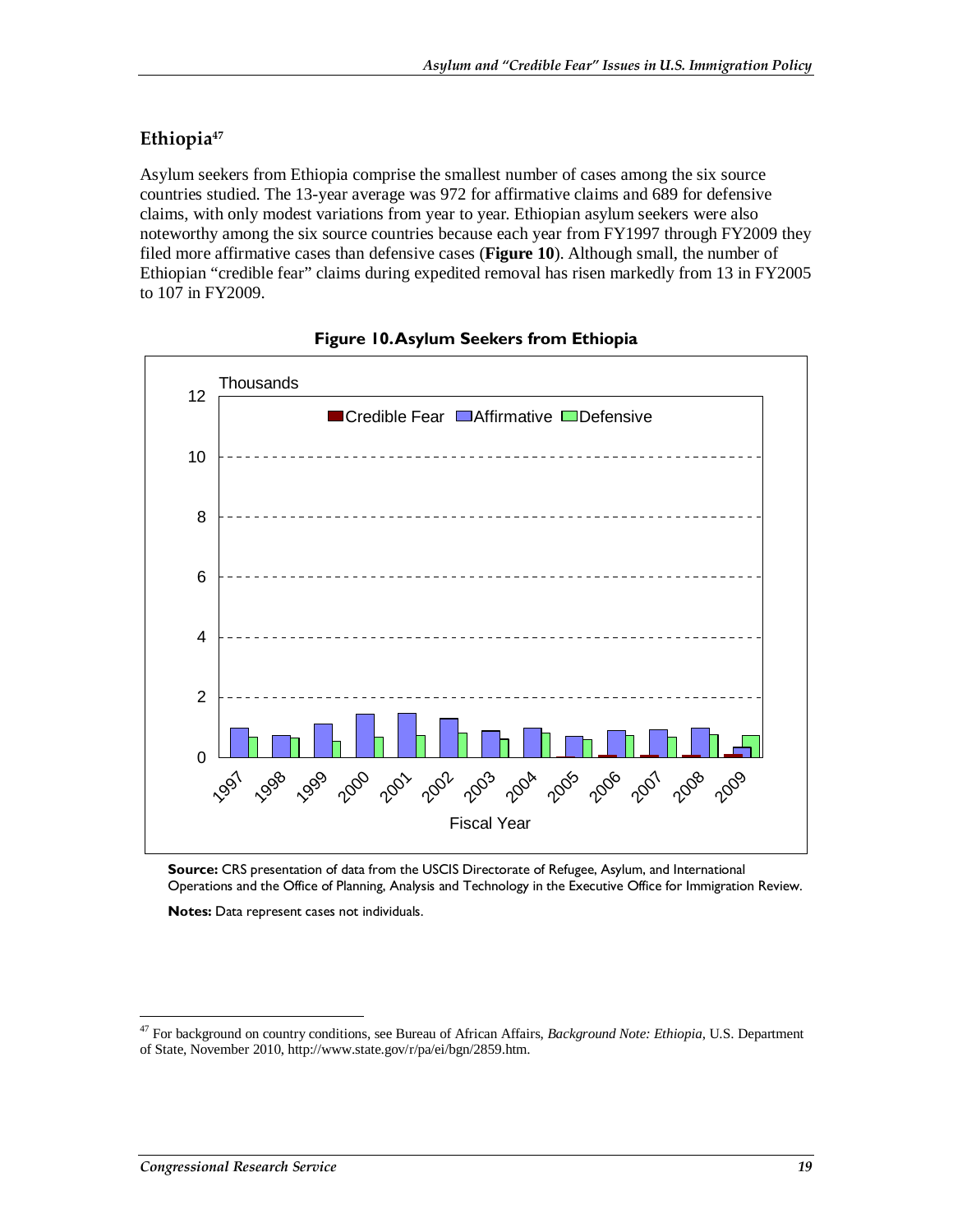#### **Haiti48**

Many Haitians who flee Haiti are interdicted by the U.S. Coast Guard and do not appear among those who claim asylum in the United States.<sup>49</sup> The number of asylum seekers from Haiti who do reach the United States has not fluctuated greatly over the 13-year period. All three asylum gateways of affirmative, defensive, and "credible fear" claims, however, have each evidenced a drop since FY2006, when defensive claims peaked at 6,056. The 13-year average was 3,162 for affirmative claims and 4,324 for defensive claims. Affirmative claims hit 4,938 in FY2001 and surpassed the number of defensive claims that year, as **Figure 11** illustrates. Overall, the number of Haitian asylum seekers filing affirmative claims fell by 74.5%, defensive claims fell by 65.3%, and "credible fear" claims fell by 57.4%.





**Source:** CRS presentation of data from the USCIS Directorate of Refugee, Asylum, and International Operations and the Office of Planning, Analysis and Technology in the Executive Office for Immigration Review.

**Notes:** Data represent cases not individuals.

<sup>&</sup>lt;u>.</u> 48 For background on country conditions, see CRS Report R40507, *Haiti: Current Conditions and Congressional Concerns*, by Maureen Taft-Morales.

<sup>&</sup>lt;sup>49</sup> Since FY1998, the Coast Guard had interdicted over 1,000 Haitians annually, reaching 1,782 in FY2009. For further discussion of Haitian interdiction, see CRS Report RS21349, *U.S. Immigration Policy on Haitian Migrants*, by Ruth Ellen Wasem.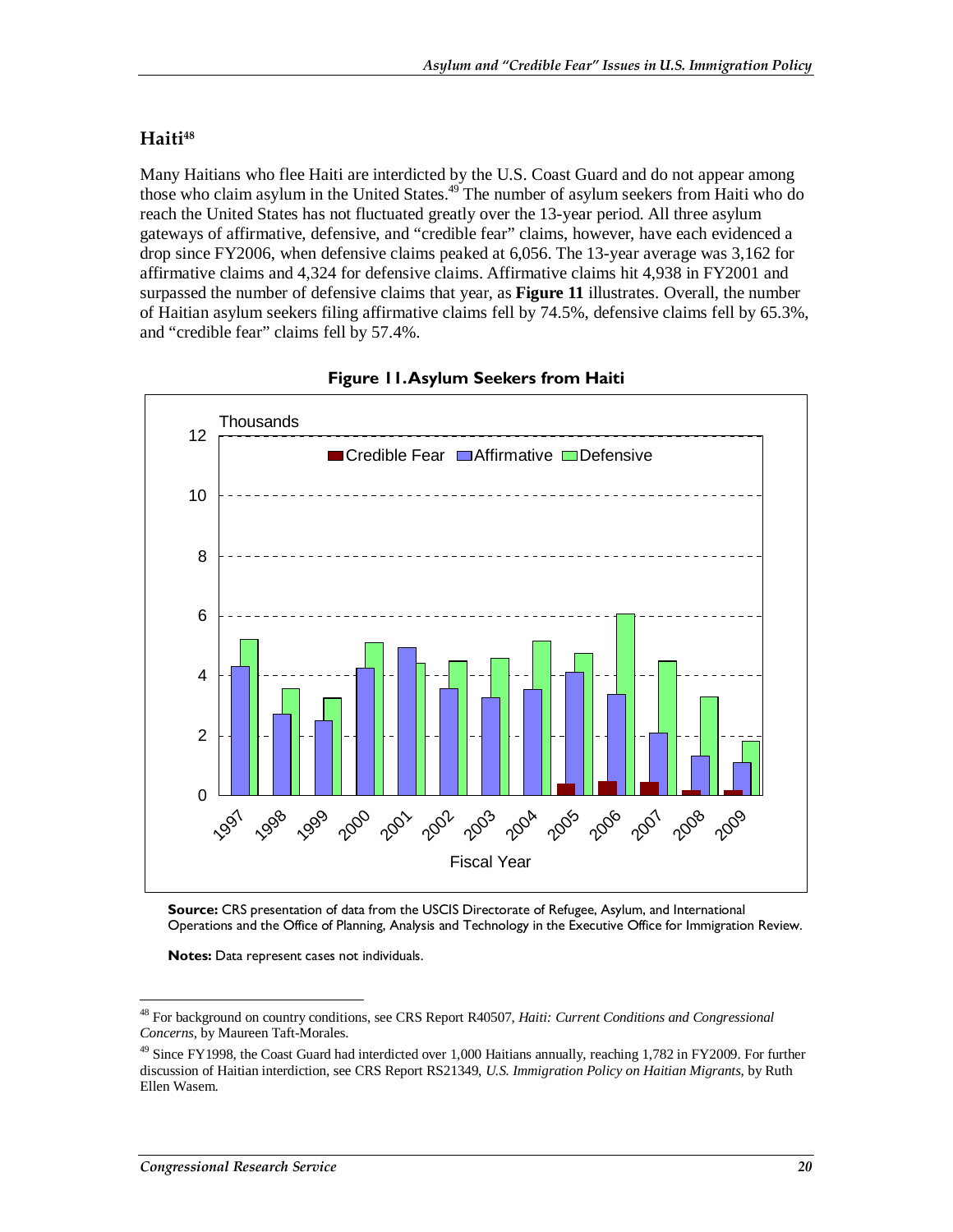#### Mexico<sup>50</sup>

Asylum seekers from Mexico reached a 13-year high point in the late 1990s. As **Figure 12** shows, defensive claims reached 18,389 and affirmative claims hit 13,663 in FY1997. Mexican affirmative cases evidenced a moderate surge in FY2001 (8,747) and FY2002 (8,977), but the overall trend line has declined by 89.8% from FY1997 through FY2009. The number of defensive claims has decreased as well, by 84.7% from FY1997 through FY2009. The 13-year average was 4,258 for affirmative claims and 5,797 for defensive claims. Mexican "credible fear" claims during expedited removal have risen from 107 in FY2005 to 338 in FY2009, but they have not reach the numbers that the PRC and El Salvador claims have.



#### **Figure 12. Asylum Seekers from Mexico**

**Source:** CRS presentation of data from the USCIS Directorate of Refugee, Asylum, and International Operations and the Office of Planning, Analysis and Technology in the Executive Office for Immigration Review.

**Notes:** Data represent cases not individuals. The Y axis is larger—spanning to 20,000—in this figure than in the comparable figures, which have the Y axis set at 12,000.

-

<sup>50</sup> For background on country conditions, see CRS Report RL32724, *Mexico: Issues for Congress*, by Clare Ribando Seelke.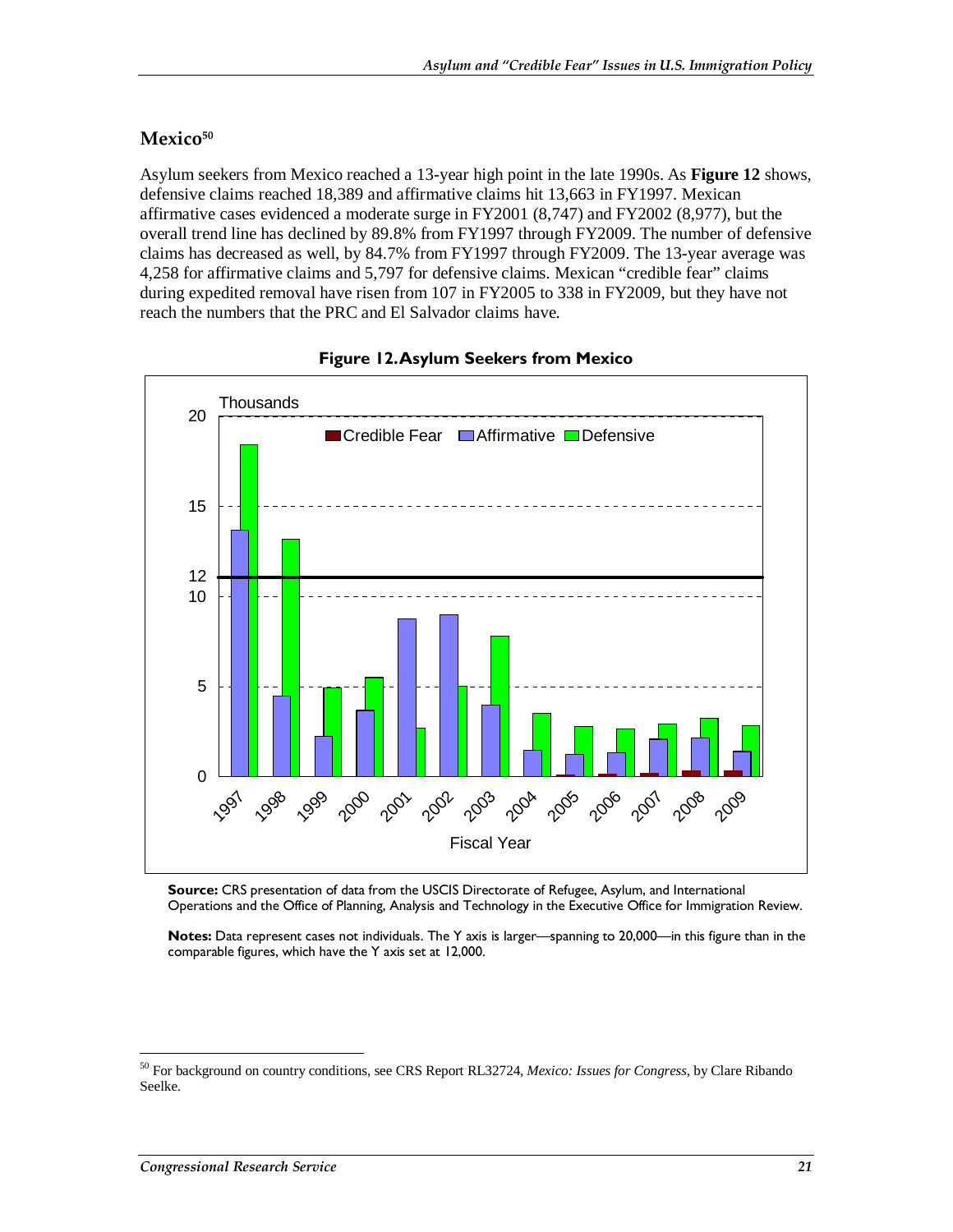The asylum patterns of these six selected source countries over the 13-year period varied considerably. Asylum seekers from Colombia, for example, were peaking in the early 2000s while the asylum seekers from El Salvador were dipping. Ethiopians and Haitians tracked steadily and revealed similar levels of affirmative versus defensive asylum claims (albeit Haiti's levels were higher overall). In contrast, Chinese, Salvadoran and Mexican levels of affirmative versus defensive asylum claims each yielded unique fluctuations over time. Regardless of the overall decrease in asylum cases since the enactment of IIRIRA in 1996, this data analysis suggests that conditions in the major source countries—whether economic, environmental, political, religious or social—were likely the driving force behind asylum seekers.<sup>51</sup>

# **Approvals of Asylum Cases**

Country conditions lie at the core of the principle that the United States will not return a foreign national to a country where his life or freedom would be threatened on account of race, religion, nationality, membership in a particular social group, or political opinion. As discussed more fully above, individualized persecution or persecution resulting from group identity may form the basis of the asylum claim. In the individualized instance, if the asylum seeker demonstrates that there is a reasonable possibility of suffering such persecution as an individual if he or she were to return to that country; and he or she is unable or unwilling to return to, or avail himself or herself of the protection of, that country because of such fear; then the fear of persecution is deemed reasonable. In the group identity instance, if the asylum seeker establishes that there is a pattern or practice in his or her home country of persecution of a group of persons similarly situated to the applicant on account of race, religion, nationality, membership in a particular social group, or political opinion; and establishes his or her own inclusion in and identification with such group of persons; then the fear of persecution is deemed reasonable. $52$ 

## **Analysis of Approvals by Country**

Given the sheer number of asylum seekers from the PRC in FY2009, it is not particularly surprising that the PRC led in the number of asylum cases approved by USCIS and EOIR in FY2009 (**Figure 13**). Moreover, abuse of human rights in the PRC has been a principal area of concern in the United States for many years.<sup>53</sup> Presumably, PRC asylum seekers are also benefiting from the provision enabling aliens to claim asylum on the basis of persecution resulting from resistance to coercive population control policies, given the well-known population control policies of the PRC.

The portion of approved asylum cases from Haiti was consistent with its portion of asylum seekers in FY2009. Specifically, Haiti represented shares of asylum cases that USCIS and EOIR approved—4.8% and 4.0%, respectively (**Figure 13**)—that were comparable to the portion of asylum cased filed with USCIS and EOIR in FY2009—4.5% and 4.6%, respectively (**Figure 5**).

<sup>-</sup><sup>51</sup> For further background, see the "Country Reports on Human Rights Practices," which DOS submits annually to the U.S. Congress in compliance with §116(d) and §502B(b) of the Foreign Assistance Act of 1961, as amended, and §504 of the Trade Act of 1974, as amended. Reports from 1999 through 2009 are available at http://www.state.gov/g/drl/rls/ hrrpt/.

 $52$  8 C.F.R. §208.13(b)(2).

<sup>53</sup> CRS Report RL34729, *Human Rights in China: Trends and Policy Implications*, by Thomas Lum and Hannah Fischer.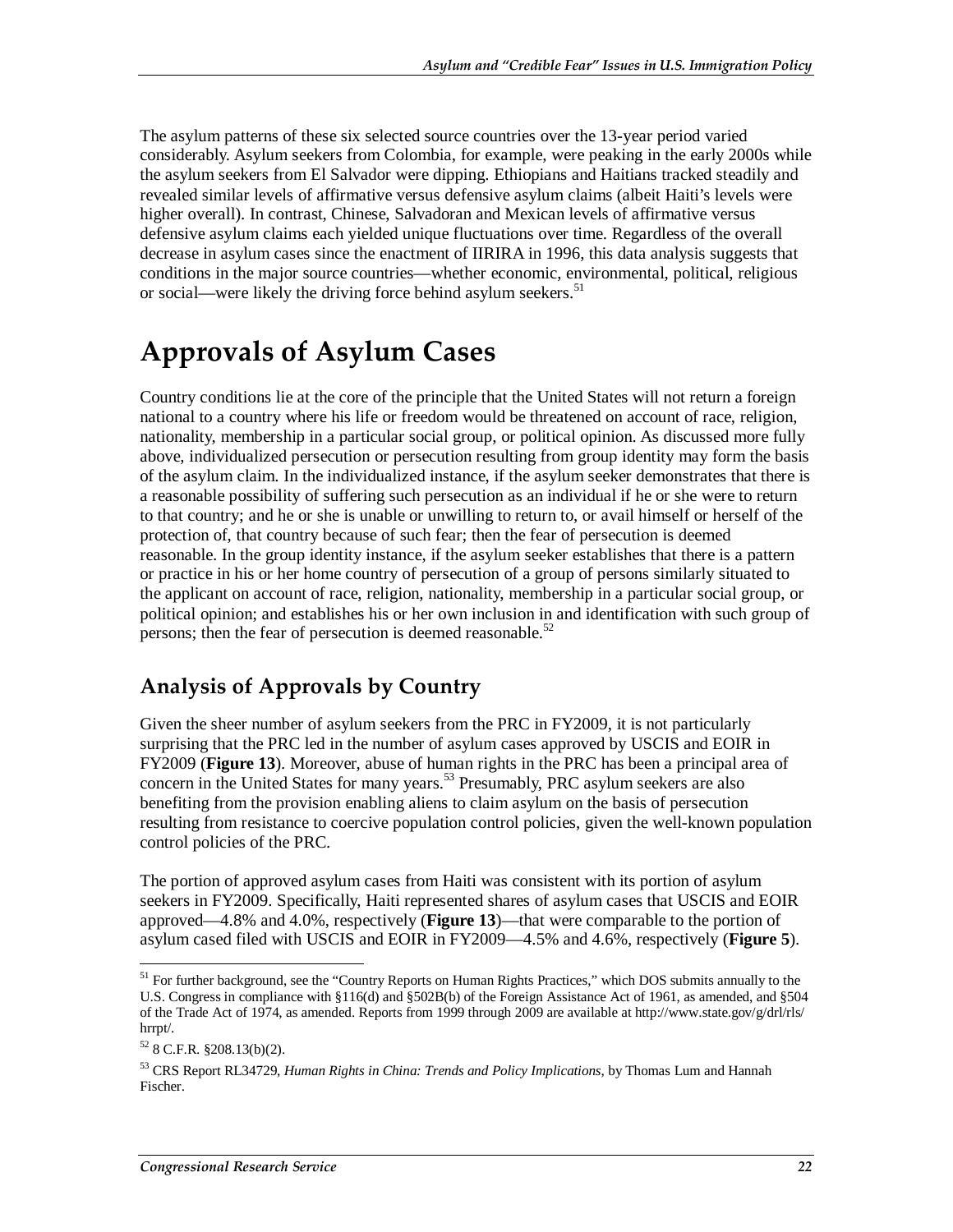As noted above, the U.S. Coast Guard interdiction of Haitians has undoubtedly suppressed the number of asylum seekers from that nation.

Although the continent of Africa was not home to many of the asylum seekers from the top source countries discussed above, the African nations of Cameroon and Eritrea, as well as Ethiopia, appear in the top 10 source countries for asylum cases approved by USCIS and EOIR in  $FY2009$  (**Figure 13**).<sup>54</sup>

#### **Figure 13. Top 10 Source Countries of Asylum Cases Approved by USCIS and EOIR**  FY2009



**Source:** CRS presentation of data from the DHS Office of Immigration Statistics.

**Notes:** Data represent cases not individuals.

The emergence of the African nations in the top source countries for approved asylum cases is revealed in **Table 1,** which presents the top 20 sources countries over the past decade for approved affirmative and defensive asylum cases. Ethiopia, Somalia, Cameroon, Liberia, Egypt, and Sudan were among those countries.

-

<sup>&</sup>lt;sup>54</sup> Among the "other countries," the following had more than 100 but less than 200 approved cases in FY2009: Guinea, Venezuela, Egypt, Nepal, Somalia, Guatemala, Indonesia, former Soviet Union, Serbia and Montenegro, Russia, El Salvador, Sri Lanka, and Burma.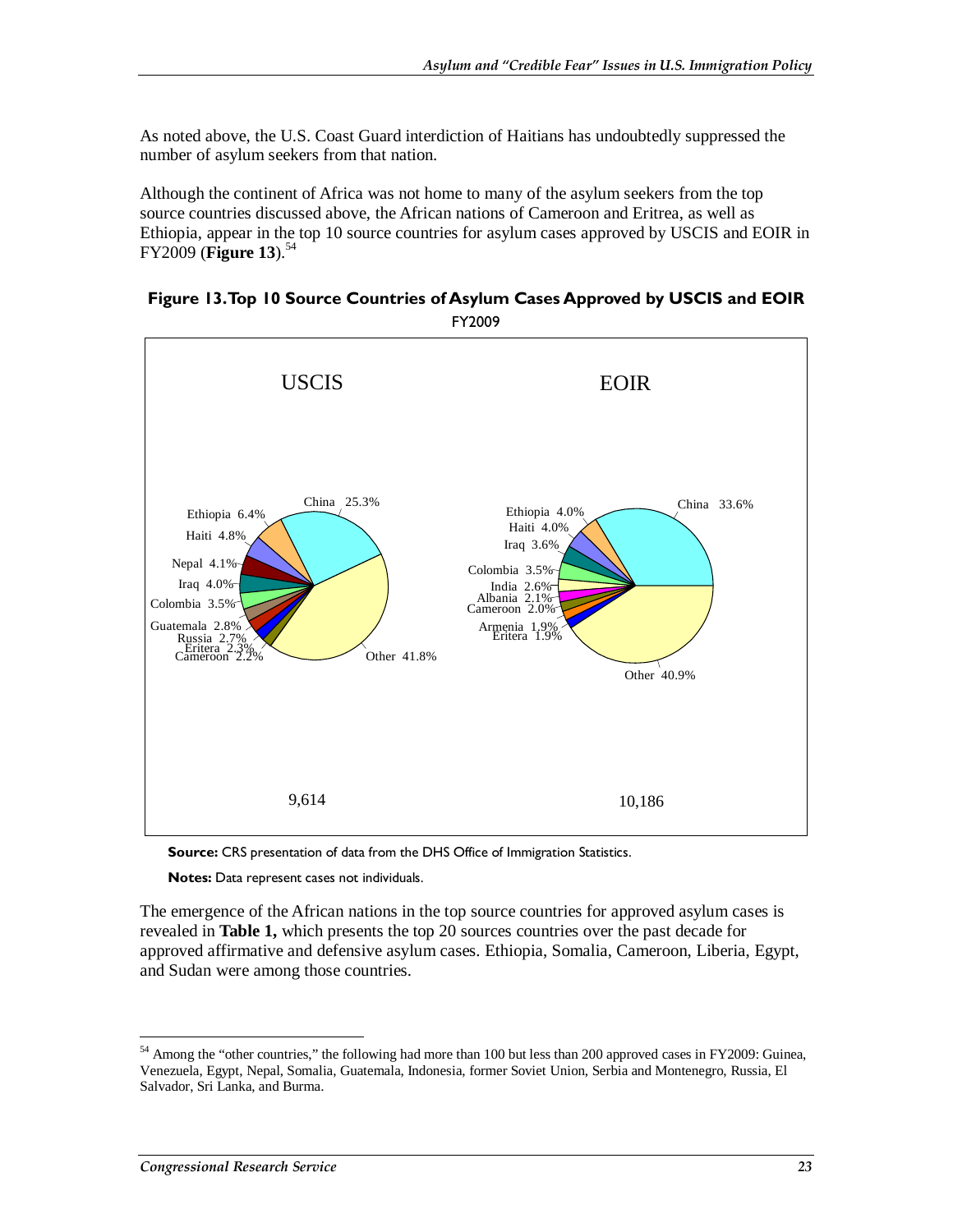Although they were not top 10 source countries for asylum seekers, Middle Eastern and South Asian nations do appear in the top 20 source countries over the past decade for approved affirmative and defensive asylum cases. Iran, Iraq, Indonesia, and Pakistan were top 20 source countries for those who received asylum from FY2000 through FY2009, as were Indonesia, India, and Burma. Iraq and India were the only ones among these countries (along with Nepal) to be among the top 10 in FY2009.

Several top sending countries were also among the decade's top 20 approved affirmative and defensive asylum cases: Colombia, Haiti, Guatemala, and, of course, the PRC. For year-by-year data on the top 20 source countries for approved asylum cases, see the **Appendix**.

| <b>USCIS Affirmative</b> |                            | <b>EOIR Defensive</b>    |                            |  |  |  |  |
|--------------------------|----------------------------|--------------------------|----------------------------|--|--|--|--|
| Country                  | Decade Total,<br>2000-2009 | <b>Country</b>           | Decade Total,<br>2000-2009 |  |  |  |  |
|                          |                            |                          |                            |  |  |  |  |
| China, People's Republic | 27,810                     | China, People's Republic | 33,762                     |  |  |  |  |
| Colombia                 | 26,543                     | Colombia                 | 8,164                      |  |  |  |  |
| Haiti                    | 13,036                     | Albania                  | 4,929                      |  |  |  |  |
| Ethiopia                 | 7,677                      | Haiti                    | 4,880                      |  |  |  |  |
| Venezuela                | 5,664                      | India                    | 4,211                      |  |  |  |  |
| Armenia                  | 5,002                      | Ethiopia                 | 2,863                      |  |  |  |  |
| Somalia                  | 4,341                      | Russia                   | 2,768                      |  |  |  |  |
| Cameroon                 | 4,199                      | Indonesia                | 2,663                      |  |  |  |  |
| Iran                     | 4,040                      | Armenia                  | 2,401                      |  |  |  |  |
| Iraq                     | 3,986                      | Egypt                    | 2,205                      |  |  |  |  |
| Indonesia                | 3,982                      | Iraq                     | 2,195                      |  |  |  |  |
| Russia                   | 3,587                      | Cameroon                 | 1,988                      |  |  |  |  |
| India                    | 3,485                      | Guinea                   | 1,981                      |  |  |  |  |
| Liberia                  | 3,065                      | Somalia                  | 1,817                      |  |  |  |  |
| Guatemala                | 2,986                      | Pakistan                 | 1,603                      |  |  |  |  |
| <b>Burma</b>             | 2,975                      | Iran                     | 1,558                      |  |  |  |  |
| Egypt                    | 2,869                      | Guatemala                | 1,531                      |  |  |  |  |
| Pakistan                 | 2,473                      | Mauritania               | 1,479                      |  |  |  |  |
| El Salvador              | 2,231                      | Venezuela                | 1,355                      |  |  |  |  |
| Sudan                    | 2,025                      | <b>Burma</b>             | 1,278                      |  |  |  |  |
| All other                | 38,767                     | All other                | 29,826                     |  |  |  |  |
| Total                    | 170,743                    | Total                    | 115,457                    |  |  |  |  |

#### **Table 1. Top 20 Source Countries for Asylee Approvals, FY2000-FY2009**

**Source:** CRS presentation of data from the DHS Office of Immigration Statistics.

**Notes:** Data represent cases not individuals.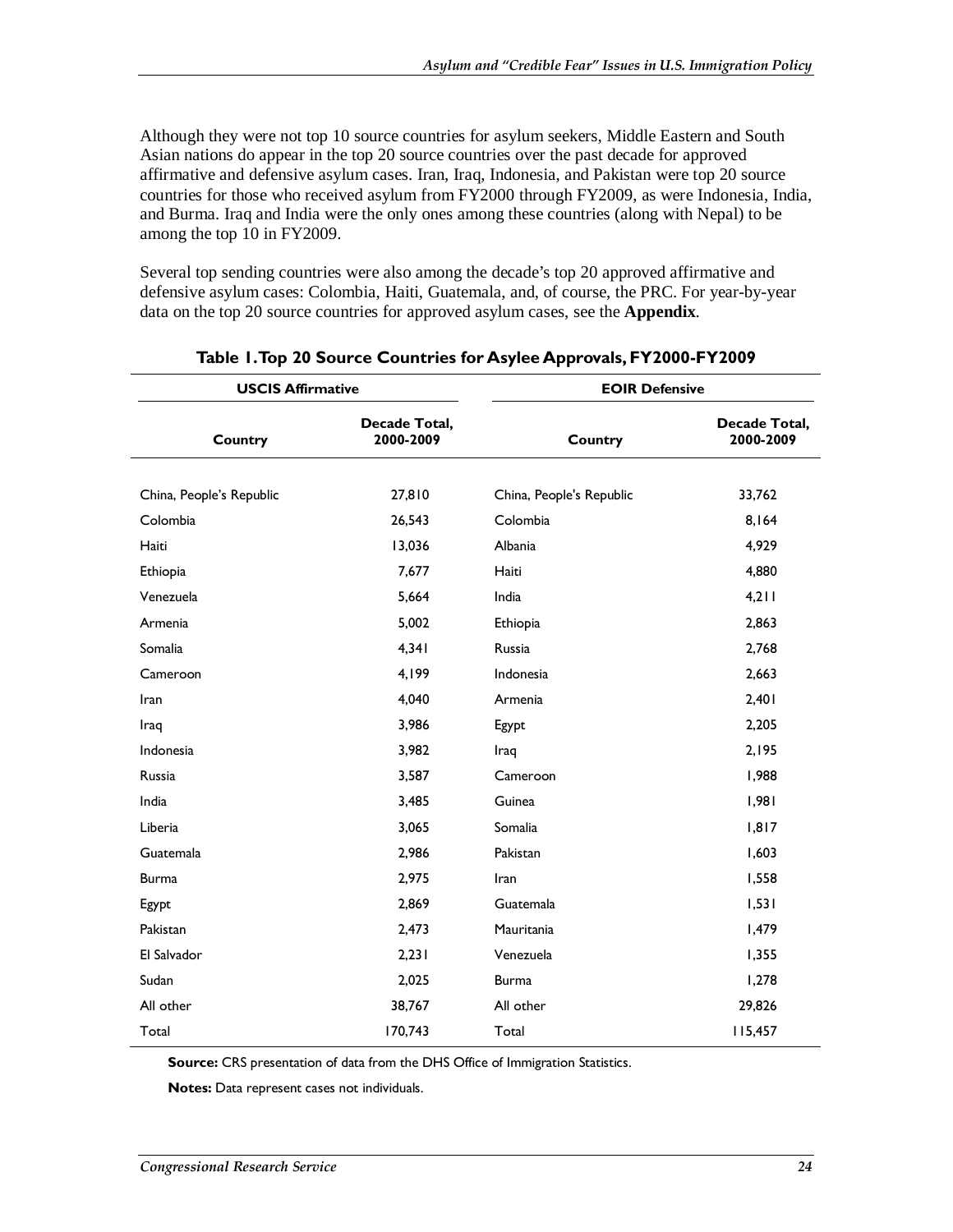## **Approvals by Regional Office and Immigration Court**

Research studies of the approval rates of cases filed by asylum seekers consistently reveal disparities by USCIS regional asylum offices and EOIR immigration courts. Fredric N. Tulsky of the *San Jose Mercury News* was a finalist for the Pulitzer Prize for investigative reporting in 2001 "for his illuminating reporting on the arbitrary and inconsistent administration of the federal system that grants political asylum."<sup>55</sup> In 2006, researchers at Syracuse University's Transactional Records Access Clearinghouse (TRAC) found "a surprising lack of consistency" among similarly situated asylum cases considered by EOIR from FY1994 to the early months of FY2005.<sup>56</sup> The *Stanford Law Review* published "Refugee Roulette: Disparities in Asylum Adjudication" in 2007, which analyzed decisions of USCIS asylum officers as well as EOIR immigration judges.<sup>57</sup>

#### **Refugee Roulette**

The example of asylum seekers from the PRC offers striking differences in the percentage of cases approved across regions and jurisdictions, despite national data trends that appeared consistent. A study of 290 asylum officers who decided at least 100 affirmative cases from the PRC from FY1999 through FY2005 found that the approval rate of PRC claimants spanned from zero to over 90% during this period. In one regional asylum office, the grant rates for affirmative applications from the PRC varied from zero to 68%. Sixty percent of the officers in that regional office deviated from their office's average PRC asylum approval rates by more than 50%.<sup>5</sup>

Nationwide, immigration judges granted asylum to 47% percent of defensive cases of PRC claimants from January 1, 2000, through August 31, 2004, but exhibited a pattern of variation similar to the USCIS asylum officers when the cases were broken down by court. The immigration court in Atlanta approved 7% of defensive PRC cases; however, the court in Orlando, FL, approved 76% of defensive cases from PRC claimants. The disparity continued if the applicant lost at the Board of Immigration Appeals and petitioned for review in the U.S. Court of Appeals. From FY2003 to FY2005, the Fourth Circuit did not remand a single case from the PRC (i.e., the court never decided in favor of the applicant), while the Ninth Circuit remanded in 37% of the PRC cases.<sup>59</sup>

The authors of this extensive study of affirmative and defensive decisions, "Refugee Roulette: Disparities in Asylum Adjudication," offered the following observations:

Asylum seekers from three of these countries faced a grant rate in at least one court that was more than 50% below the national average, and applicants from four of these countries enjoyed a grant rate in at least one court that was more than 50% above the national average.... For one of these countries, China, the high grant rate and the low grant rate deviated by more than 50% from the national average.... Colombian asylum seekers also faced major disparities: those who appeared before the Orlando Immigration Court had a

 $\overline{a}$ <sup>55</sup> The Pulitzer Prizes, "2001 Finalists Journalism," press release, 2001, http://www.pulitzer.org/finalists/2001.

<sup>56</sup> Transactional Records Access Clearinghouse, *Immigration Judges: Asylum Seekers and the Role of the Immigration Court*, Syracuse University, July 2006, http://trac.syr.edu/immigration/reports/160/.

<sup>57</sup> Jaya Ramji-Nogales, Andrew I. Schoenholtz, and Phillip G. Schrag, "Refugee Roulette: Disparities in Asylum Adjudication," *Stanford Law Review*, vol. 60, no. 2 (November 2007).<sup>58</sup> Ibid.

<sup>59</sup> Ibid.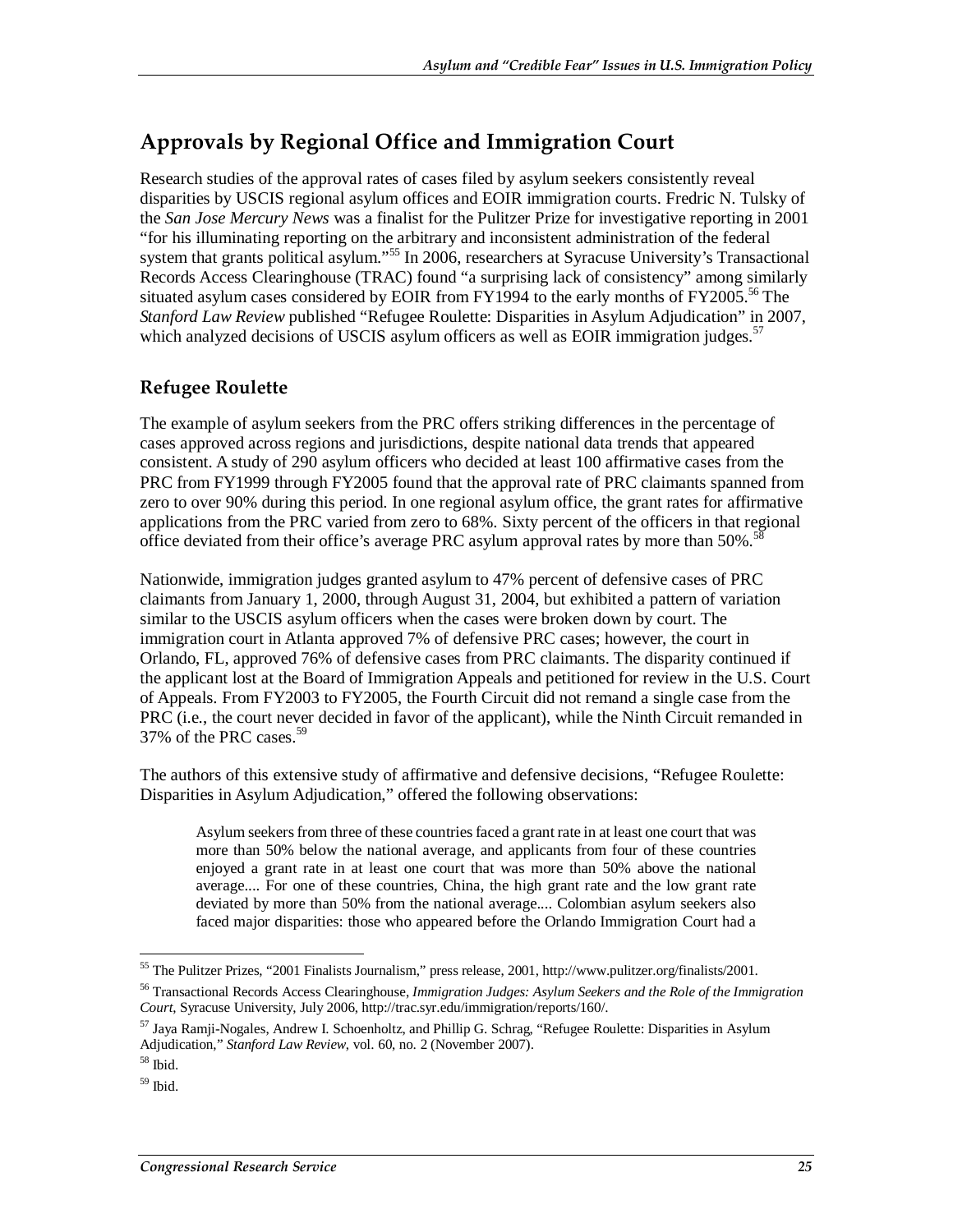63% grant rate, while those heard by the Atlanta Immigration Court faced a grant rate of 19%. The average national grant rate for Colombian asylum seekers is 36%.<sup>60</sup>

**Figure 14** presents the data for the asylee producing countries in the high-volume immigration courts from which these conclusions are drawn.<sup>61</sup>

#### **Figure 14. High and Low Average Grant Rates for Asylum Seekers in High-Volume Immigration Courts**



Asylum seekers from high asylum countries, January 2000 through August 2004

**Source:** CRS presentation of data from, "Refugee Roulette: Disparities in Asylum Adjudication," *Stanford Law Review*, vol. 60, no. 2 (November 2007).

**Notes:** "Refugee Roulette" authors excluded detained asylum seekers from their analysis. High-volume immigration courts in this study were located in Arlington, Atlanta, Baltimore, Boston, Chicago, Dallas, Detroit, Houston, Los Angeles, Memphis, Miami, Newark, New York City, Orlando, Philadelphia, San Diego, and San Francisco.

 $60$  Ibid.

<u>.</u>

 $61$  The authors of this study defined asylee producing countries as those that had at least five hundred asylum claims before the asylum offices or immigration courts in FY2004, and a national grant rate of at least 30% before either the asylum office or the immigration court. The authors stated that they excluded Mexicans from the database because they presumed the vast majority entered the affirmative asylum system for purposes other than to obtain asylum. Ibid.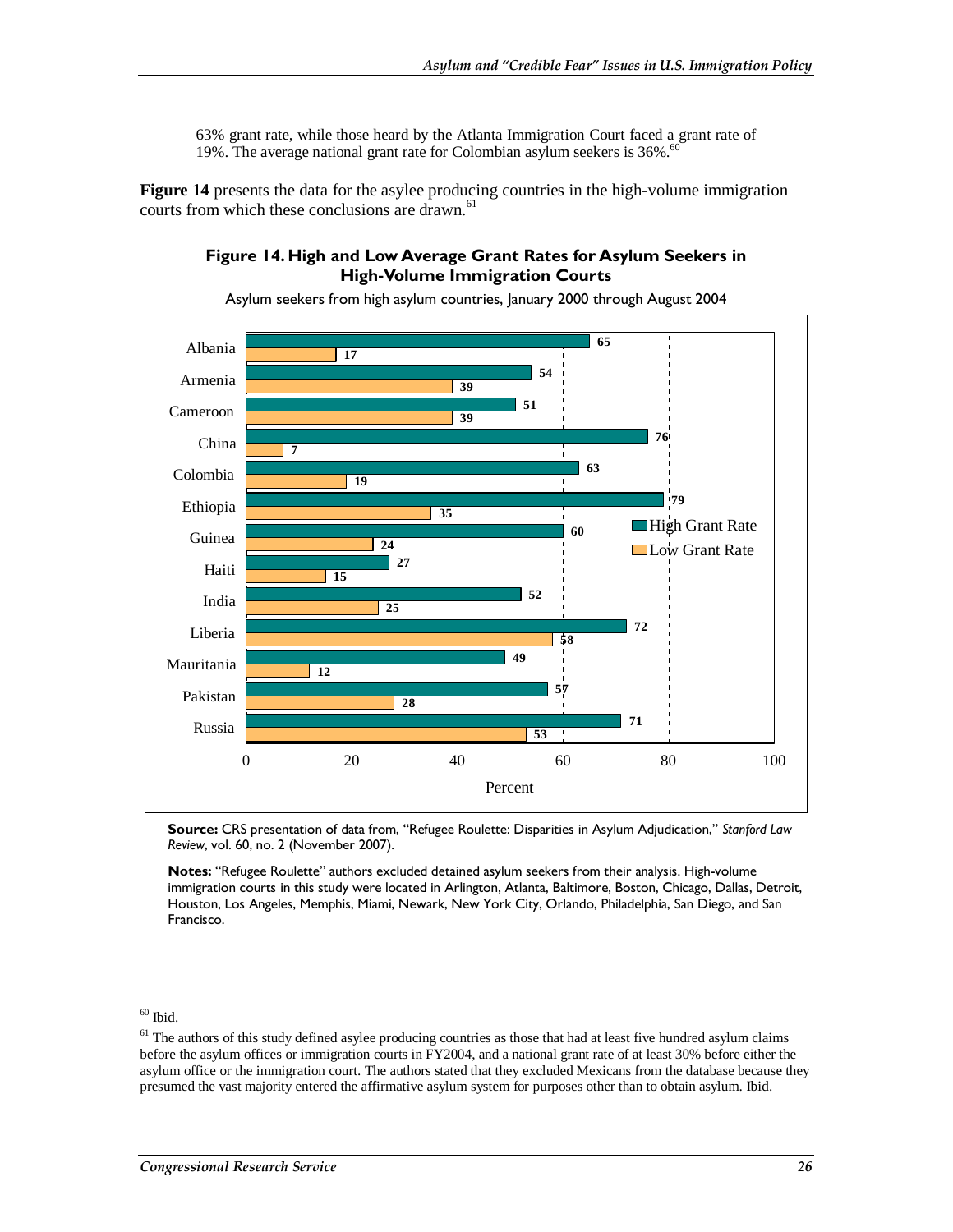#### **U.S. Government Accountability Office (GAO)**

The U.S. Government Accountability Office (GAO) analyzed the disparity in asylum decisions as well and found that "significant variation existed." GAO performed multivariate statistical analyses on asylum cases from 19 immigration courts that handled almost 90% of the cases from October 1994 through April 2007. GAO identified nine factors that affected these outcomes:

(1) filed affirmatively (originally with DHS at his/her own initiative) or defensively (with DOJ, if in removal proceedings); (2) applicant's nationality; (3) time period of the asylum decision; (4) representation; (5) applied within 1 year of entry to the United States; (6) claimed dependents on the application; (7) had ever been detained (defensive cases only); (8) gender of the immigration judge; and  $(9)$  length of experience as an immigration judge.<sup>62</sup>

GAO then statistically controlled for these nine factors and found disparities across immigration courts and judges: "For example, affirmative applicants in San Francisco were still 12 times more likely than those in Atlanta to be granted asylum. Further, in 14 of 19 immigration courts for affirmative cases, and 13 of 19 for defensive cases, applicants were at least 4 times more likely to be granted asylum if their cases were decided by the judge with the highest versus the lowest likelihood of granting asylum in that court."<sup>63</sup>

GAO also found that the grant rate for affirmative cases exceeded 50% for asylum seekers from countries such as Albania, the PRC, Ethiopia, Iran, Russia, Somalia, and the former Yugoslavia. In contrast, GAO found that the grant rate for affirmative cases was lower than 10% for asylum seekers from El Salvador, Guatemala, Honduras, and Mexico. In terms of defensive cases, GAO observed that about 50% of asylum seekers from Iran and Ethiopia were granted asylum and almost 60% of such cases from Somalia were granted asylum. However, this outcome occurred for 13% or less of the defensive asylum cases from El Salvador, Honduras, and Indonesia.<sup>64</sup> GAO also offered the following important caveat:

Because data were not available on the facts, evidence, and testimony presented in each asylum case, nor on immigration judges' rationale for deciding whether to grant or deny a case, we could not measure the effect of case merits on case outcomes. However, the size of the disparities in asylum grant rates creates a perception of unfairness in the asylum adjudication process within the immigration court system.<sup>65</sup>

#### **Transactional Records Access Clearinghouse (TRAC)**

Researchers at Syracuse University's TRAC have been conducting analyses of the immigration courts for several years and were among the earliest to identify wide variations in asylum outcomes that were dependent on the immigration judge. "The typical judge-by-judge denial rate—half denied more and half denied less—was 65% . There were, however, eight judges who

<sup>-</sup>62 U.S. Government Accountability Office (GAO), *U.S. Asylum System: Significant Variation Existed in Asylum Outcomes across Immigration Courts and Judges*, GAO-08-940, September 2008, http://www.gao.gov/new.items/ d08940.pdf.

 $63$  Ibid.

 $64$  Ibid.

 $65$  Ibid.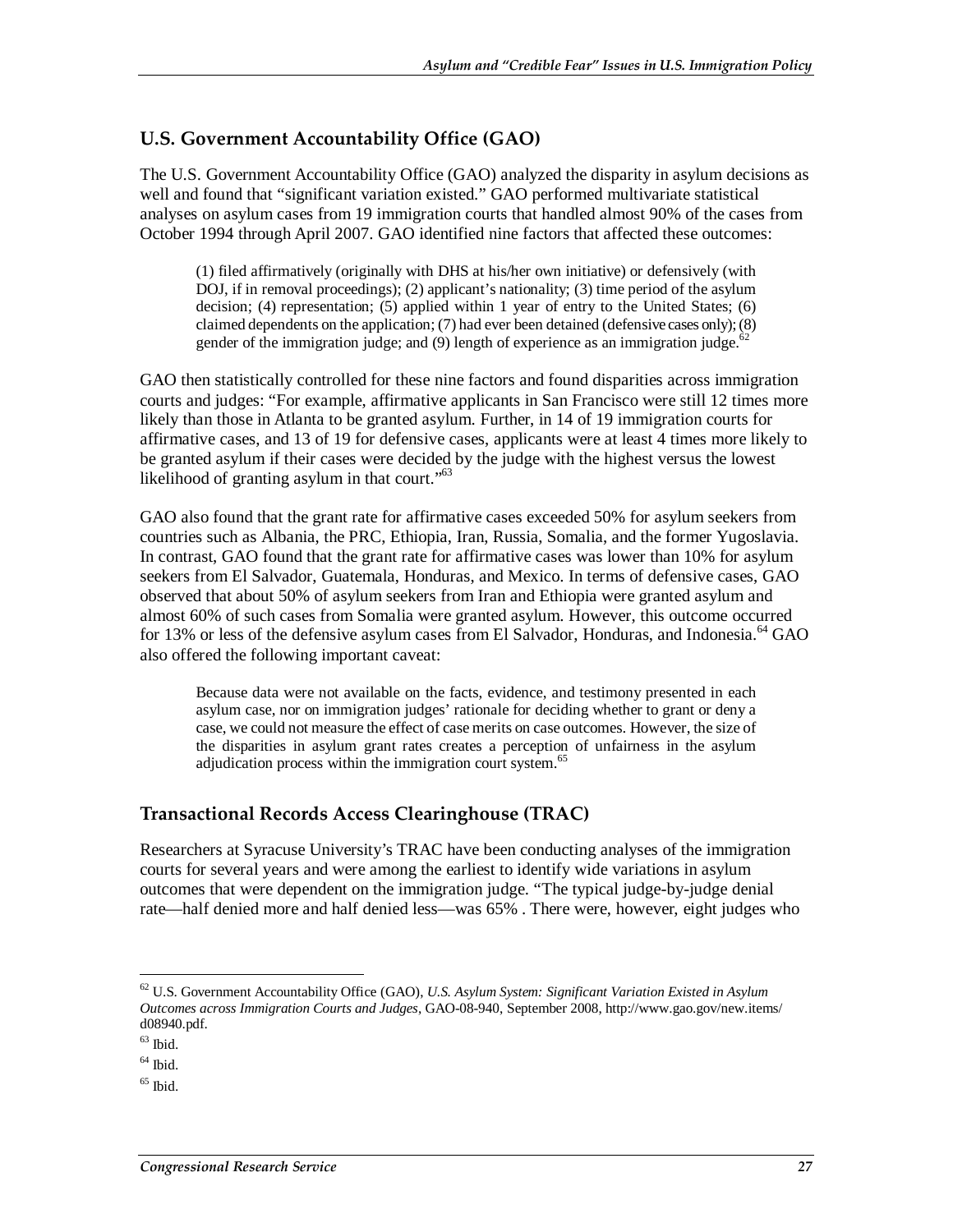denied asylum to nine out of ten of the applicants who came before them and two judges who granted asylum to nine out of ten of theirs."<sup>66</sup>

Most recently, analysis performed by TRAC has continued to find disparities in asylum approvals that are similar to their earlier research. TRAC's latest study of the FY2008-FY2010 period found that judge-to-judge disparities in asylum decisions have moderated since their earlier studies, but it concluded that the disparities remained substantial. In the New York immigration court, for example, one judge denied only 6% of the asylum cases, while another denied 70% of the asylum cases. The judge-to-judge range in the San Francisco immigration court was from 32% to 92%.<sup>67</sup>

|             |                          |                  |                | <b>Percentage Denial Rates</b> |                |       |  |
|-------------|--------------------------|------------------|----------------|--------------------------------|----------------|-------|--|
| Nationality | <b>Immigration Court</b> | <b>Decisions</b> | <b>Judges</b>  | Lowest                         | <b>Highest</b> | Range |  |
| China       | Los Angeles              | 854              | 12             | 16.7                           | 74.4           | 57.7  |  |
|             | New York                 | 9,110            | 27             | 4.0                            | 73.9           | 69.9  |  |
|             | Newark                   | 709              | 7              | 35.7                           | 69.9           | 34.2  |  |
| Colombia    | Miami                    | 541              | 7              | 40.2                           | 88.2           | 48.0  |  |
|             | Orlando                  | 742              | 5              | 41.2                           | 88.1           | 46.9  |  |
| El Salvador | Los Angeles              | 400              | 7              | 90.2                           | 98.I           | 7.9   |  |
| Ethiopia    | Arlington                | 452              | 6              | $6.0\,$                        | 40.0           | 34.0  |  |
|             | <b>Baltimore</b>         | 357              | 5              | 17.4                           | 44.4           | 27.1  |  |
| Haiti       | Miami                    | 2,542            | 18             | 51.6                           | 97.1           | 45.6  |  |
|             | Orlando                  | 1,360            | 6              | 60.8                           | 93.2           | 32.4  |  |
| India       | San Francisco            | 292              | 5              | 38.3                           | 62.1           | 23.8  |  |
| Iraq        | San Diego                | 265              | 4              | 0.0                            | 3.5            | 3.5   |  |
| Venezuela   | Miami                    | 289              | 4              | 48.I                           | 72.2           | 24.1  |  |
|             | Orlando                  | 349              | $\overline{4}$ | 24.4                           | 80.3           | 55.9  |  |

#### **Table 2. Selected Nationality and Court-by-Court Asylum Denial Rates**

Courts with the largest disparities in denial rates, FY2008-FY2010

**Source:** Transactional Records Access Clearinghouse (TRAC), Syracuse University, 2010.

<sup>-</sup>66 Transactional Records Access Clearinghouse, *Immigration Judges: Asylum Seekers and the Role of the Immigration Court*, Syracuse University, July 2006, http://trac.syr.edu/immigration/reports/160/.

<sup>67</sup> Transactional Records Access Clearinghouse, *The Persistence of Disparity: Did Recent Reforms Help?*, Syracuse University, September 2, 2010, http://trac.syr.edu/immigration/reports/240/.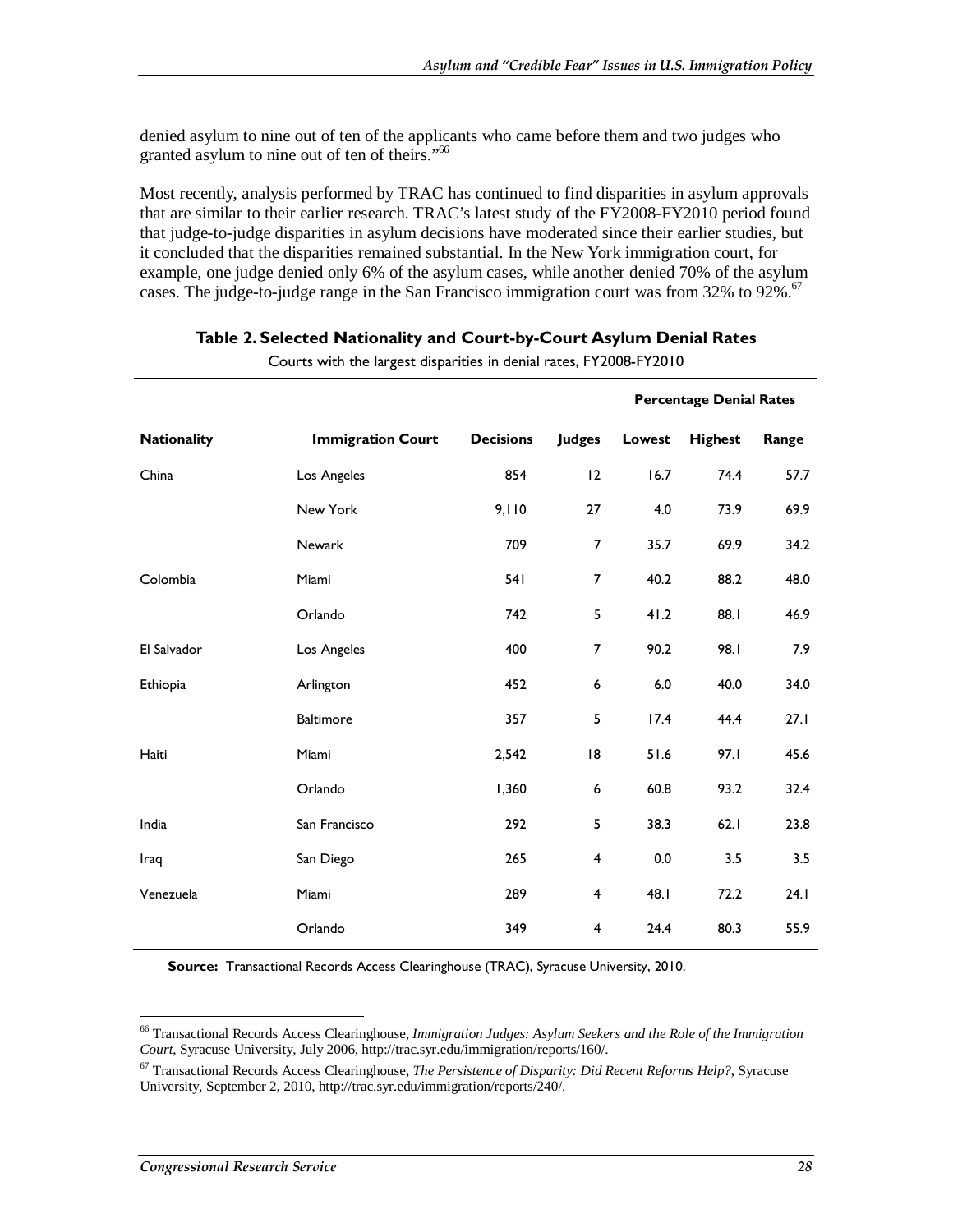**Notes:** In order to be included in this TRAC analysis, the court had to have at least four judges who made 50 or more asylum decisions in each time period.

The disparities were also evident when immigration court decisions were analyzed by the asylum seeker's country of origin. As **Table 2** indicates, TRAC analysis of decisions on PRC asylum seekers continued to show wide disparities in the New York court, ranging from 4% to 74% denial rates. The denial rates of Iraq asylum seekers were the lowest, spanning from zero to 4%, and their variation was also the lowest at 4%. In contrast, the denial rates of Salvadoran asylum seekers were the highest, spanning 90% to 98%, with only a 8% variation.<sup>68</sup>

# **Selected Issues**

Although there are many who would revise U.S. asylum law, those advocating change have divergent perspectives. Some cite the seemingly inexplicable disparities in asylum approvals rates and urge broad-based administrative reforms. Others argue that given the religious, ethnic, and political violence in various countries around the world, it has become more difficult to differentiate the *persecuted* from the *persecutors*. Some express concern that U.S. sympathies for the asylum seekers caught up in the current political uprisings in the Middle East, northern Africa, and South Asia could inadvertently facilitate the entry of terrorists. Others maintain that current law does not offer adequate protections for people fleeing human rights violations or genderbased abuses that occur around the world. Some assert that asylum has become an alternative pathway for immigration rather than humanitarian protection provided in extraordinary cases. At the crux of the issue is the extent to which an asylum policy forged during the Cold War is adapting to the competing priorities and turbulence of the  $21<sup>st</sup>$  century. Some of these issues are highlighted below.

## **U.S. National Interests**

Some have asserted that U.S. asylum policy attracts asylum seekers who have weak or bogus claims and that additional safeguards are needed to curb abuses and protect U.S. national interests. One critic has concluded that the "U.S. asylum system has become the hole in the fence for millions of dubious claimants—and a major immigration magnet in itself." Others have maintained that migration "push" factors, such as rapid population growth, poverty, and political instability in the sending countries of asylum seekers, are factors over which the United States has little control. Some have warned of "the ongoing separation of asylum from any grounding in the national interest" and argued for a serious examination of the forces that propel asylum seekers.<sup>69</sup>

In contrast, others have asserted that the United States should re-calibrate asylum policy to provide more protections for asylum seekers, maintaining that it is in the United States' national interest to set an example. These proponents have expressed a desire for the United States to reaffirm its welcome to those who have fled persecution as well as its commitment to humanitarian efforts. They have argued that some of the statutory revisions in 1996 and 2005

<sup>&</sup>lt;u>.</u>  $68$  Ibid.

<sup>69</sup> David Simcox, *Humanitarian Immigration: Third World "Persecution" Swamps the West*, Negative Population Growth, NPG Forum Paper, 2004, http://www.npg.org/forum\_series/spring04fp.html; and Don Barnett, *The Coming Conflict Over Asylum: Does America Need a New Asylum Policy?*, Center for Immigration Studies, March 2002, http://www.cis.org/articles/2002/back102.html.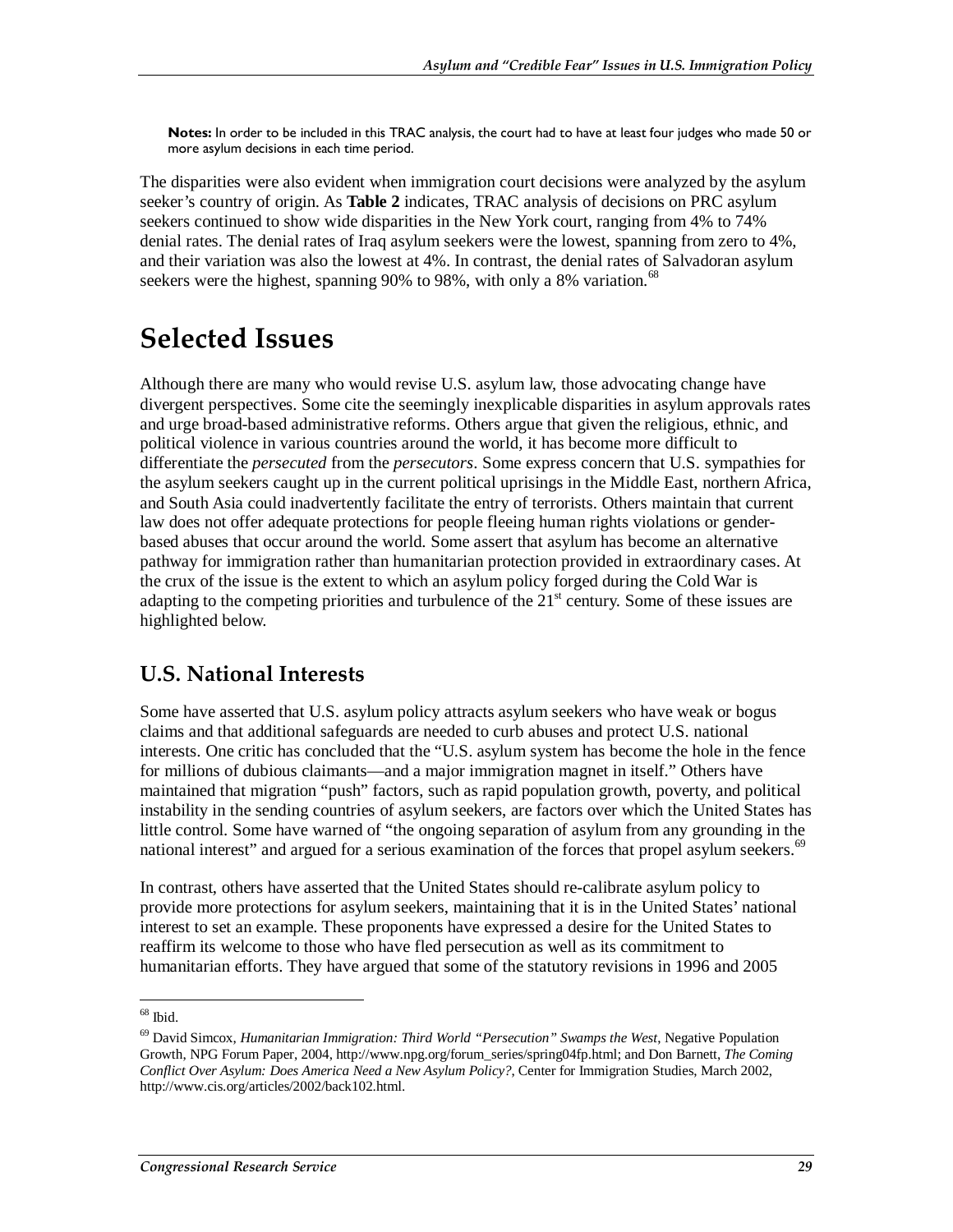created unnecessary barriers for genuine asylees and that these provisions can be reformed without making the United States more vulnerable to unauthorized migrants, criminals, or terrorists.70

## **Disparity in Decisions**

The body of research that has revealed disparities in asylum decisions has led many to call for greater congressional oversight of the immigration courts. According to a number of observers, while the immigration courts have experienced a substantial increase in caseload, EOIR has not received a commensurate increase in resources. Some are pushing for an increase in funding for immigration judges and law clerks, which they assert would improve the quality of judicial hearings. $71$ 

Others, however, contend that the problems related to disparities in asylum decisions lie less in the funding shortages and more in the quality of immigration judges. Some are recommending higher recruitment standards for immigration judges and more training, particularly training in the culture of asylum seekers' homelands.<sup>72</sup> Some further recommend a requirement of written opinions in asylum cases. $^{73}$ 

Still others maintain that the USCIS asylum officers also display disparate outcomes among similarly situated asylum cases, and that enhanced training and research support should be available for the asylum corps and the immigration judges. Establishing mechanisms to foster communication among asylum offices is offered as an option to improve consistency. A further recommendation is to consider cases in pairs or panels of three asylum offers.<sup>74</sup>

Despite concern over the disparate decisions, there is an argument that greater congressional oversight might politicize the process. Legislative intervention to promote more consistent decisions presumably might undermine the independence of the asylum adjudicators and immigration judges. Because none of the studies that documented the disparities had access to the case facts and evidence, the rationale for decisions remains unknown and thus may indeed be justified.

<sup>&</sup>lt;u>.</u> 70 U.S. Congress, Senate Committee on the Judiciary, *Renewing America's Commitment to the Refugee Convention: The Refugee Protection Act of 2010*,  $111^{th}$  Cong.,  $2^{nd}$  sess., May 19, 2010.

<sup>71</sup> For a discussion of these arguments, see Stephanie Potter, "Study eyes disparities in asylum outcomes," *Law Bulletin*, vol. 55, no. 77 (April 21, 2009).

 $^{72}$  In a study of 96 immigration judges, researchers found that the occupational hazards of the immigration judges may include "compassion fatigue" and "secondary traumatic stress" and that immigration judges' burnout levels were higher than those suffered by hospital physicians and prison wardens. Stuart L. Lustig, M.D., MPH, Niranjan Karnik, M.D., PhD, and Kevin Delucchi, PhD, et al., "Inside the Judges' Chambers: Narrative Responses from the National Association of Immigration Judges Stress and Burnout Survey," *Georgetown Immigration Law Journal*, vol. 23, no. 1 (Fall 2008).

<sup>&</sup>lt;sup>73</sup> Jaya Ramji-Nogales, Andrew I. Schoenholtz, and Phillip G. Schrag, "Refugee Roulette: Disparities in Asylum Adjudication," *Stanford Law Review*, vol. 60, no. 2 (November 2007); and Stephanie Potter, "Study eyes disparities in asylum outcomes," *Law Bulletin*, vol. 55, no. 77 (April 21, 2009).

 $74$  Ibid.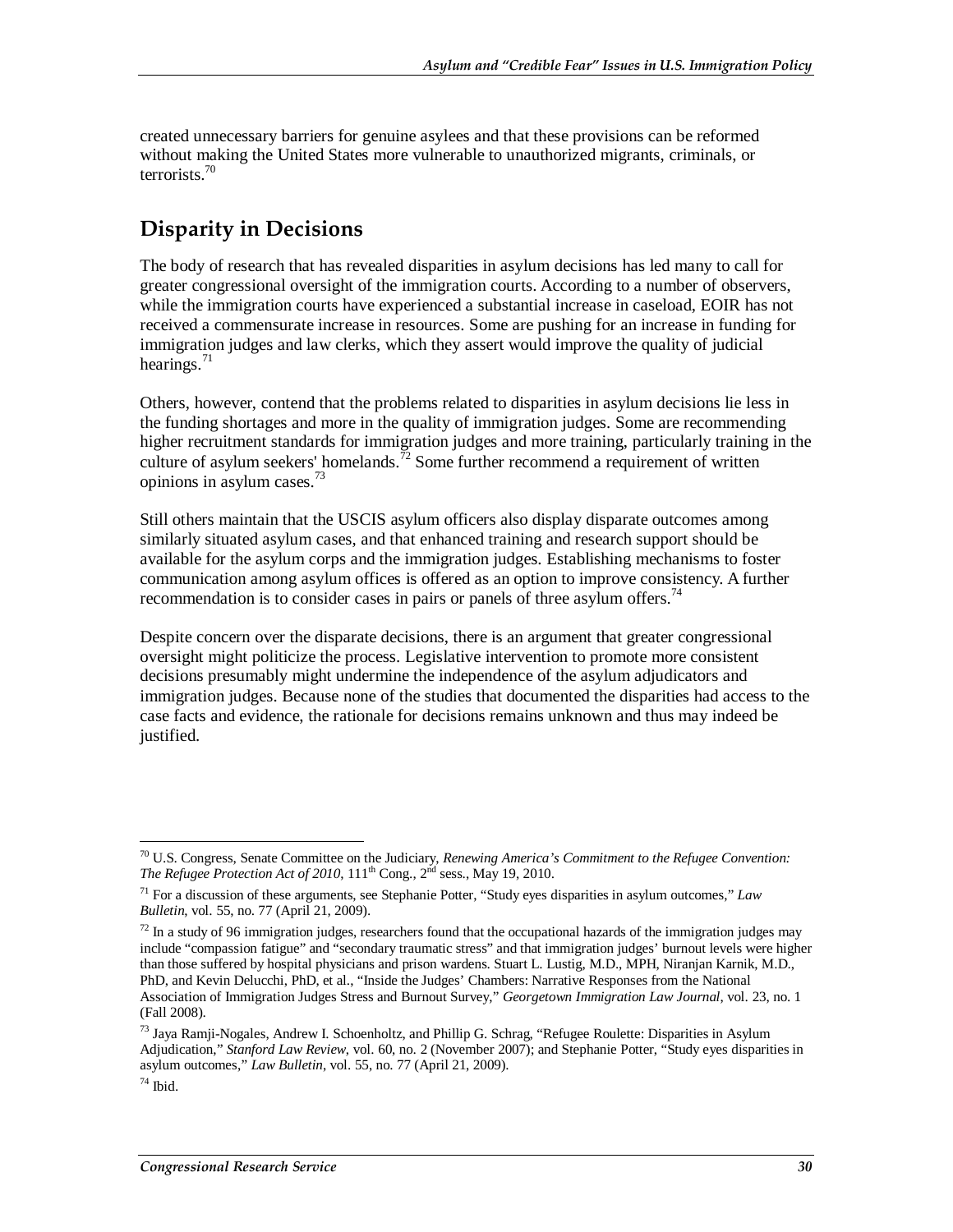### **Access to Counsel**

Immigration removal proceedings are civil in nature and, thus, do not entail the right to legal counsel that criminal proceedings do.<sup>75</sup> Foreign nationals can be represented by counsel when they appear in immigration court, but according to the statute, "at no expense to the Government." A list of available pro bono counsel must be provided to aliens in removal proceedings.

The issue of asylum seekers' access to counsel, especially during removal proceedings, has arisen in recent years. Many maintain that few can adequately represent themselves and that charitable and pro bono legal projects cannot afford to serve all asylum seekers. Some offer that providing legal counsel is an option for addressing the disparities in outcome.<sup>76</sup> Many cite the GAO study, which found that asylum seekers were three times as likely to obtain asylum if they had legal representation, to emphasize the need for legal counsel.77 Some further argue that lack of counsel for a *bona fide* asylum seeker might result in deportation to a country where the person's life and liberty are threatened.<sup>78</sup>

## **Time Limit on Filing**

Under current law, a foreign national has one year after the date of arrival to apply affirmatively for asylum, unless there are changed circumstances or extraordinary circumstances related to the delay in filing the application. Supporters of current law maintain that the one-year rule prevents abuses of the asylum system and cite the drop in asylum applicants after the 1996 revisions to the law that added the one-year rule. They point out that foreign nationals have the option of seeking asylum defensively during removal proceedings.<sup>79</sup>

Others have observed that many asylum seekers who fail to file within one year of arrival subsequently receive withholding of removal or relief under the United Nations Convention Against Torture. Since both of these forms of relief have a higher burden of proof than asylum, they assert such people would have qualified for asylum but for the one-year deadline. They advocate for a "good cause" exemption to the time rule. $80$ 

<sup>&</sup>lt;u>.</u> 75 U.S. Department of Justice, *The Immigration Judge Benchbook*, Executive Office of Immigration Review, http://www.justice.gov/eoir/vll/benchbook/.

<sup>76</sup> Jaya Ramji-Nogales, Andrew I. Schoenholtz, and Phillip G. Schrag, "Refugee Roulette: Disparities in Asylum Adjudication," *Stanford Law Review*, vol. 60, no. 2 (November 2007); and Stephanie Potter, "Study eyes disparities in asylum outcomes," *Law Bulletin*, vol. 55, no. 77 (April 21, 2009).

<sup>77</sup> U.S. Government Accountability Office, *U.S. Asylum System: Significant Variation Existed in Asylum Outcomes across Immigration Courts and Judges*, GAO-08-940, September 2008, http://www.gao.gov/new.items/d08940.pdf.

<sup>78</sup> Donald Kerwin, *Revisiting the Need for Appointed Counsel*, Migration Policy Institute, Insight, April 2005, http://www.migrationpolicy.org/insight/Insight\_Kerwin.pdf.

 $79$  These arguments were raised in support of the revisions that IIRIRA made to asylum in 1996 and are expressed in the testimony of Dan Stein, Executive Director of the Federation for American Immigration Reform; U.S. Congress, Senate Committee on the Judiciary, Subcommittee on Immigration, *An Overview Of Asylum Policy*, 107<sup>th</sup> Cong., 1<sup>st</sup> sess., May 3, 2001.

<sup>80</sup> U.S. Congress, Senate Committee on the Judiciary, *Renewing America's Commitment to the Refugee Convention: The Refugee Protection Act of 2010*,  $111^{th}$  Cong.,  $2^{nd}$  sess., May 19, 2010.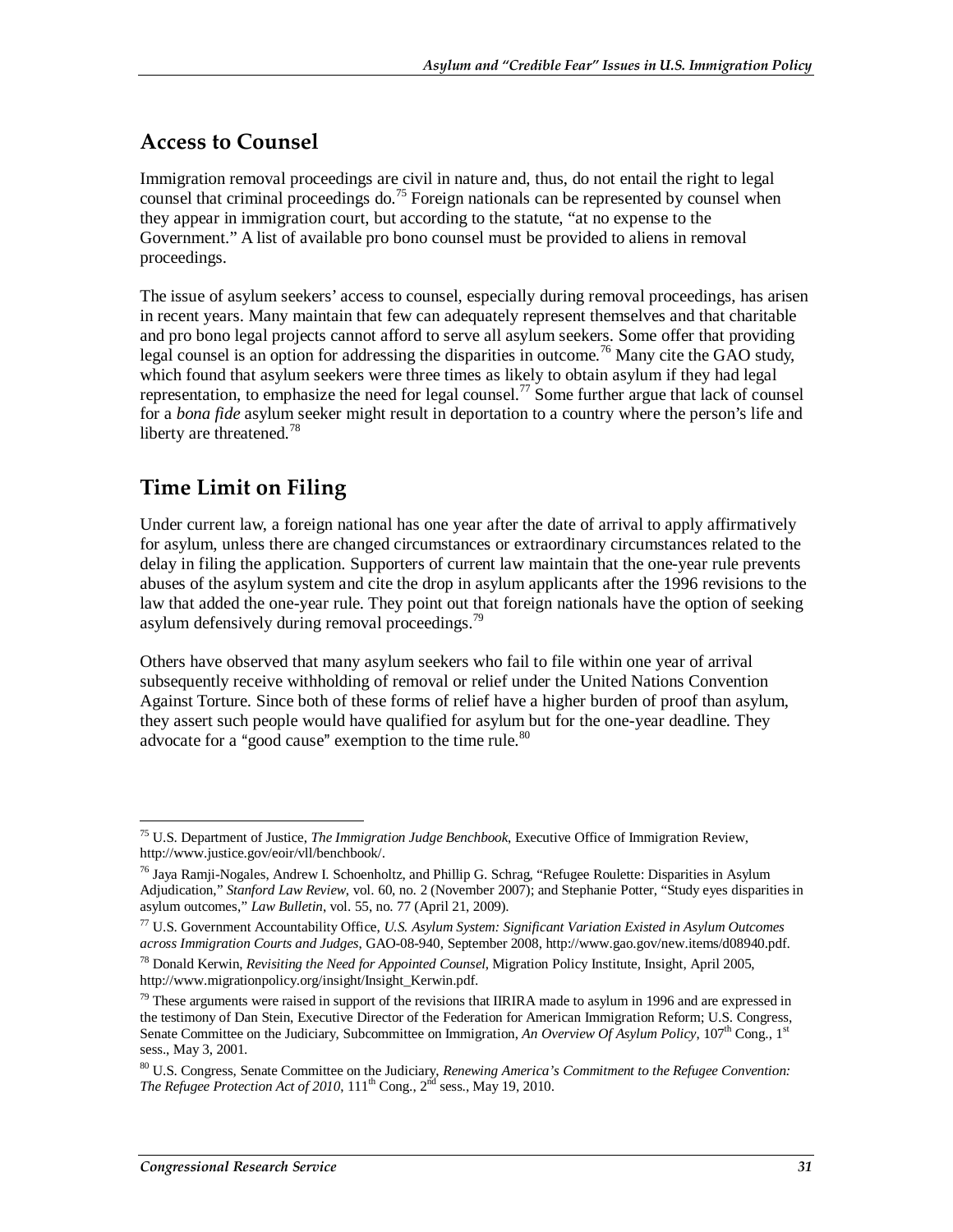## **Mandatory Detention**

Opponents to the mandatory detention of asylum seekers in expedited removal usually cite the United Nations High Commissioner on Refugees, who maintains that detention of asylum seekers is "inherently undesirable."<sup>81</sup> Detention is psychologically damaging, some further argue, to an already fragile population that includes aliens who are escaping from imprisonment and torture in their countries. Asylum seekers are often detained with criminal aliens, a practice that many consider inappropriate and unwarranted. Some contend that Congress should provide for alternatives to detention (e.g., electronic monitoring) for asylum seekers in expedited removal. Others argue that the mandatory detention of asylum seekers provision should be deleted, maintaining that there is adequate authority in the INA to detain any alien who poses a criminal or national security risk.

Proponents for current law warn that releasing asylum seekers in expedited removal undermines the purpose of expedited removal and creates an avenue for bogus asylum seekers to enter the United States. They argue that mandatory detention of asylum seekers is an essential tool in maintaining immigration control and homeland security. Any loosening of these policies, they allege, would divert the CBP and ICE officers from their homeland security duties to track down wayward asylum seekers. Supporters of current law also contend that it sends a clear signal of deterrence to aliens who consider using asylum claims as a mechanism to enter illegally.<sup>82</sup>

## **Terrorist Infiltration and Material Support83**

Some have long been concerned that terrorists would seek asylum in the United States, hoping to remain hidden among the hundreds of thousands of pending asylum cases. Critics point to asylum seekers from countries of "special concern" (i.e., Saudi Arabia, Syria, Iran, North Korea, China, Pakistan, Egypt, Lebanon, Jordan, Afghanistan, Yemen, and Somalia) as potential national security risks. Some argue further that because asylum is a discretionary form of immigration relief, national security risks should outweigh humanitarian concerns, and thus, asylum relief should be restricted and judicial review of asylum cases more limited.

Others point out that asylum seekers are subject to multiple national security screenings and that if an asylum seeker is a suspected or known terrorist, the law already bars alien terrorists from entering the United States. They argue that to the extent to which security risks had existed, those risks resulted more from the limits of intelligence data on terrorists in the past rather than the expansiveness of asylum policy.<sup>84</sup> Some further assert that asylees from countries of "special concern" may be beneficial to U.S. national security because they may have useful information that assists in the war on terrorism, much like the assistance provided by communist defectors during the Cold War. Opponents of limiting the judicial review of asylum cases contend that it

<sup>-</sup>81 Office of the United Nations High Commissioner for Refugees, *UNHCR Revised Guidelines on Applicable Criteria and Standards Relating to the Detention of Asylum Seekers*, February 1999.

<sup>82</sup> For further analysis of detention policy, see CRS Report RL32369, *Immigration-Related Detention: Current Legislative Issues*, by Alison Siskin.

<sup>83</sup> For broader analysis, see CRS Report RL32564, *Immigration: Terrorist Grounds for Exclusion and Removal of Aliens*, by Michael John Garcia and Ruth Ellen Wasem.

<sup>&</sup>lt;sup>84</sup> For examples of this argument, see Muzaffar A. Chishti, Doris Meissner, and Demetrios G. Papademetriou, et al., *America's Challenge: Domestic Security, Civil Liberties and National Unity After September 11* , Migration Policy Institute, June 2003.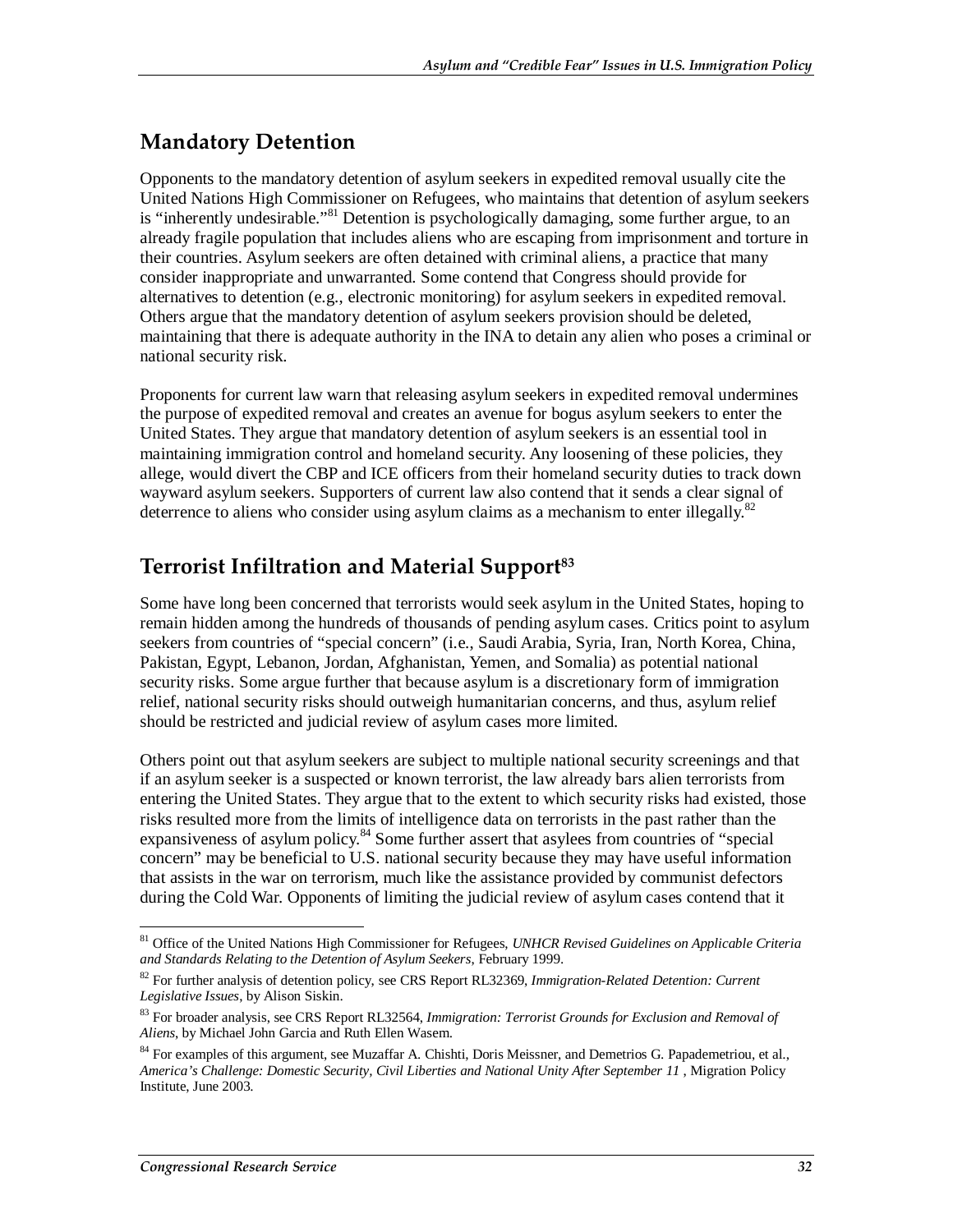would erode two traditional values of U.S. polity—the right to due process and freedom from repression and persecution.<sup>85</sup>

Some argue that the law should be amended to provide an exception for people who have been forced by terrorists to provide support.<sup>86</sup> The law states that an alien who commits an act that he "knows, or reasonably should know, affords material support" to a terrorist organization is inadmissible.<sup>87</sup> It makes no exception for instances where the alien has been coerced into providing support, and whether it should do so is an issue.<sup>88</sup>

# **Concluding Observations**

Over the past decade, the United States has admitted or adjusted about 1 million foreign nationals to legal permanent resident (LPR) status each year, and annual asylee adjustments have ranged from 1% to 9% of the total. Overall, asylee adjustments comprised only 4% (411,972) of the 10.3 million LPRs admitted or adjusted from FY2000 through FY2009.<sup>89</sup> Unlike other facets of U.S. immigration policy, asylum issues are less about the number of foreign nationals involved and more about the qualities of the policies and the efficacy of the procedures. Asylum is an adjudication of a person based upon facts, evidence, beliefs, and circumstances that might be clear at some times yet nebulous at other times.

The policy tensions of asylum often pit the promotion of our humanitarian values against the prevention of fraudulent abuses; the protection of the persecuted against the security of our borders; and the obligations of our moral responsibilities internationally against the commitments of our social priorities domestically. The balance of these competing concerns may be shaken by a crisis in a neighboring nation or by larger world events. The U.S. Congress plays the key role in considering when and whether revision or re-calibration of asylum law and policies is warranted.

<sup>-</sup>85 U.S. Congress, Senate Committee on the Judiciary, *Renewing America's Commitment to the Refugee Convention: The Refugee Protection Act of 2010*, 111<sup>th</sup> Cong., 2<sup>nd</sup> sess., May 19, 2010.

<sup>86</sup> Jason Dzubow, "A Short 'Wish List' for the Refugee Protection Act," *Immigration Law Daily*, May 31, 2010, http://blogs.ilw.com/politicalasylum/2010/05/index.html; and U.S. Congress, Senate Committee on the Judiciary, *Renewing America's Commitment to the Refugee Convention: The Refugee Protection Act of 2010*, 111<sup>th</sup> Cong., 2<sup>nd</sup> sess., May 19, 2010.

<sup>87</sup> INA §212(a)(3)(B)(iv)(VI).

<sup>88</sup> U.S. Congress, Senate Committee on the Judiciary, Subcommittee on Human Rights and the Law, *The "Material Support" Bar: Denying Refuge to the Persecuted?*,  $110^{th}$  Cong., 1<sup>st</sup> sess., September 19, 2007.

<sup>89</sup> Randol Monger, *U.S. Legal Permanent Residents: 2009*, DHS Office of Immigration Statistics, Annual Flow Reports, April 2010, http://www.dhs.gov/xlibrary/assets/statistics/publications/lpr\_fr\_2009.pdf.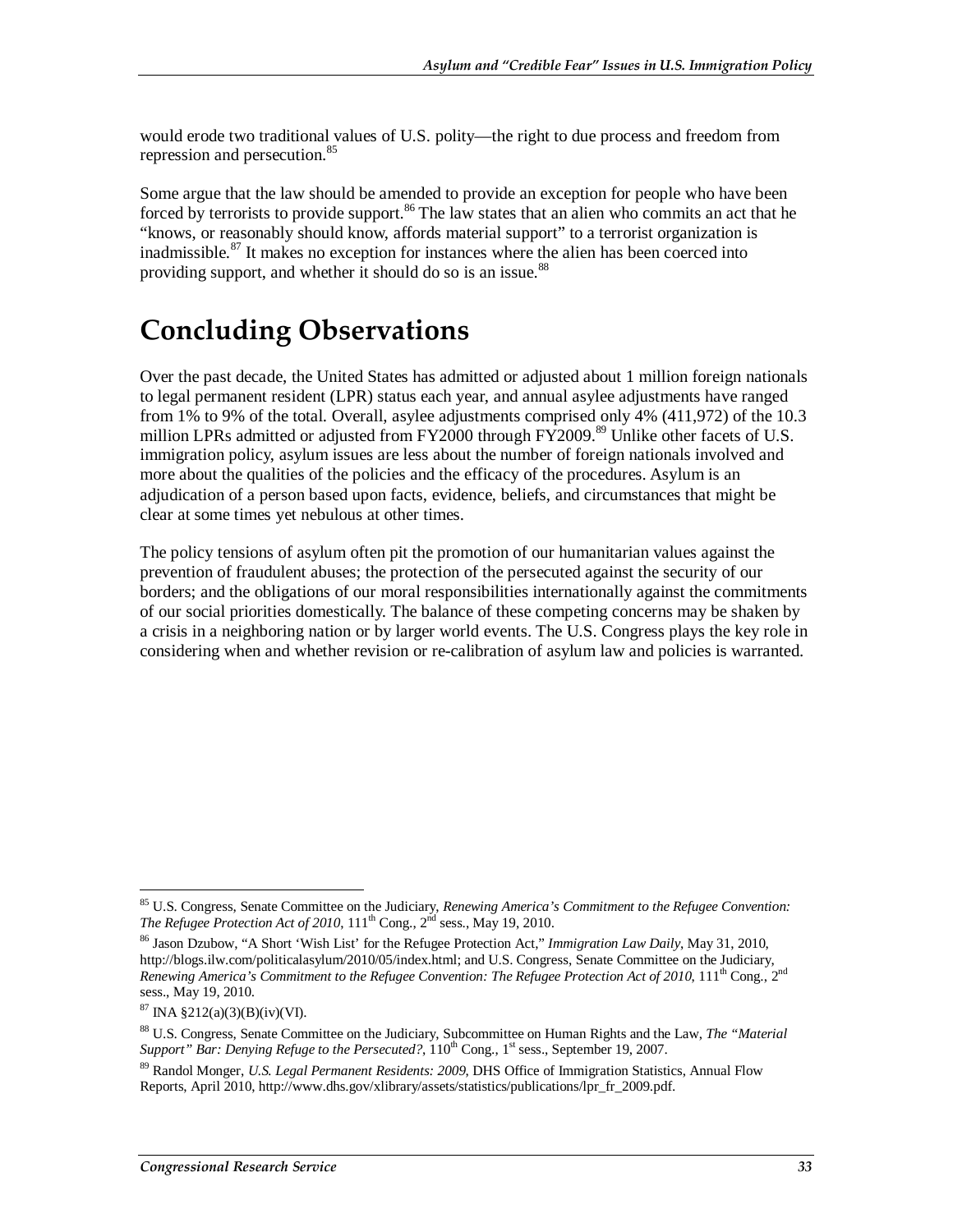| Country                  | 2000  | 2001           | 2002  | 2003  | 2004  | 2005  | 2006  | 2007  | 2008  | 2009  |
|--------------------------|-------|----------------|-------|-------|-------|-------|-------|-------|-------|-------|
| China, People's Republic | 3,409 | 4,937          | 5,789 | 2,411 | 926   | 2,237 | 1,546 | 1,824 | 2,040 | 2,691 |
| Colombia                 | 2,449 | 5,660          | 4,940 | 2,966 | 2,898 | 2,212 | 2,178 | 1,490 | 1,113 | 637   |
| Haiti                    | 782   | 1,230          | 999   | 1,166 | 1,779 | 2,282 | 2,425 | 1,055 | 726   | 592   |
| Ethiopia                 | I,444 | 1,172          | 1,049 | 573   | 753   | 464   | 435   | 497   | 586   | 704   |
| Venezuela                | 23    | 4 <sub>1</sub> | 71    | 315   | 1,198 | 951   | 1,080 | 835   | 758   | 392   |
| Armenia                  | 1,155 | I,448          | 975   | 467   | 250   | 160   | 154   | 202   | 105   | 86    |
| Somalia                  | 1,994 | 1,279          | 431   | 142   | 146   | 74    | 48    | 71    | 69    | 87    |
| Cameroon                 | 349   | 324            | 710   | 814   | 597   | 385   | 224   | 294   | 282   | 220   |
| Iran                     | 887   | 883            | 699   | 327   | 203   | 145   | 139   | 170   | 331   | 256   |
| Iraq                     | 397   | 645            | 563   | 325   | 161   | 192   | 179   | 392   | 588   | 544   |
| Indonesia                | 938   | 610            | 474   | 207   | 100   | 97    | 428   | 567   | 385   | 176   |
| Russia                   | 632   | 552            | 392   | 287   | 233   | 236   | 228   | 287   | 373   | 367   |
| India                    | 694   | 863            | 1,058 | 275   | 142   | 70    | 51    | 75    | 103   | 154   |
| Liberia                  | 690   | 769            | 608   | 352   | 309   | 122   | 61    | 48    | 61    | 45    |
| Guatemala                | 288   | 151            | 187   | 157   | 206   | 248   | 471   | 542   | 378   | 358   |
| <b>Burma</b>             | 330   | 1,309          | 325   | 9     | 188   | 96    | 93    | 124   | 151   | 168   |
| Egypt                    | 471   | 471            | 490   | 242   | 43    | 142   | 175   | 193   | 234   | 308   |
| Pakistan                 | 378   | 431            | 503   | 272   | 182   | 122   | 91    | 132   | 162   | 200   |
| El Salvador              | 160   | 160            | 76    | 91    | 120   | 181   | 500   | 417   | 319   | 207   |
| Sudan                    | 512   | 520            | 446   | 110   | 84    | 56    | 52    | 84    | 86    | 75    |
| All other                | 5,262 | 5,705          | 5,163 | 3,671 | 3,676 | 2,992 | 2,362 | 3,025 | 3,245 | 3,666 |

## **Appendix. Approved Asylum Cases for Top 20 Countries, FY2000-FY2009**

**Table A-1. Number of Approved Affirmative Asylum Cases for Top 20 Source Countries, FY2000-FY2009** 

**Source:** CRS presentation of data from the Department of Homeland Security (DHS), Office of Immigration Statistics.

**Notes:** Data represent cases not individuals. "Top 20" is determined by the total number of approved asylum cases for the entire period.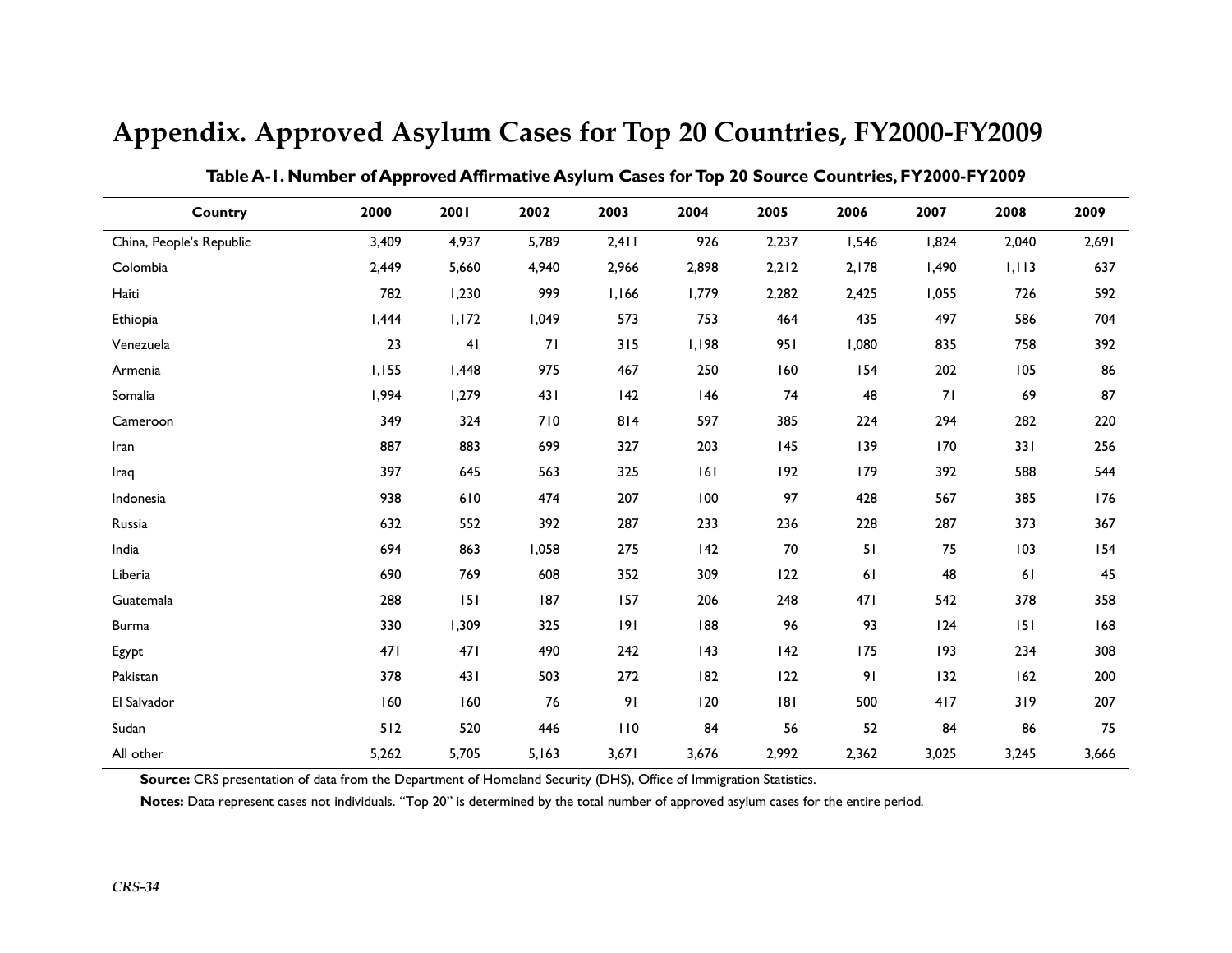| Country                  | 2000  | 2001  | 2002  | 2003  | 2004  | 2005  | 2006  | 2007  | 2008   | 2009  |
|--------------------------|-------|-------|-------|-------|-------|-------|-------|-------|--------|-------|
| China, People's Republic | 2,500 | 2,677 | 3,113 | 3,601 | 3,419 | 3,014 | 4,061 | 4,540 | 3,419  | 3,418 |
| Colombia                 | 186   | 396   | 1,019 | 1,590 | 1,473 | 1,151 | 779   | 683   | 531    | 356   |
| Albania                  | 393   | 513   | 515   | 717   | 724   | 610   | 506   | 420   | 320    | 211   |
| Haiti                    | 205   | 369   | 479   | 566   | 535   | 653   | 570   | 587   | 510    | 406   |
| India                    | 514   | 506   | 494   | 595   | 452   | 311   | 450   | 357   | 272    | 260   |
| Ethiopia                 | 235   | $218$ | 232   | 239   | 260   | 266   | 344   | 349   | 311    | 409   |
| Russia                   | 417   | 351   | 312   | 381   | 320   | 251   | 203   | 208   | 198    | 127   |
| Indonesia                | 157   | 8     | 283   | 366   | 427   | 375   | 314   | $210$ | 195    | 155   |
| Armenia                  | 85    | 203   | 323   | 412   | 305   | 268   | 289   | 179   | 4      | 196   |
| Egypt                    | 218   | 194   | 228   | 277   | 268   | 194   | 240   | 231   | 182    | 173   |
| Iraq                     | 82    | 188   | 280   | 197   | 115   | 94    | 9     | 276   | 408    | 364   |
| Cameroon                 | 89    | 135   | 116   | 186   | 273   | 263   | 359   | 203   | 6      | 203   |
| Guinea                   | 40    | 64    | 94    | 155   | 258   | 257   | 358   | 324   | 238    | 193   |
| Somalia                  | 410   | 354   | 236   | 149   | 89    | 88    | 115   | 109   | 100    | 167   |
| Pakistan                 | 178   | 155   | 180   | 227   | 164   | 140   | 178   | 140   | 142    | 99    |
| Iran                     | 171   | 232   | 210   | 212   | 203   | 143   | 118   | 108   | $70\,$ | 91    |
| Guatemala                | 187   | 140   | 113   | 162   | 177   | 140   | 160   | 134   | 163    | 155   |
| Mauritania               | 98    | 90    | 118   | 8     | 220   | 193   | 218   | 173   | 94     | 94    |
| Venezuela                | D     | 5     | 24    | 35    | 59    | 153   | 279   | 315   | 294    | 9     |
| <b>Burma</b>             | 81    | 124   | 126   | 118   | 138   | 166   | 163   | 129   | 125    | 108   |
| All other                | 2,990 | 2,906 | 2482  | 3,010 | 3,143 | 3,027 | 3,457 | 3,132 | 2,869  | 2,810 |

**Table A-2. Number of Approved Defensive Asylum Cases for Top 20 Source Countries, FY2000-FY2009** 

**Source:** CRS presentation of data from the Department of Homeland Security (DHS), Office of Immigration Statistics.

Notes: Data represent cases not individuals. "Top 20" is determined by the total number of approved asylum cases for the entire period.